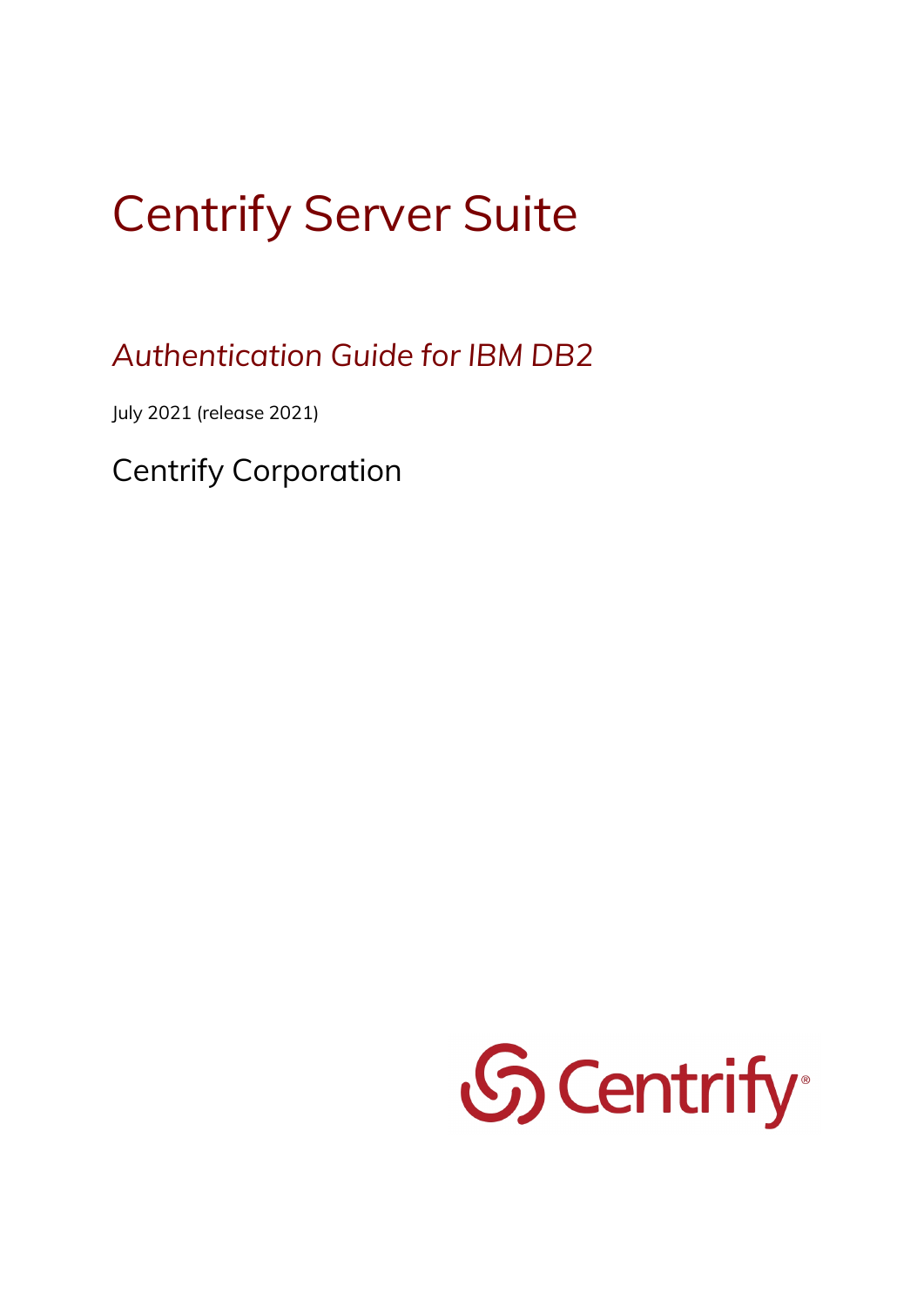# Legal Notice

This document and the software described in this document are furnished under and are subject to the terms of a license agreement or a non-disclosure agreement. Except as expressly set forth in such license agreement or non-disclosure agreement, Centrify Corporation provides this document and the software described in this document "as is" without warranty of any kind, either express or implied, including, but not limited to, the implied warranties of merchantability or fitness for a particular purpose. Some states do not allow disclaimers of express or implied warranties in certain transactions; therefore, this statement may not apply to you.

This document and the software described in this document may not be lent, sold, or given away without the prior written permission of Centrify Corporation, except as otherwise permitted by law. Except as expressly set forth in such license agreement or non-disclosure agreement, no part of this document or the software described in this document may be reproduced, stored in a retrieval system, or transmitted in any form or by any means, electronic, mechanical, or otherwise, without the prior written consent of Centrify Corporation. Some companies, names, and data in this document are used for illustration purposes and may not represent real companies, individuals, or data.

This document could include technical inaccuracies or typographical errors. Changes are periodically made to the information herein. These changes may be incorporated in new editions of this document. Centrify Corporation may make improvements in or changes to the software described in this document at any time.

**© 2004-2021 Centrify Corporation. All rights reserved.** Portions of Centrify software are derived from third party or open source software. Copyright and legal notices for these sources are listed separately in the Acknowledgements.txt file included with the software.

U.S. Government Restricted Rights: If the software and documentation are being acquired by or on behalf of the U.S. Government or by a U.S. Government prime contractor or subcontractor (at any tier), in accordance with 48 C.F.R. 227.7202-4 (for Department of Defense (DOD) acquisitions) and 48 C.F.R. 2.101 and 12.212 (for non-DOD acquisitions), the government's rights in the software and documentation, including its rights to use, modify, reproduce, release, perform, display or disclose the software or documentation, will be subject in all respects to the commercial license rights and restrictions provided in the license agreement.

Centrify, DirectControl, DirectAuthorize, DirectAudit, DirectSecure, DirectControl Express, Centrify for Mobile, Centrify for SaaS, DirectManage, Centrify Express, DirectManage Express, Centrify Suite, Centrify User Suite, Centrify Identity Service, Centrify Privilege Service and Centrify Server Suite are registered trademarks of Centrify Corporation in the United States and other countries. Microsoft, Active Directory, Windows, and Windows Server are either registered trademarks or trademarks of Microsoft Corporation in the United States and other countries.

Centrify software is protected by U.S. Patents 7,591,005; 8,024,360; 8,321,523; 9,015,103; 9,112,846; 9,197,670; 9,442,962 and 9,378,391.

The names of any other companies and products mentioned in this document may be the trademarks or registered trademarks of their respective owners. Unless otherwise noted, all of the names used as examples of companies, organizations, domain names, people and events herein are fictitious. No association with any real company, organization, domain name, person, or event is intended or should be inferred.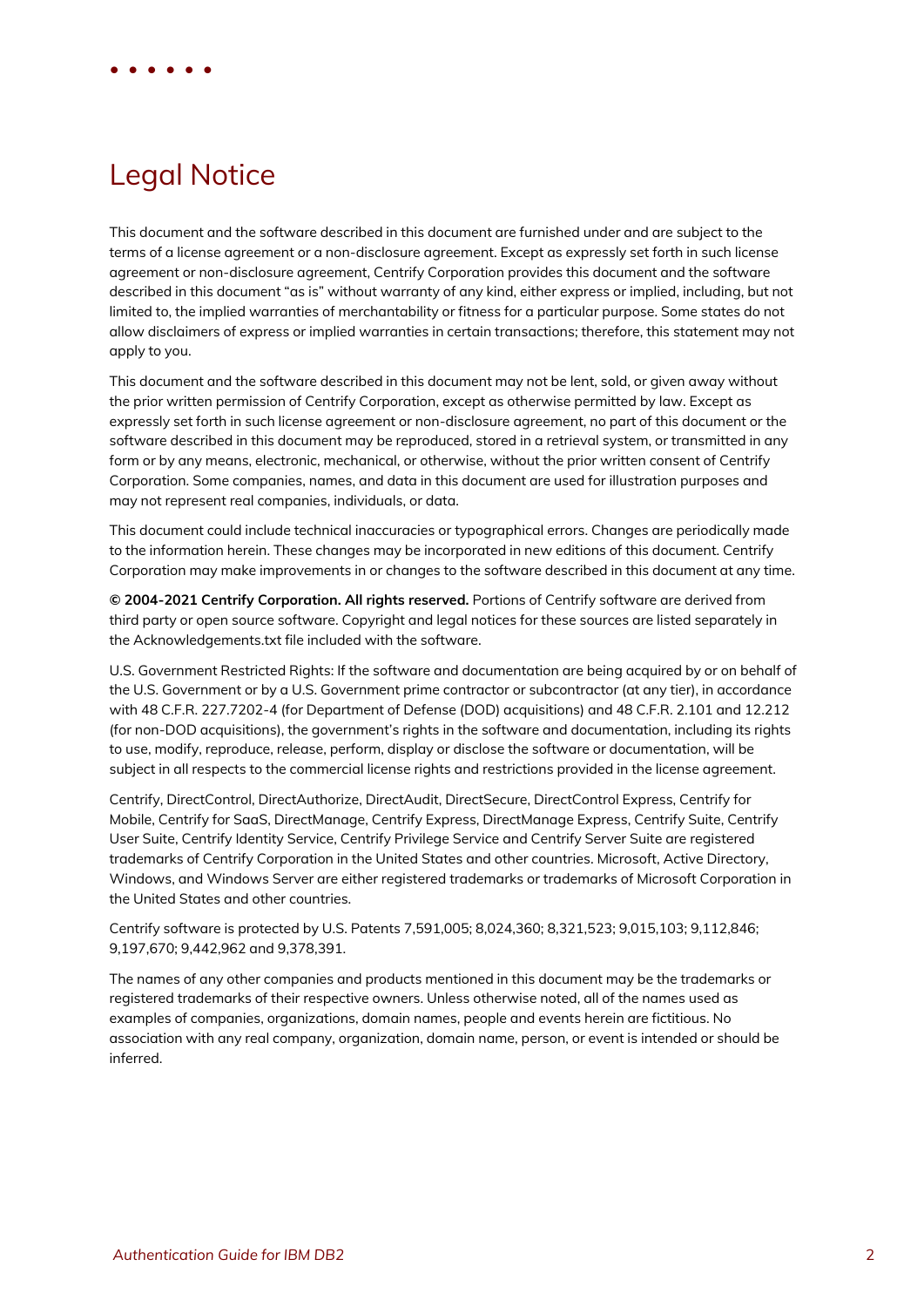# **Contents**

• • • • • •

| About this guide <b>contracts</b> and the set of the set of the set of the set of the set of the set of the set of the |  |
|------------------------------------------------------------------------------------------------------------------------|--|
|                                                                                                                        |  |
|                                                                                                                        |  |
|                                                                                                                        |  |
|                                                                                                                        |  |
| Getting additional support manufacture and an establishment of the support of the support of the support of the        |  |

| Authentication Service for IBM DB2 security and authentication plug-ins 10 |  |
|----------------------------------------------------------------------------|--|

| Unzip and restore the Authentication Service for IBM DB2 package 16         |    |
|-----------------------------------------------------------------------------|----|
| Install the Authentication Service for IBM DB2 package using the platform's | 18 |
| Install and configure plug-ins using the setupdb2.sh script 19              |    |
|                                                                             | 27 |
|                                                                             |    |
|                                                                             | 37 |

| Set up the GSSAPI DB2 client <b>Manual</b> 28 |  |
|-----------------------------------------------|--|
|                                               |  |
|                                               |  |

| Test the installation |  |
|-----------------------|--|
|-----------------------|--|

|--|--|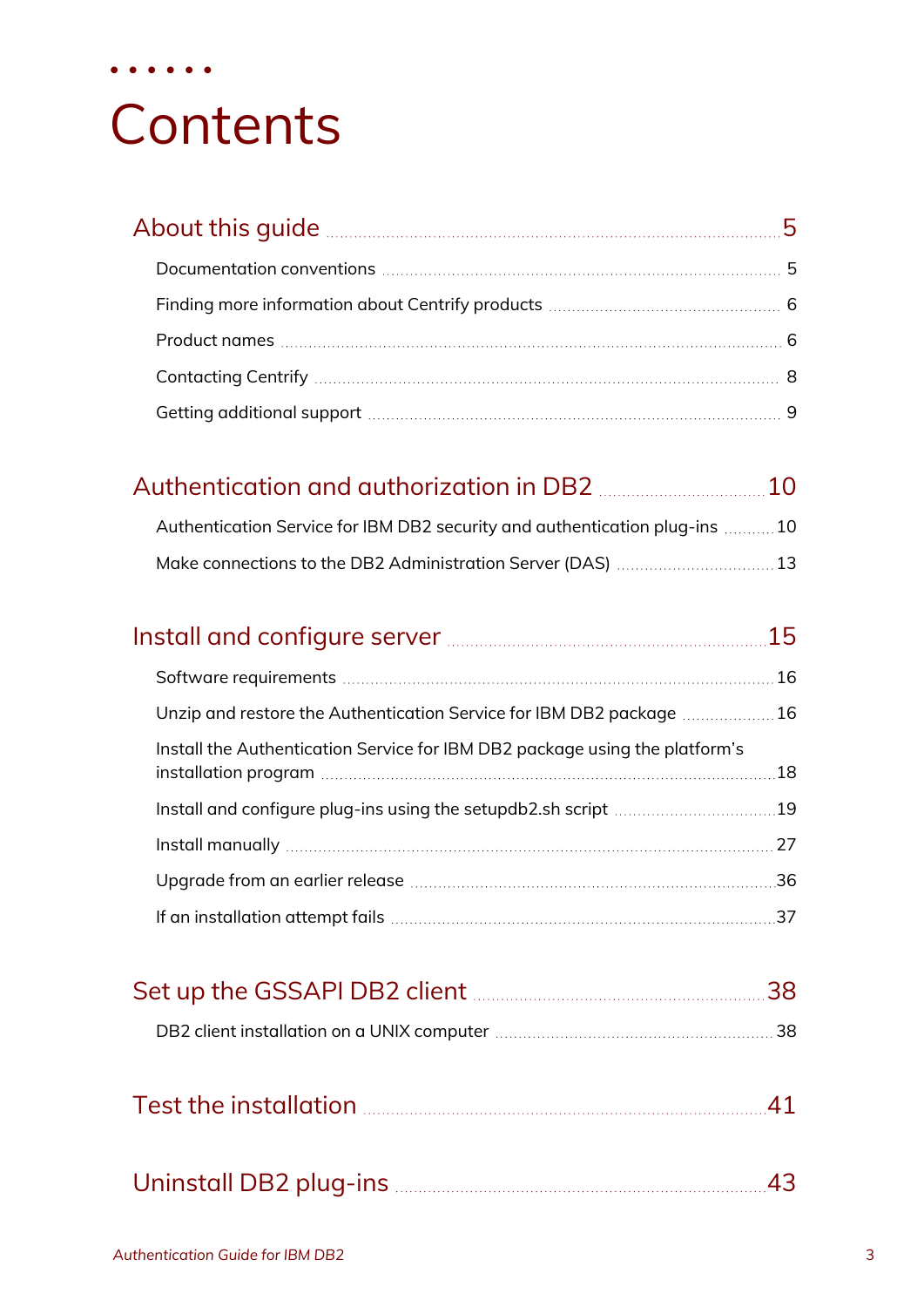| Adopt a service account |  |  |
|-------------------------|--|--|
|-------------------------|--|--|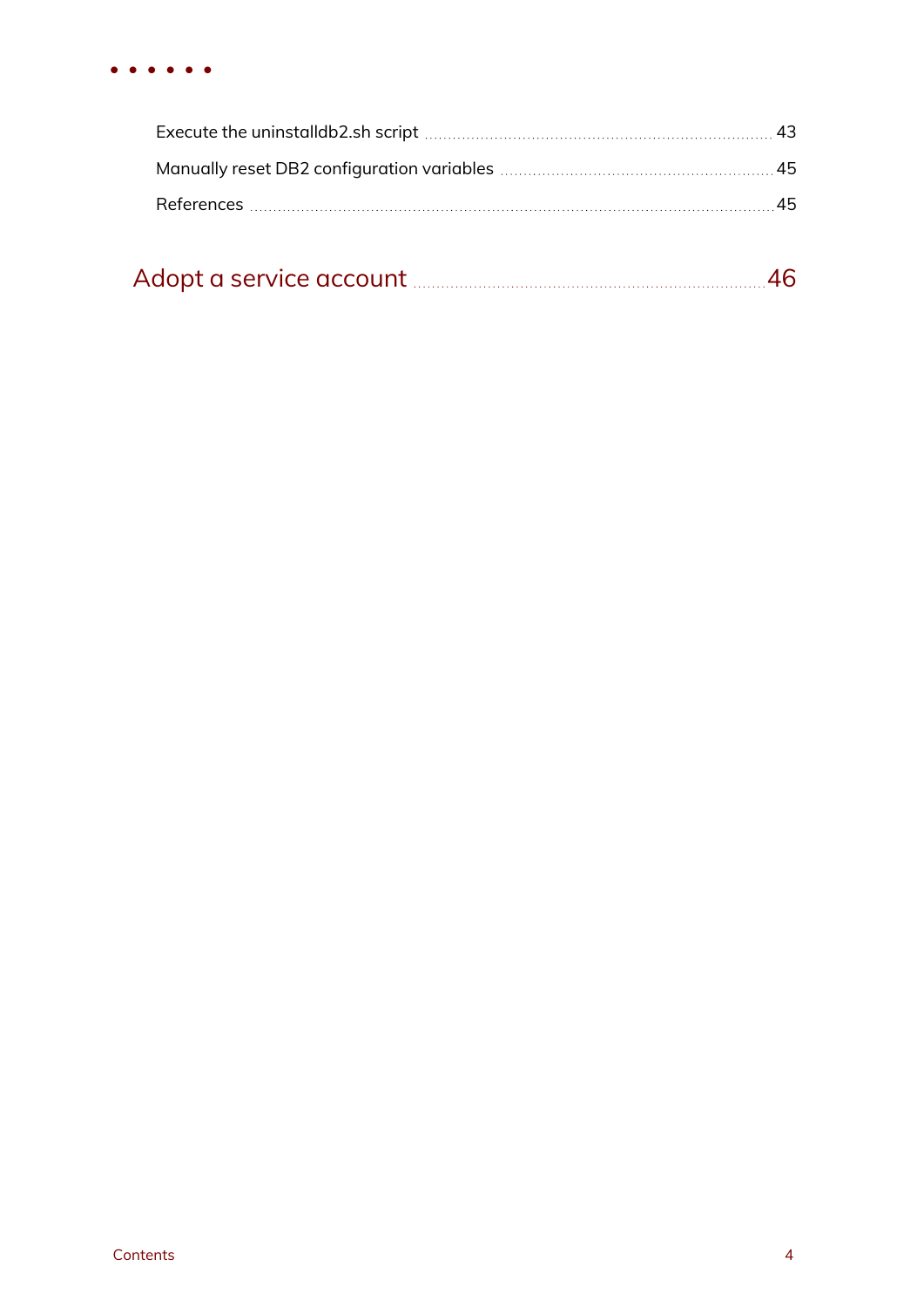# <span id="page-4-0"></span>About this guide

Centrify Server Suite provides secure access control and centralized identity management by seamlessly integrating UNIX, Linux, and Macintosh OS X computers, and J2EE and web platforms with Microsoft Active Directory.

The *Authentication Guide for IBM DB2* describes how to extend Centrify Server Suite authentication services to DB2® database instances. This solution allows you to use Microsoft Active Directory as the centralized authentication and access control data store in a heterogeneous environment containing Windows and UNIX computers, as well as DB2 relational database management systems.

## <span id="page-4-1"></span>Documentation conventions

The following conventions are used in Centrify documentation:

- <sup>n</sup> Fixed-width font is used for sample code, program names, program output, file names, and commands that you type at the command line. When *italicized*, this font indicates variables. Square brackets ([10, 1]) indicate optional command-line arguments.
- **Bold** text is used to emphasize commands or key command results; buttons or user interface text; and new terms.
- <sup>n</sup> *Italics* are used for book titles and to emphasize specific words or terms. In fixed-width font, italics indicate variable values.
- n Standalone software packages include version and architecture information in the file name. Full file names are not documented in this guide. For complete file names for the software packages you want to install, see the distribution media.
- For simplicity, UNIX is used to refer to all supported versions of the UNIX and Linux operating systems. Some parameters can also be used on Mac OS X computers.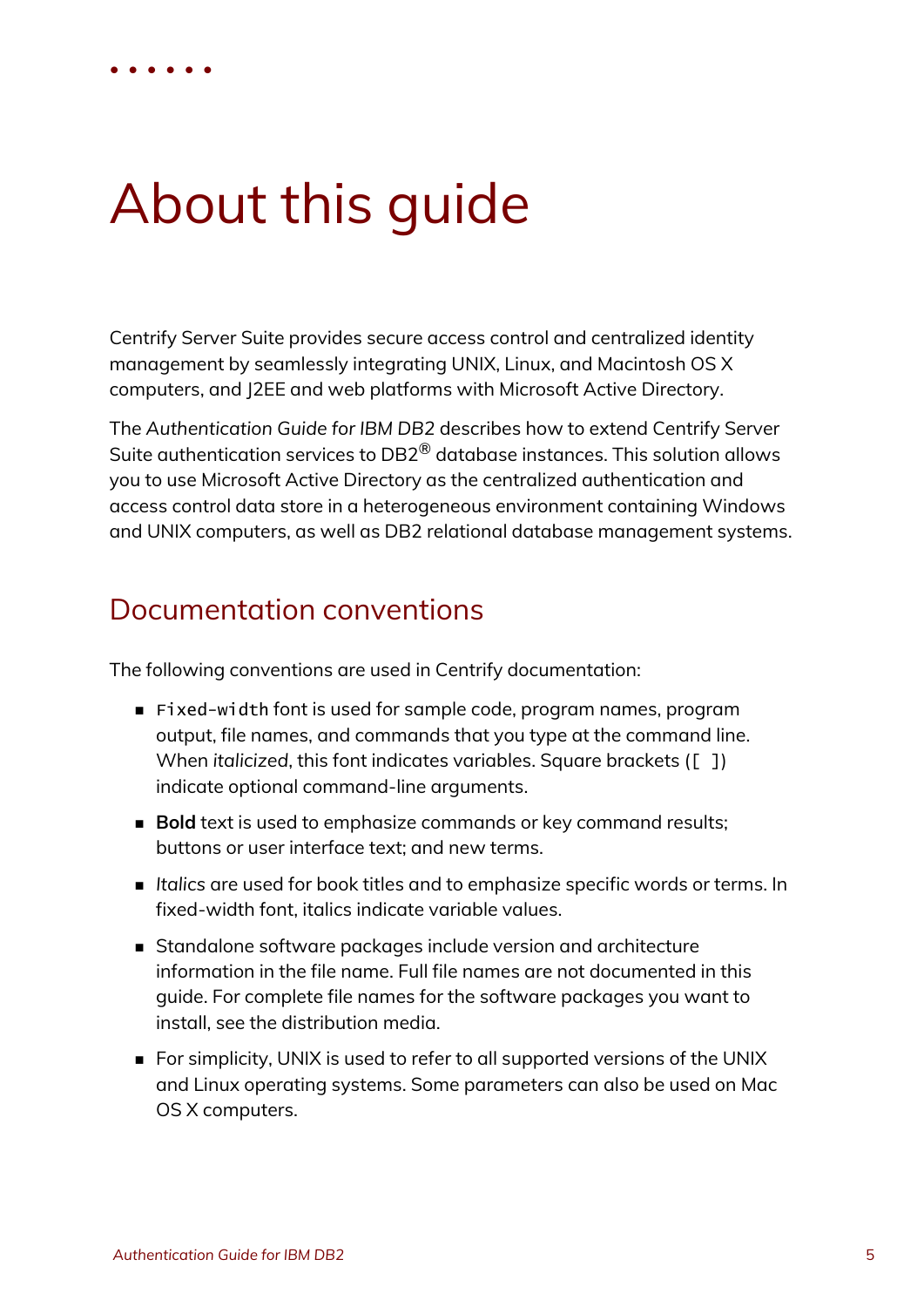# <span id="page-5-0"></span>Finding more information about Centrify products

Centrify provides extensive documentation targeted for specific audiences, functional roles, or topics of interest. If you want to learn more about Centrify and Centrify products and features, start by visiting the [Centrify](https://www.centrify.com/solutions/) website. From the Centrify website, you can download data sheets and evaluation software, view video demonstrations and technical presentations about Centrify products, and get the latest news about upcoming events and webinars.

For access to documentation for all Centrify products and services, visit the Centrify [documentation](https://docs.centrify.com/Content/02-navigation-pages/HOME-centrify-docs.htm) portal at [docs.centrify.com](https://docs.centrify.com/). From the Centrify documentation portal, you can always view or download the most up-to-date version of this guide and all other product documentation.

For details about supported platforms, please consult the release notes.

For the most up to date list of known issues, please login to the Customer Support Portal at <http://www.centrify.com/support> and refer to Knowledge Base articles for any known issues with the release.

## <span id="page-5-1"></span>Product names

Over the years we've made some changes to some of our product offerings and features and some of these previous product names still exist in some areas. Our current product offerings include the following services:

| <b>Current Overall Product Name Current Services Available</b> |                                             |
|----------------------------------------------------------------|---------------------------------------------|
|                                                                | <b>Privileged Access Service</b>            |
|                                                                | <b>Gateway Session Audit and Monitoring</b> |
|                                                                | Authentication Service                      |
| Centrify Identity-Centric PAM                                  | <b>Privilege Elevation Service</b>          |
|                                                                | Audit and Monitoring Service                |
|                                                                | <b>Privilege Threat Analytics Service</b>   |

Whether you're a long-time or new customer, here are some quick summaries of which features belong to which current product offerings: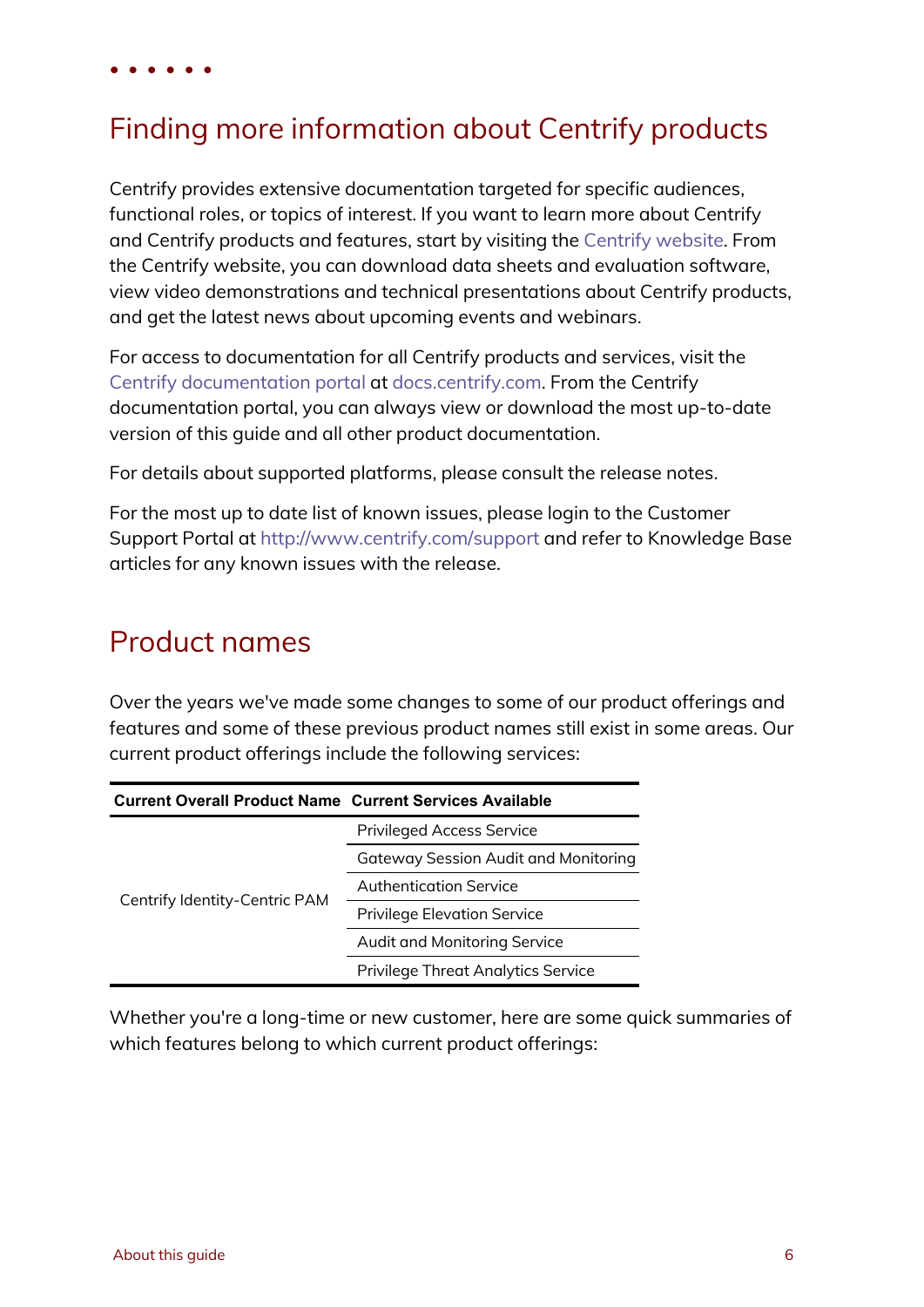| <b>Previous</b><br><b>Product Offering</b> | <b>Previous</b><br><b>Product</b><br><b>Offering</b> | <b>Description</b>                                                                                                                                                 | <b>Current Product Offering</b>                                                                                                                                         |
|--------------------------------------------|------------------------------------------------------|--------------------------------------------------------------------------------------------------------------------------------------------------------------------|-------------------------------------------------------------------------------------------------------------------------------------------------------------------------|
|                                            | Centrify<br>Privileged<br>Service (CPS)              |                                                                                                                                                                    | <b>Privileged Access Service</b>                                                                                                                                        |
| <b>DirectControl</b><br>(DC)               |                                                      |                                                                                                                                                                    | <b>Authentication Service</b>                                                                                                                                           |
| <b>DirectAuthorize</b><br>(DZ or DZwin)    |                                                      |                                                                                                                                                                    | <b>Privilege Elevation Service</b>                                                                                                                                      |
| DirectAudit (DA)                           |                                                      |                                                                                                                                                                    | Audit and Monitoring Service                                                                                                                                            |
|                                            | Infrastructure<br>Services                           |                                                                                                                                                                    | Privileged Access Service,<br>Authentication Service, Privilege<br>Elevation Service, Audit and<br>Monitoring Service, and Privilege<br><b>Threat Analytics Service</b> |
| DirectManage<br>(DM)                       | Management<br>Services                               | Consoles that are<br>used by all 3<br>services:<br>Authentication<br>Service, Privilege<br><b>Elevation Service,</b><br>and Audit and<br><b>Monitoring Service</b> |                                                                                                                                                                         |
|                                            | <b>User Analytics</b><br>Service                     |                                                                                                                                                                    | <b>Privilege Threat Analytics Service</b>                                                                                                                               |

Depending on when you purchased a Centrify product offering, you may have purchased one of the following product bundles:

| <b>Previous</b><br><b>Product</b><br><b>Bundle</b> | <b>Previous</b><br><b>Product</b><br><b>Bundle</b> | <b>Current</b><br><b>Product</b><br><b>Bundle</b>       | <b>Services Included</b>                                                        | <b>Description</b> |
|----------------------------------------------------|----------------------------------------------------|---------------------------------------------------------|---------------------------------------------------------------------------------|--------------------|
|                                                    |                                                    | Centrify<br>Identity-<br>Centric<br>PAM Core<br>Edition | <b>Privileged Access Service</b><br>and Gateway Session<br>Audit and Monitoring |                    |
| Centrify<br>Server Suite<br>Standard<br>Edition    |                                                    |                                                         | <b>Authentication Service</b><br>and Privilege Elevation<br>Service             |                    |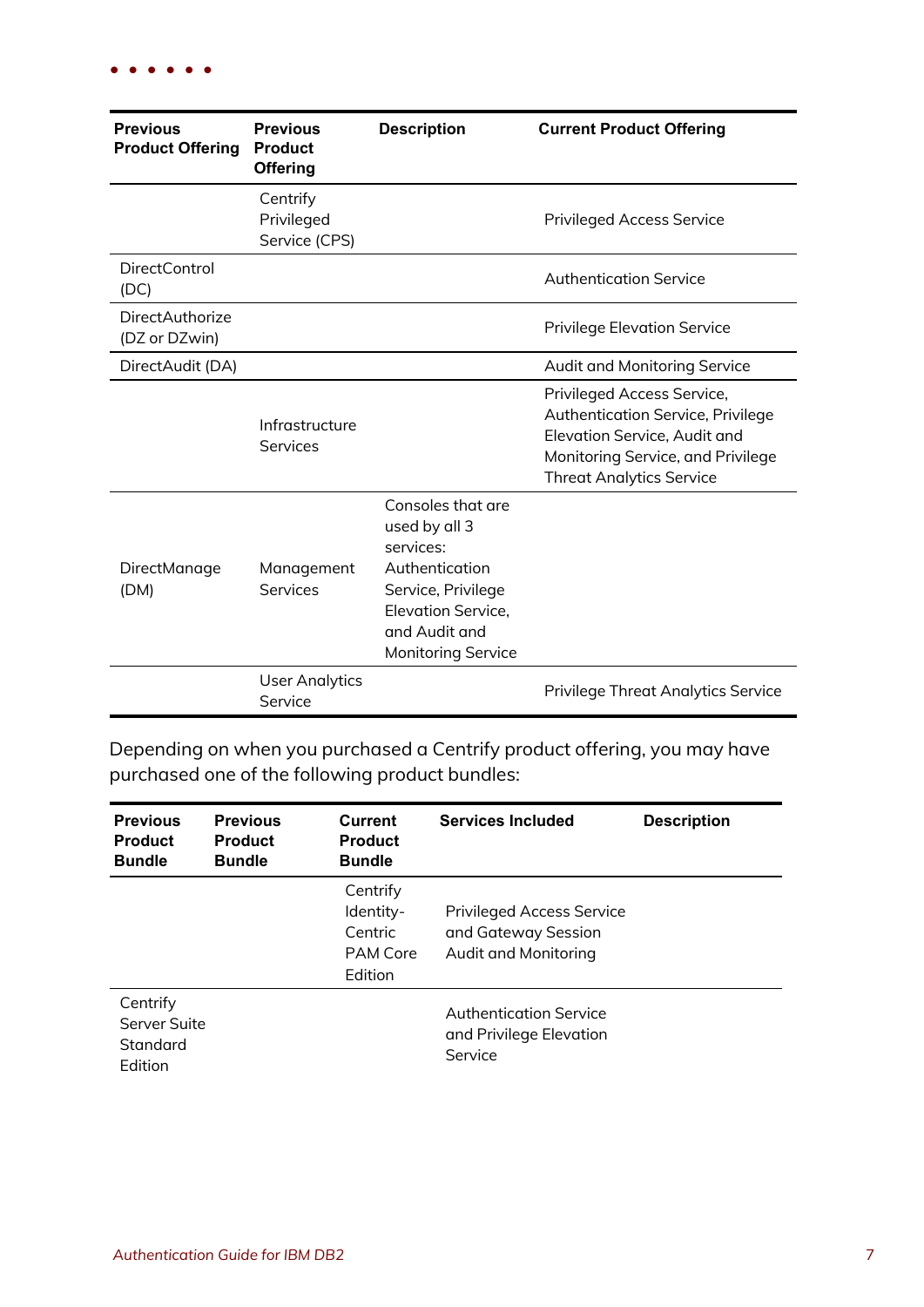| <b>Previous</b><br><b>Product</b><br><b>Bundle</b> | <b>Previous</b><br><b>Product</b><br><b>Bundle</b>                            | <b>Current</b><br><b>Product</b><br><b>Bundle</b>                       | <b>Services Included</b>                                                                                                                                                              | <b>Description</b>                                                                                                                        |
|----------------------------------------------------|-------------------------------------------------------------------------------|-------------------------------------------------------------------------|---------------------------------------------------------------------------------------------------------------------------------------------------------------------------------------|-------------------------------------------------------------------------------------------------------------------------------------------|
|                                                    | Centrify<br>Infrastructure<br><b>Services</b><br>Standard<br>Edition          | Centrify<br>Identity-<br>Centric<br><b>PAM</b><br>Standard<br>Edition   | Privileged Access Service,<br>Authentication Service,<br>and Privilege Elevation<br>Service                                                                                           |                                                                                                                                           |
| Centrify<br>Server Suite<br>Enterprise<br>Edition  |                                                                               |                                                                         | Authentication Service,<br>Privilege Elevation Service,<br>and Audit and Monitoring<br>Service                                                                                        |                                                                                                                                           |
|                                                    | Centrify<br>Infrastructure<br><b>Services</b><br>Enterprise<br><b>Fdition</b> | Centrify<br>Identity-<br>Centric<br><b>PAM</b><br>Enterprise<br>Edition | Privileged Access Service,<br><b>Authentication Service,</b><br>Privilege Elevation Service,<br>Audit and Monitoring<br>Service (includes Gateway<br>Session Audit and<br>Monitoring) |                                                                                                                                           |
| Centrify<br>Server Suite<br>Platinum<br>Edition    |                                                                               |                                                                         |                                                                                                                                                                                       | Discontinued<br>bundle that<br>included<br>DirectControl,<br>DirectAuthorize,<br>DirectManage,<br>DirectAudit, and<br><b>DirectSecure</b> |

# <span id="page-7-0"></span>Contacting Centrify

You can contact Centrify by visiting our website, [www.centrify.com](https://www.centrify.com/). On the website, you can find information about Centrify office locations worldwide, email and phone numbers for contacting Centrify sales, and links for following Centrify on social media. If you have questions or comments, we look forward to hearing from you.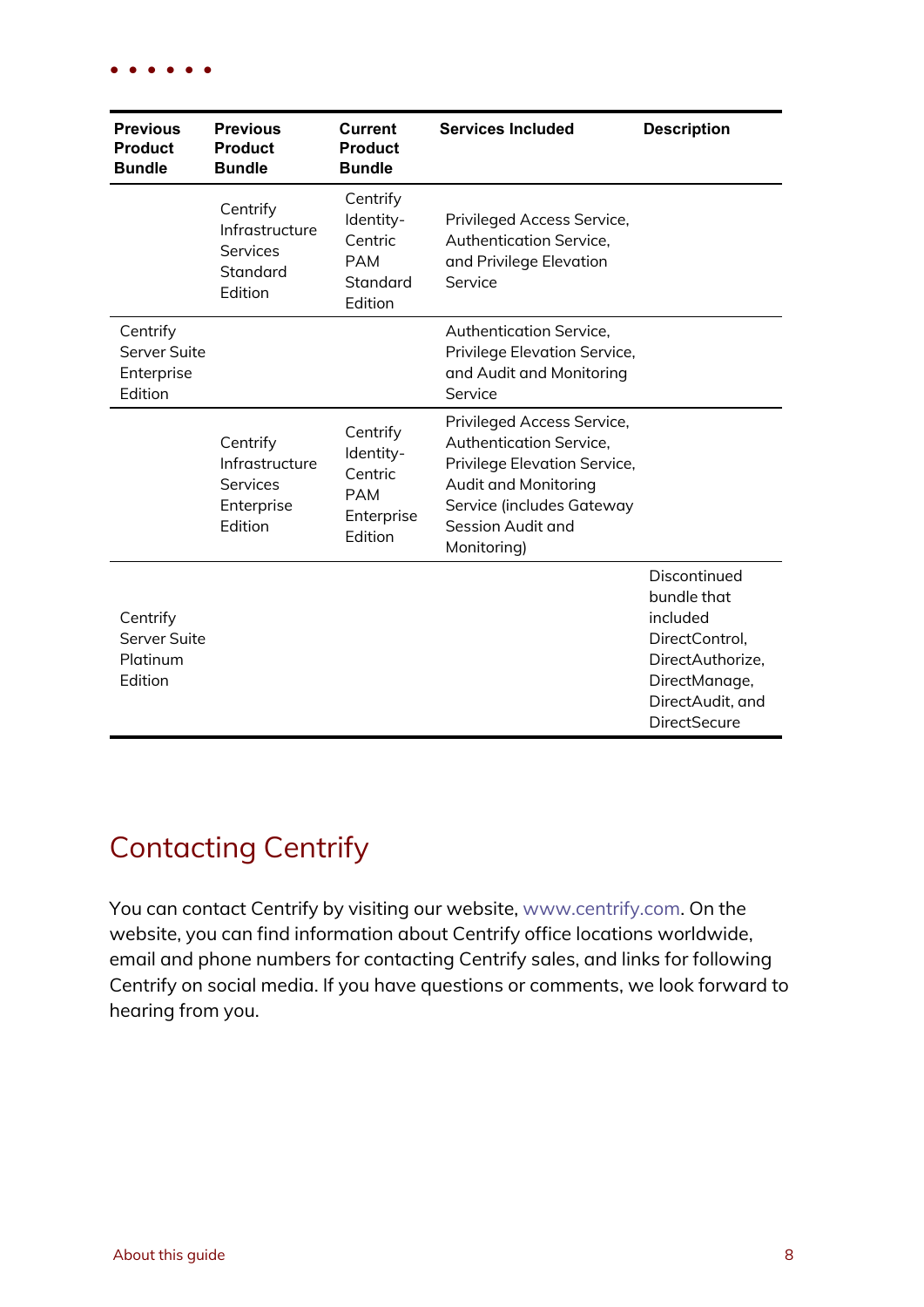# <span id="page-8-0"></span>Getting additional support

If you have a Centrify account, click Support on the Centrify website to log on and access the Centrify [Technical](https://www.centrify.com/account/login.asp?msg=loginrequired&ret=%2Fsupport%2Fportal%2Easp) Support Portal. From the support portal, you can search knowledge base articles, open and view support cases, download software, and access other resources.

To connect with other Centrify users, ask questions, or share information, visit the Centrify [Community](http://community.centrify.com/) website to check in on customer forums, read the latest blog posts, view how-to videos, or exchange ideas with members of the community.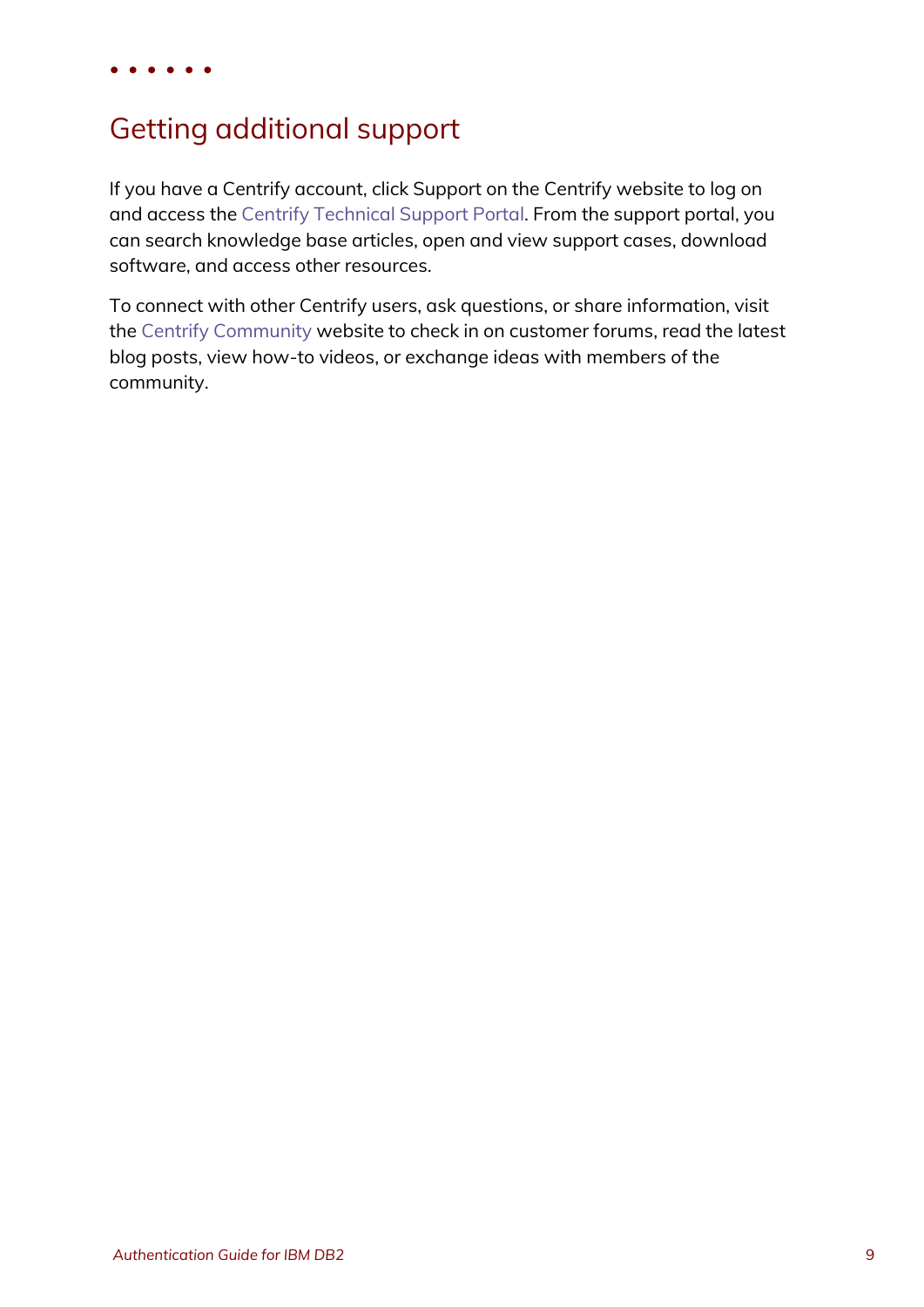# Authentication and authorization in DB2

<span id="page-9-0"></span>• • • • • •

In DB2, user and group authentication is performed by a facility that is external to the DB2 database management system, such as the operating system, a domain controller, or a Kerberos security system. It is accomplished using dynamically loadable libraries called security plug-ins.

The default IBM DB2 username/password plug-in authenticates users only in an NIS domain or in the /etc/passwd password file. If another security plug-in has not been explicitly configured, the user credentials provided in the connection request are authenticated by the security facility on the DB2 Universal Database (UDB) server. That is, the default plug-in sends the user ID and password to the operating system for validation.

Authorization is the process of determining access information about specific database objects and actions based on a supplied user ID. Privileges can be granted to specific users or to groups of users. Users that are a member of a group automatically inherit the group's privileges. As mentioned before, these users and groups are defined outside the DB2 UDB; for example, in Active Directory.

DB2 supports replacement plug-ins for authentication and authorization. The authentication plug-ins can replace the default user name and password method, and support alternative authentication methods including GSSAPI. DB2 also supports the use of multiple plug-ins for authentication.

# <span id="page-9-1"></span>Authentication Service for IBM DB2 security and authentication plug-ins

Authentication Service for IBM DB2 package provides plug-ins that allow you to connect or attach to a DB2 database using either an Active Directory or a UNIX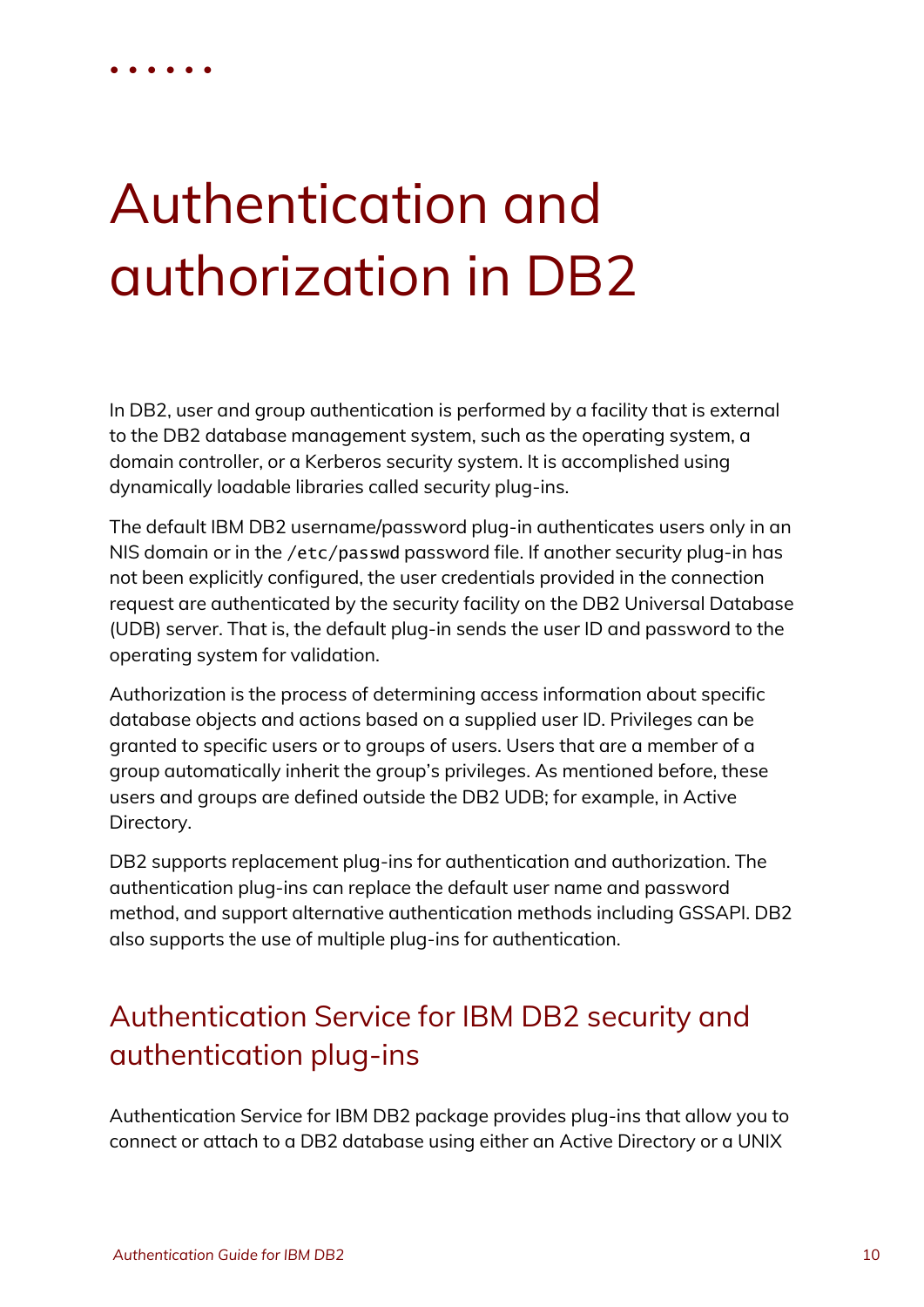user identity. In addition, the package includes a group plug-in used for authorization.

The package provides two security plug-ins for authentication:

- centrifydc\_db2userpass: A username/password plug-in to replace the DB2 default.
- centrifydc\_db2gsskrb5: A GSSAPI plug-in for single sign on support.

The security plug-ins can be used independently or in conjunction with one another.

- n If you specify and configure both the username/password plug-in and the GSSAPI plug-in, the GSSAPI plug-in is used when the user connects without specifying a user name and password. The user account can be on an Active Directory domain controller or UNIX computer. If the user does specify a user name and password, the username/password plug-in is used instead.
- <sup>n</sup> If only the GSSAPI plug-in is configured, only Active Directory users can connect to the database instance. In addition, the Active Directory user name instead of the UNIX user name must be used in the SQL GRANT or REVOKE statements when granting or revoking permissions. In this case, the Active Directory user name should follow the DB2 user naming conventions.

## <span id="page-10-0"></span>**DB2 and Centrify plug-in compatibility**

Starting with DB2 release 10.5.4, DB2 does not allow security plug-ins to fork a process to authenticate DB2 users. To support this behavior, the Centrify plugins starting with Centrify for DB2 5.2.3 use the CentrifyDC service to authenticate Active Directory and local users.

If your environment contains DB2 10.5.4 or later:

- Only Centrify for DB2 5.2.3 or later plug-ins are supported, and
- Before you install Centrify for DB2, you must install the Server Suite 2015.1 or later agent (that is, agent version 5.2.3+) on each DB2 server, *and*
- n You must ensure that the agent (that is, the centrifydc service) is running on each DB2 server.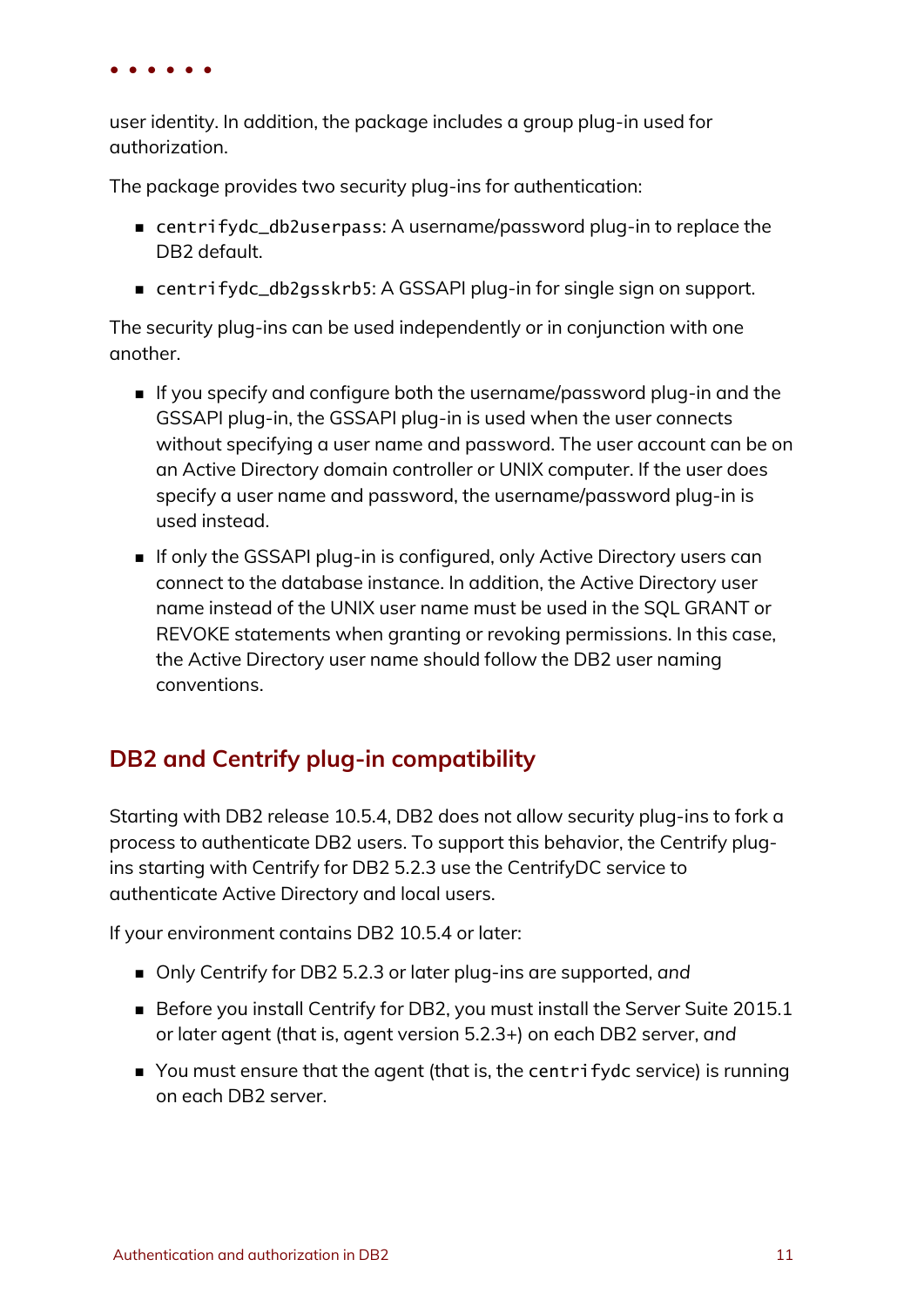## <span id="page-11-0"></span>**Username/password plug-in**

The Centrify username/password plug-in, centrifydc\_db2userpass, supports authentication from both Active Directory and non-Active Directory users. A non-Active Directory user may be one of the following:

- a UNIX user from local stores such as /etc/passwd and Name Service Switch (NSS)
- n any user who has been authenticated using Pluggable Authentication Modules (PAM)
- n any user who has been authenticated using the AIX Loadable Authentication Module (LAM)

The Centrify username/password plug-in, like the IBM default username/password plug-in, gives you the option to allow users who are already logged in to a DB2 server machine to connect to a database instance without entering a user name or password. However, the default is to require a logged in user to re-enter the user name and password to access the database instance.

## <span id="page-11-1"></span>**GSSAPI plug-in**

The GSSAPI plug-in, centrifydc\_db2gsskrb5, supports single sign on to a DB2 instance using the user's Active Directory account. This plug-in assumes that the user requesting access to the database is already logged in to the client computer and has been authenticated through the Kerberos mechanism.

The GSSAPI plug-in allows users to run the connect and attach commands without specifying a user name and password even if the user is connecting from a remote DB2 client. It requires the user to have a valid Kerberos ticket. Generally, users obtain a Kerberos ticket automatically when they log in as an Active Directory user. However, in the following situations the user does not obtain a ticket automatically:

- The user logs in to the DB2 server as a local, non-Active Directory user.
- The user enters the UNIX command su user as root to get a shell owned by another Active Directory user or local user.
- $\blacksquare$  The user logs in as a user who has both an Active Directory account and a local user account. However, the Active Directory account is not in the same zone as the machine you logged in to.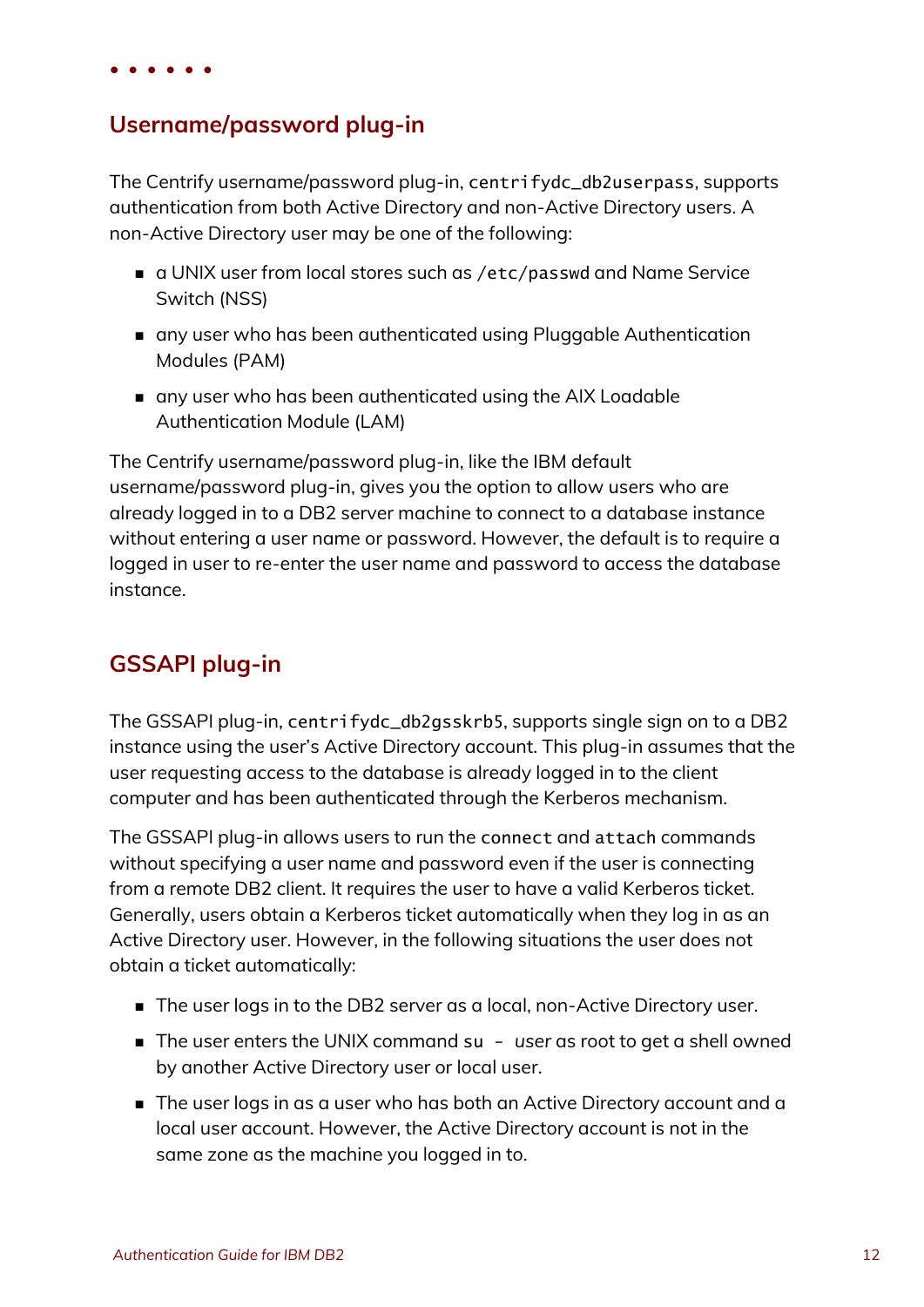In each of these cases, the user needs to obtain Kerberos tickets before single sign-on support is provided.

To obtain tickets for an Active Directory user, type kinit *user*. The user is prompted for a password. To avoid being prompted, you can create a keytab file in advance using the adkeytab command, set the environment variable KRB5\_ KTNAME to the full path of your keytab file, and then run kinit -k *user*@*DOMAIN* to obtain the tickets.

**Note:** If a user name is explicitly provided when only the GSSAPI plug-in is installed (for example, by entering the DB2 command connect to testdb user username using password), the plug-in first authenticates the given user to the Kerberos Key Distribution Center (KDC), and then obtains a ticket-granting ticket (TGT) upon success. The plug-in next uses the TGT to get a service ticket for the DB2 server.

## <span id="page-12-1"></span>**Group plug-in**

You install the Group plug-in, centrifydc\_db2group, to retrieve the list of groups to which a user belongs for authorization. The group plug-in is called automatically after user authentication by DB2. The group info retrieved is used by DB2 to check a user's access rights and determine whether the user has privilege to do specific tasks; for example, connect, query, perform database management, and so on.

The Group plug-in queries Active Directory first for the groups to which the user belongs, and then it looks in the local groups on the host. The two lists are then merged, with duplicates removed and returned to DB2.

# <span id="page-12-0"></span>Make connections to the DB2 Administration Server (DAS)

The DB2 Administration Server (DAS) allows administrators to manage DB2 instances remotely. Using utilities such as DB2 Control Center (db2cc) to perform operations such as creating, removing, starting, or stopping a database instance remotely require a DAS connection. Tasks that can be performed on a running instance (such as creating or dropping a table in the instance) do not require a DAS connection.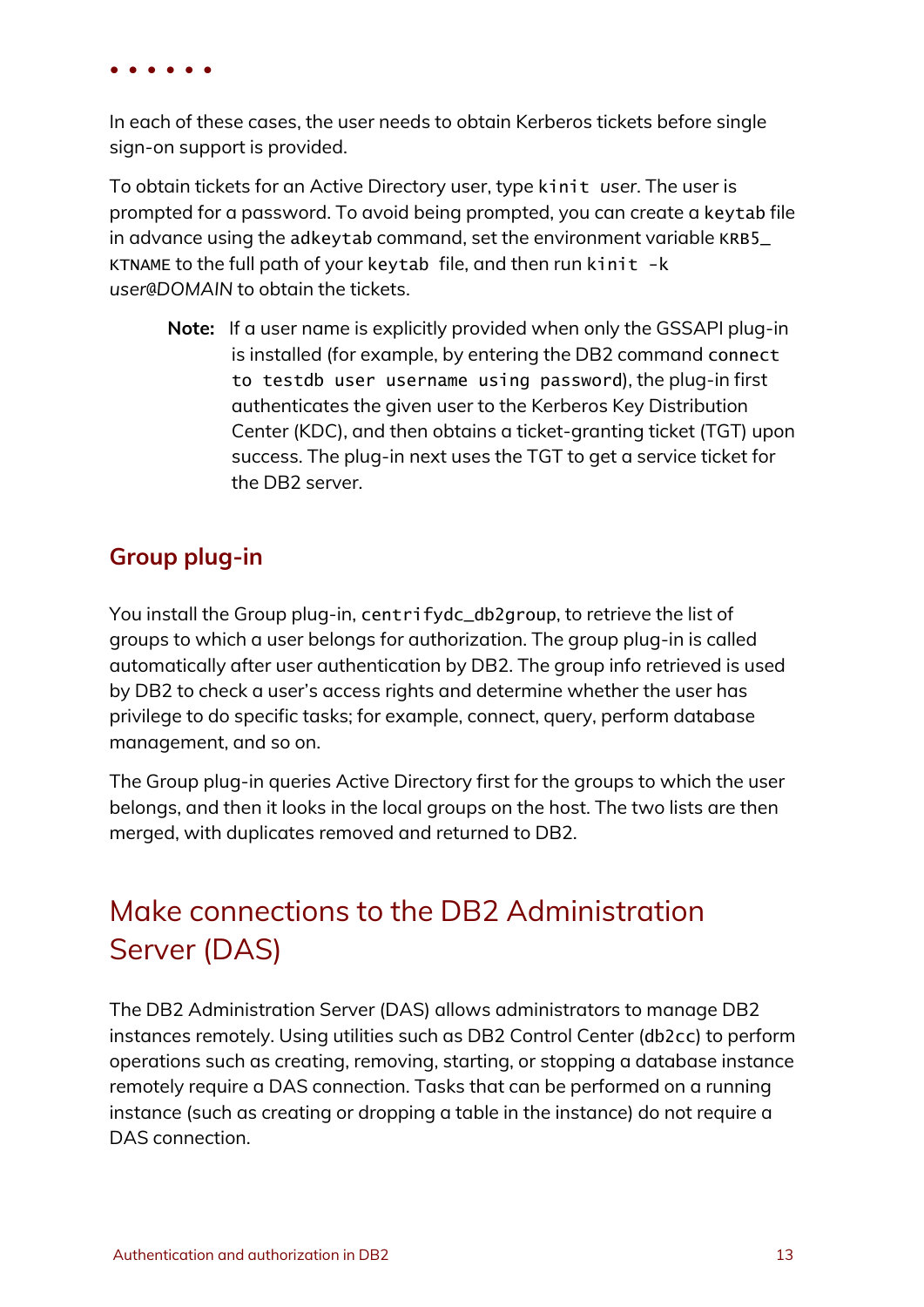The DAS uses a separate authentication scheme from the instance authentication. The DAS does not call into the DB2 security plug-ins or PAM when authenticating users. If you want to log in as an Active Directory user and use utilities such as DB2 Control Center to remotely administer an instance, you have the following options, irrespective of the plug-ins that you select:

- Run the utility that connects to the DAS (such as db2cc) on the DB2 server machine as the user who can perform the desired administrative tasks. Make sure that this user is in the same zone as the DB2 server machine.
- n Install and configure either the Microsoft or Centrify password synchronization service. For more details about the Centrify password synchronization service, refer to the *Administrator's Guide for Windows*.
- n Create a local user on the DB2 server machine and enter that user's user name and password when DB2 Control Center (or other utility connecting to the DAS) requests a user name and password.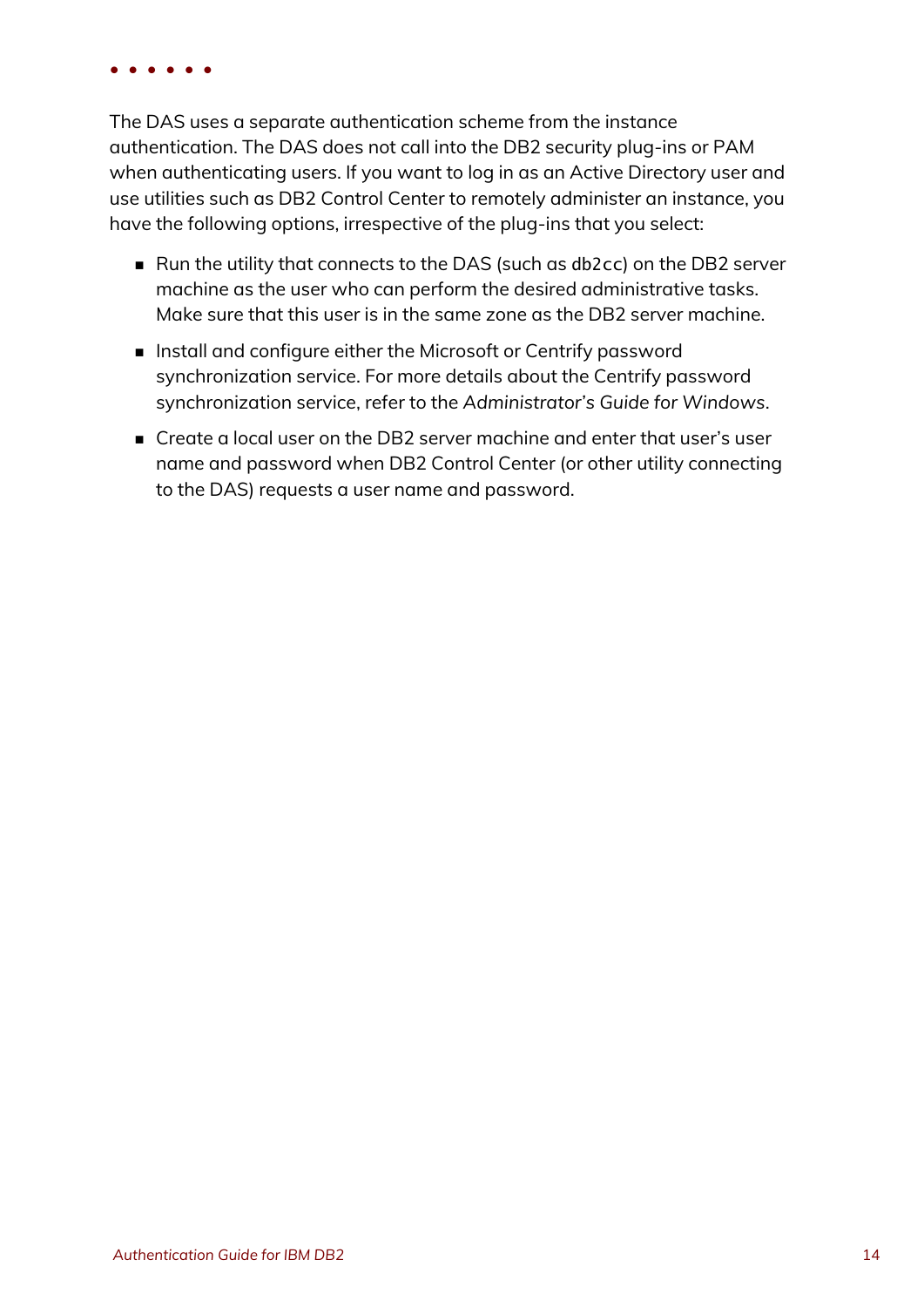# Install and configure server

<span id="page-14-0"></span>• • • • • •

This section describes how to install and configure the Authentication Service for IBM DB2 package on a DB2 server.

#### **Note:** For information about client installation and setup, see [Set](#page-37-0) up the [GSSAPI](#page-37-0) DB2 client.

To automate Authentication Service for IBM DB2plug-in installation and configuration, use the setupdb2.sh script provided in the Authentication Service for IBM DB2 package.

To manually install, set up, configure, and verify the Identity Broker Service for IBM DB2 plug-in without using the setupdb2.sh script, see Install [manually.](#page-26-0)

Use the uninstallation script, /usr/share/centrifydc/bin/ uninstalldb2.sh, included in the Authentication Service for IBM DB2 package, to remove the Authentication Service for IBM DB2:

- When there is partially installed Authentication Service for IBM DB2 release after a failed installation attempt.
- Before upgrading an existing Authentication Service for IBM DB2 to a new release.
- For details about using this script, see Execute the [uninstalldb2.sh](#page-42-1) script

The following sections describe how to install and configure the Authentication Service for IBM DB2 package on each supported platform using the setupdb2.sh script:

- $\blacksquare$  Software [requirements](#page-15-0)
- Unzip and restore the [Authentication](#page-15-1) Service for IBM DB2 package
- Install the [Authentication](#page-17-0) Service for IBM DB2 package using the platform's [installation](#page-17-0) program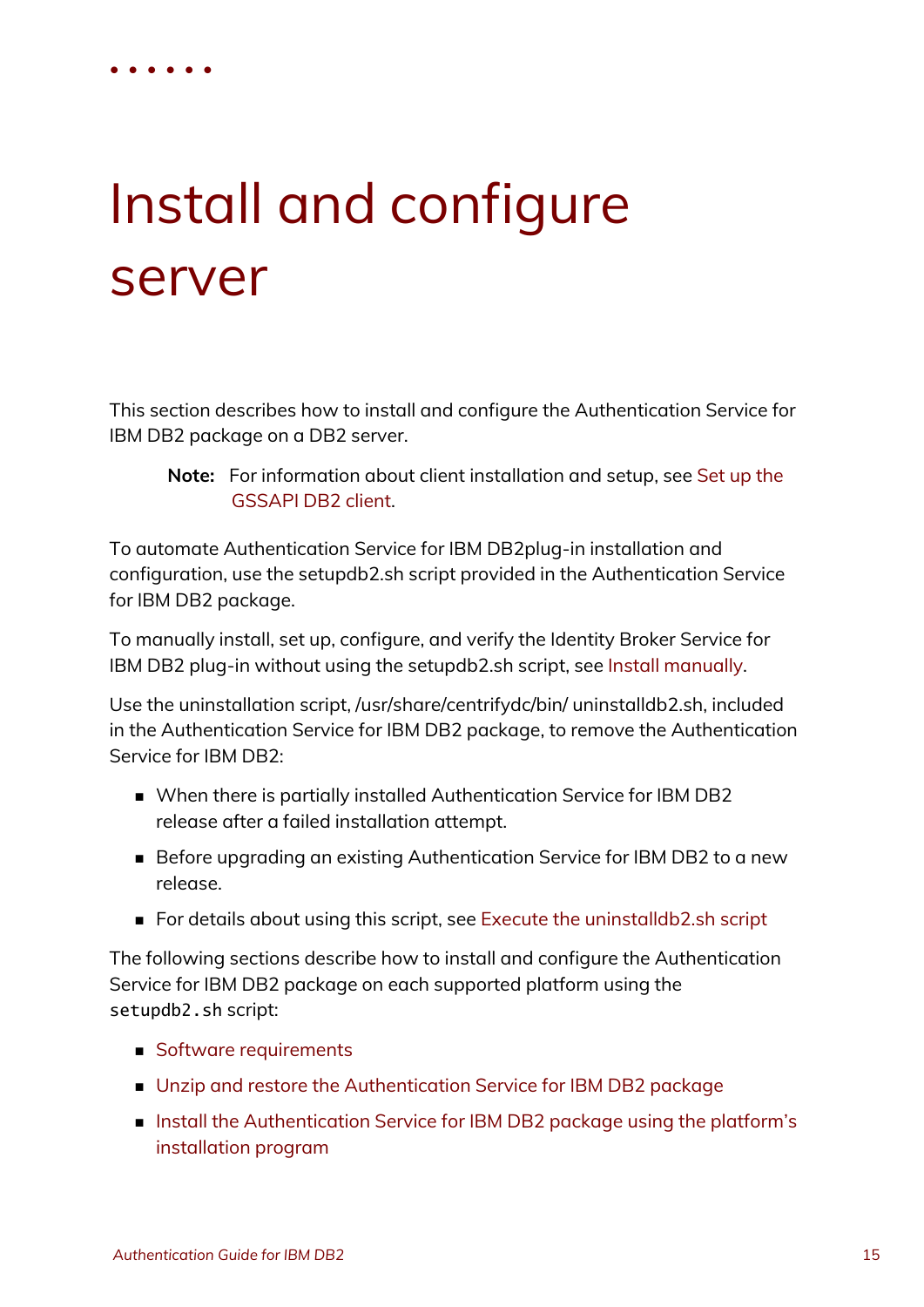- $\blacksquare$  Install and configure plug-ins using the [setupdb2.sh](#page-18-0) script
- **n** Install [manually](#page-26-0)
- **Deparade from an earlier release**
- <span id="page-15-0"></span> $\blacksquare$  If an [installation](#page-36-0) attempt fails

## Software requirements

You must have the Centrify agent installed on each DB2 server, and the DB2 servers must be joined to an Active Directory domain.

If you use the GSSAPI plug-in, the plug-in must be installed on the DB2 server and each DB2 client. In addition, both the DB2 client and the DB2 server computers must be joined to the same Active Directory domain.

If you use the username/password plug-in, you must install the PAM library. You can install the PAM library after you install the Centrify for DB2 package.

See DB2 and Centrify plug-in [compatibility](#page-10-0) for details about Centrify Server Suite, Centrify for DB2, and DB2 release requirements.

See the release notes for the Centrify software, DB2 versions and versions of Red Hat, SuSE, Solaris, and AIX operating systems supported in this release. In general, the Centrify for DB2 package supports the same versions of Solaris, Red Hat, SuSE and AIX operating systems supported in DB2 version 9.5, 9.7, 10.1, and 10.5 with the following exception:

■ For Red Hat and SuSE Linux, only x86 and x86-64 bit (AMD style) architectures are supported.

# <span id="page-15-1"></span>Unzip and restore the Authentication Service for IBM DB2 package

**Note:** If Authentication Service for IBM DB2 is already installed, uninstall it now as described in Execute the [uninstalldb2.sh](#page-42-1) script.

To begin the installation, unzip and restore the Authentication Service for IBM DB2 package on each DB2 server.

Depending on the platform, download the plug-ins from the following link: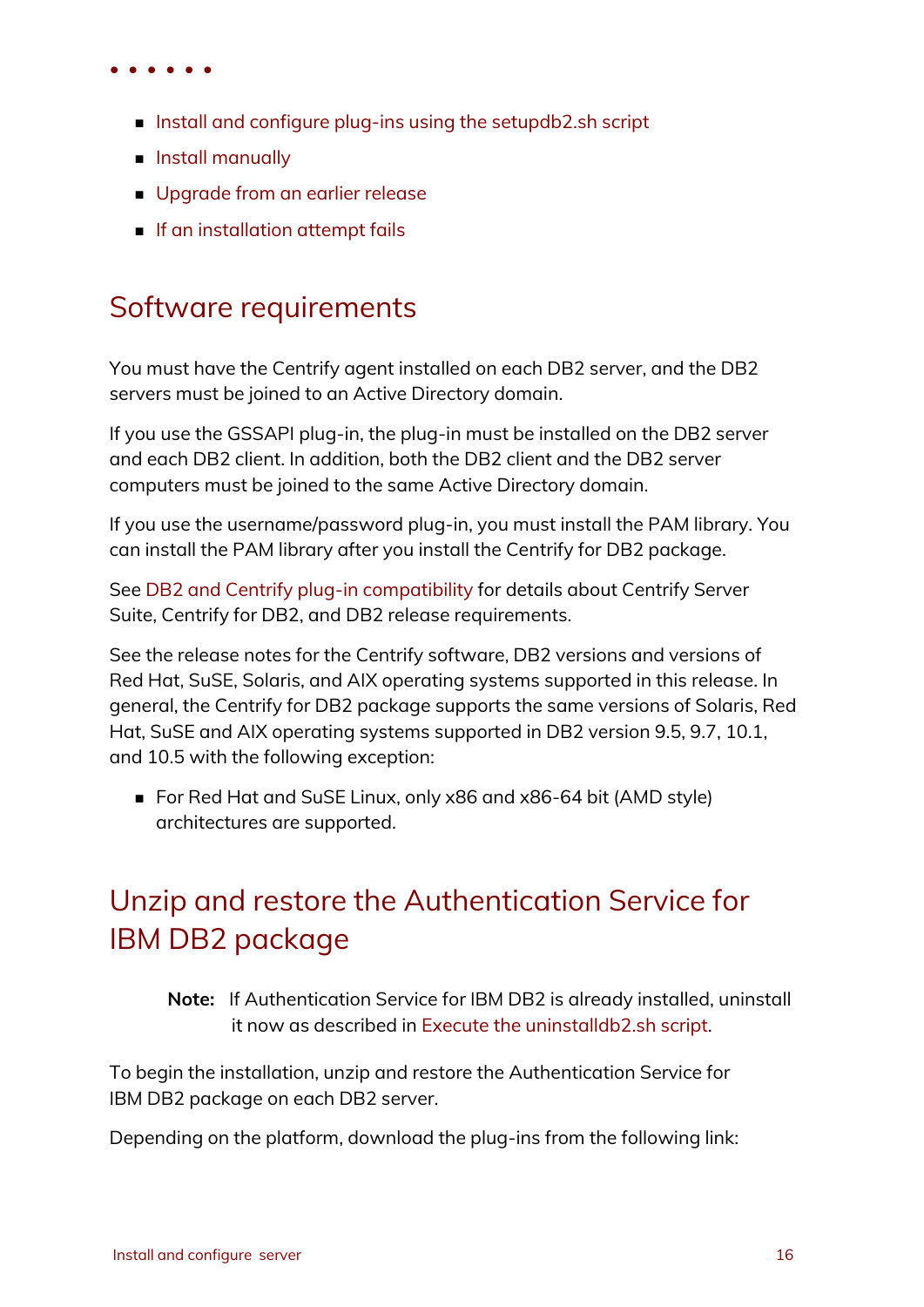[https://www.centrify.com/support/customer-support-portal/](https://www.centrify.com/support/customer-support-portal/ download-center/#sso-ibm-db2) download[center/#sso-ibm-db2](https://www.centrify.com/support/customer-support-portal/ download-center/#sso-ibm-db2)

The following sections describe how to unzip and restore the package on each supported platform. In each example:

- n *release* is the release number of the Authentication Service for IBM DB2 software (for example, 4.5.0)
- n *os\_release* is the release number of the operating system (for example, 10.0)
- n *architecture* is the processor architecture that is supported (for example, i386)

## **Unzip and restore AIX files**

Execute the following commands to unzip and restore the Authentication Service for IBM DB2 package files on an AIX computer:

gunzip centrify-db2-release-aixos\_release-ppc.tgz tar -xvf centrify-db2-release-aixos\_release-ppc-bff.tar gunzip centrify-db2-release-aixos\_release-ppc-bff.gz

After you execute these commands, the file centrify-db2-*release*-aix*os\_ release*-ppc-bff is ready to be installed using the native AIX installer. Go to Install the [Authentication](#page-17-0) Service for IBM DB2 package using the platform's [installation](#page-17-0) program and continue from there.

## **Unzip and restore Linux files**

Execute the following commands to unzip and restore the Authentication Service for IBM DB2 package files on a Linux computer. The examples shown here assume that you are installing on Red Hat Linux.

```
gunzip centrify-db2-release-rhelos_release-architecture.tgz
tar -xvf centrify-db2-release-rhelos_release-architecture.tar
```
After you execute these commands, the file centrify-db2-*release-*rhel*os\_* release-architecture. rpm is ready to be installed using the native Linux installer. Go to Install the [Authentication](#page-17-0) Service for IBM DB2 package using the platform's [installation](#page-17-0) program and continue from there.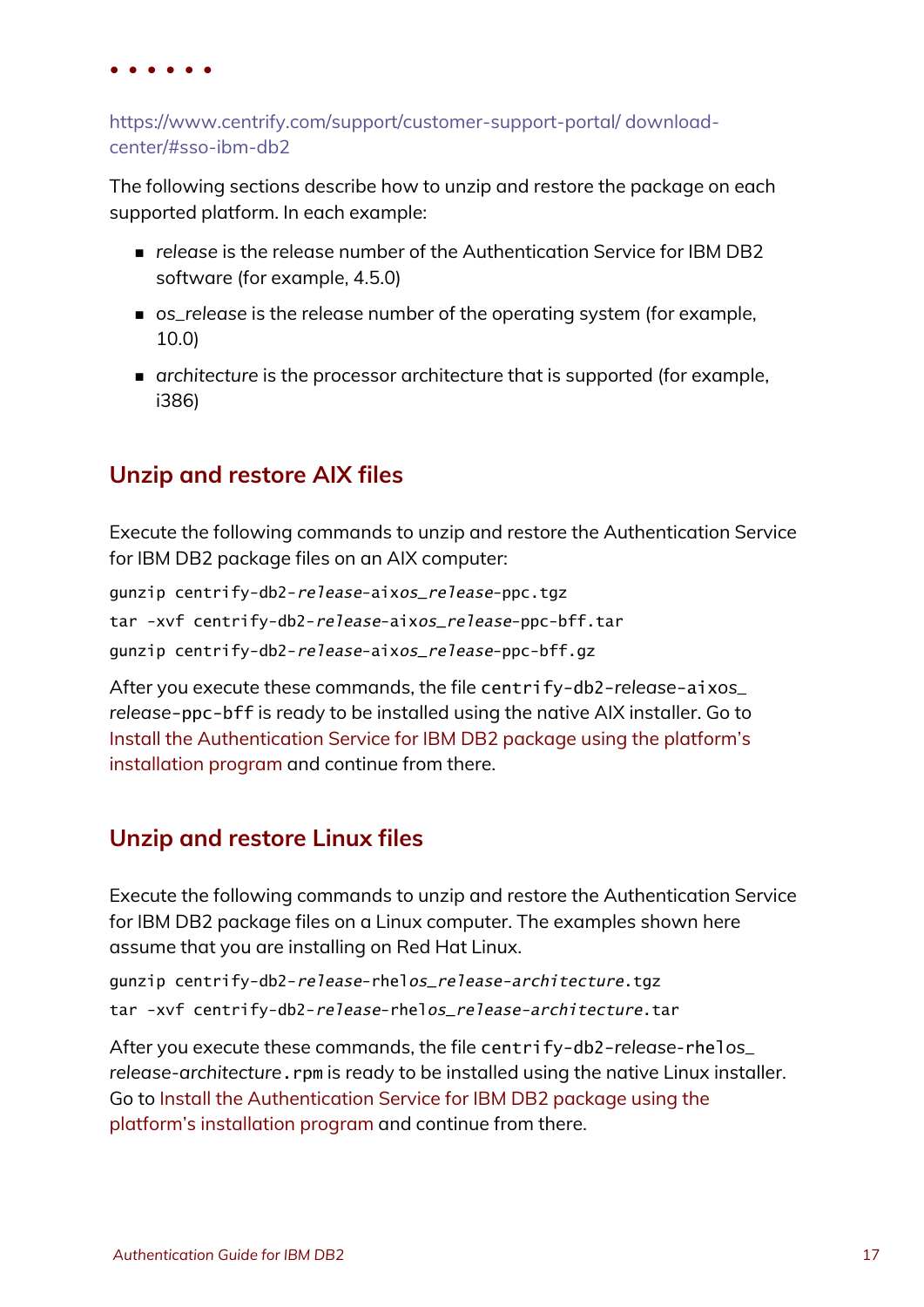### **Unzip and restore Solaris files**

Execute the following commands to unzip and restore the Authentication Service for IBM DB2 package files on a Solaris computer:

gunzip centrify-db2-release-solos\_release-ppc-bff.tgz tar -xvf centrify-db2-release-solos\_release-ppc-bff.tar

After you execute these commands, the file centrify-db2-release-solos\_ release-ppc-bff is ready to be installed using the native Solaris installer. Go to Install the [Authentication](#page-17-0) Service for IBM DB2 package using the platform's [installation](#page-17-0) program and continue from there.

# <span id="page-17-0"></span>Install the Authentication Service for IBM DB2 package using the platform's installation program

After you have unzipped and restored the Authentication Service for IBM DB2 package files, install the package using the platform's native installation program. The following sections describe the installation procedure on each supported platform. In each example:

- <sup>n</sup> *release* is the release number of the Authentication Service for IBM DB2 software
- **n** os release is the release number of the operating system.

### **Install the AIX files**

Execute the following command to install the Authentication Service for IBM DB2 package using the native AIX installation program:

installp -d centrify-db2-release-aixos\_release-ppc-bff CentrifyDC.db2

After you execute this command, you are ready to install and configure the Authentication Service for IBM DB2 plug-ins. You can install and configure the plug-ins using the setupdb2.sh script, or manually without using the setupdb2.sh script. See Install and configure plug-ins using the [setupdb2.sh](#page-18-0) [script](#page-18-0) or Install [manually](#page-26-0) for details about these procedures.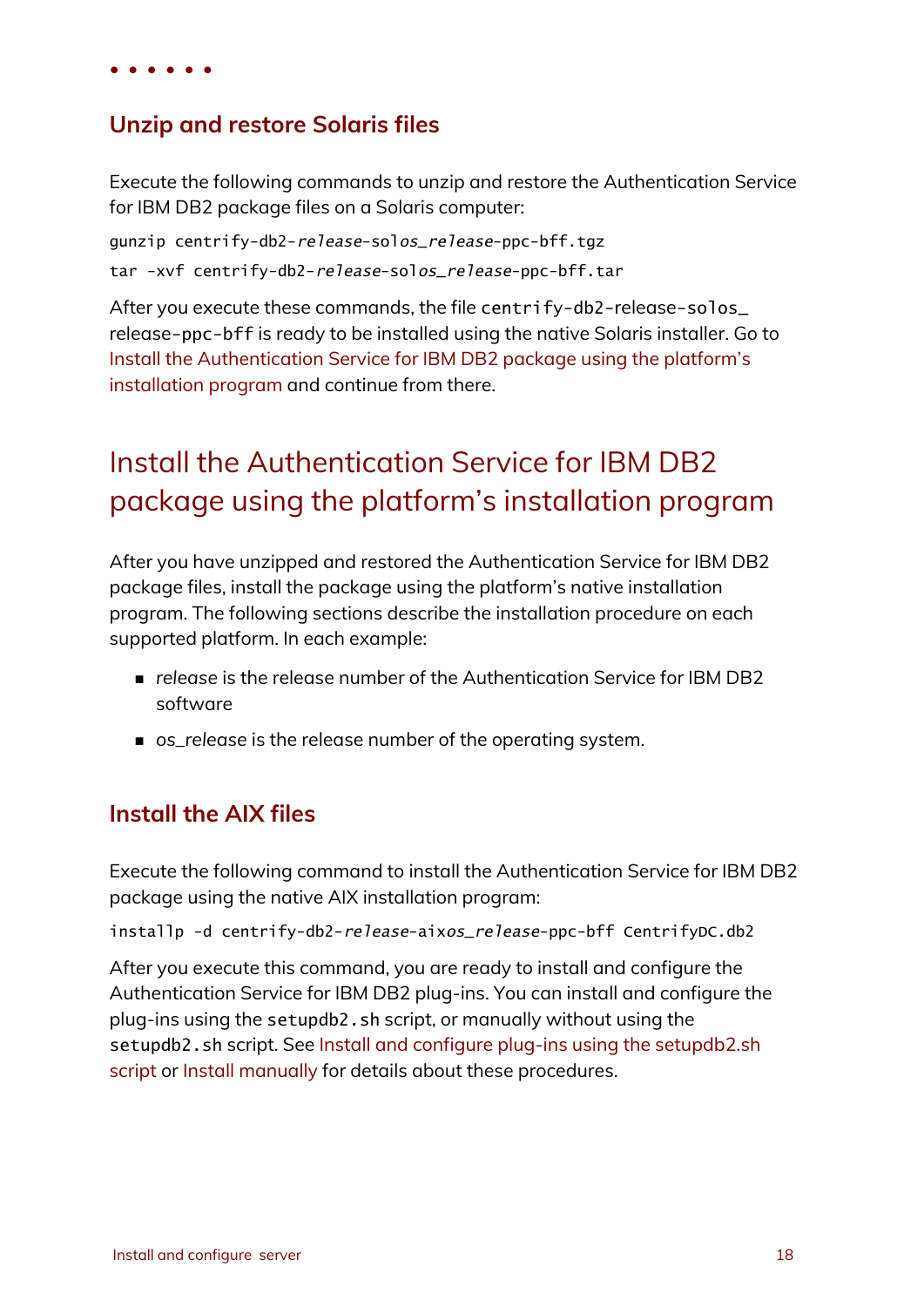### **Install the Linux files**

Execute the following command to install the Authentication Service for IBM DB2 package using the native Linux installation program. The examples shown here assume that you are installing on Red Hat Linux.

If you are installing the Authentication Service for IBM DB2 package for the first time:

rpm -ivh centrify-db2-release-rhelos\_release-architecture.rpm

After you execute this command, you are ready to install and configure the Authentication Service for IBM DB2 plug-ins. You can install and configure the plug-ins using the setupdb2.sh script, or manually without using the setupdb2.sh script. See Install and configure plug-ins using the [setupdb2.sh](#page-18-0) [script](#page-18-0) or Install [manually](#page-26-0) for details about these procedures.

### **Install the Solaris files**

Execute the following command to install the Authentication Service for IBM DB2 package using the native Solaris installation program.

```
pkgadd -a admin -n -d centrify-db2-release-solos_release.rpm
\Centrify.db2
```
After you execute this command, you are ready to install and configure the Authentication Service for IBM DB2 plug-ins. You can install and configure the plug-ins using the setupdb2.sh script, or manually without using the setupdb2.sh script. See Install and configure plug-ins using the [setupdb2.sh](#page-18-0) [script](#page-18-0) or Install [manually](#page-26-0) for details about these procedures.

# <span id="page-18-0"></span>Install and configure plug-ins using the setupdb2.sh script

The /usr/share/centrifydc/bin/setupdb2.sh script is an interactive script. Provide the following information at the script prompts:

- n The DB2 authentication you want to use (both user name/ password and single sign on, single sign on only, or username/ password only)
- What data sent to DB2 you want to encrypt.
- The Active Directory administrator password.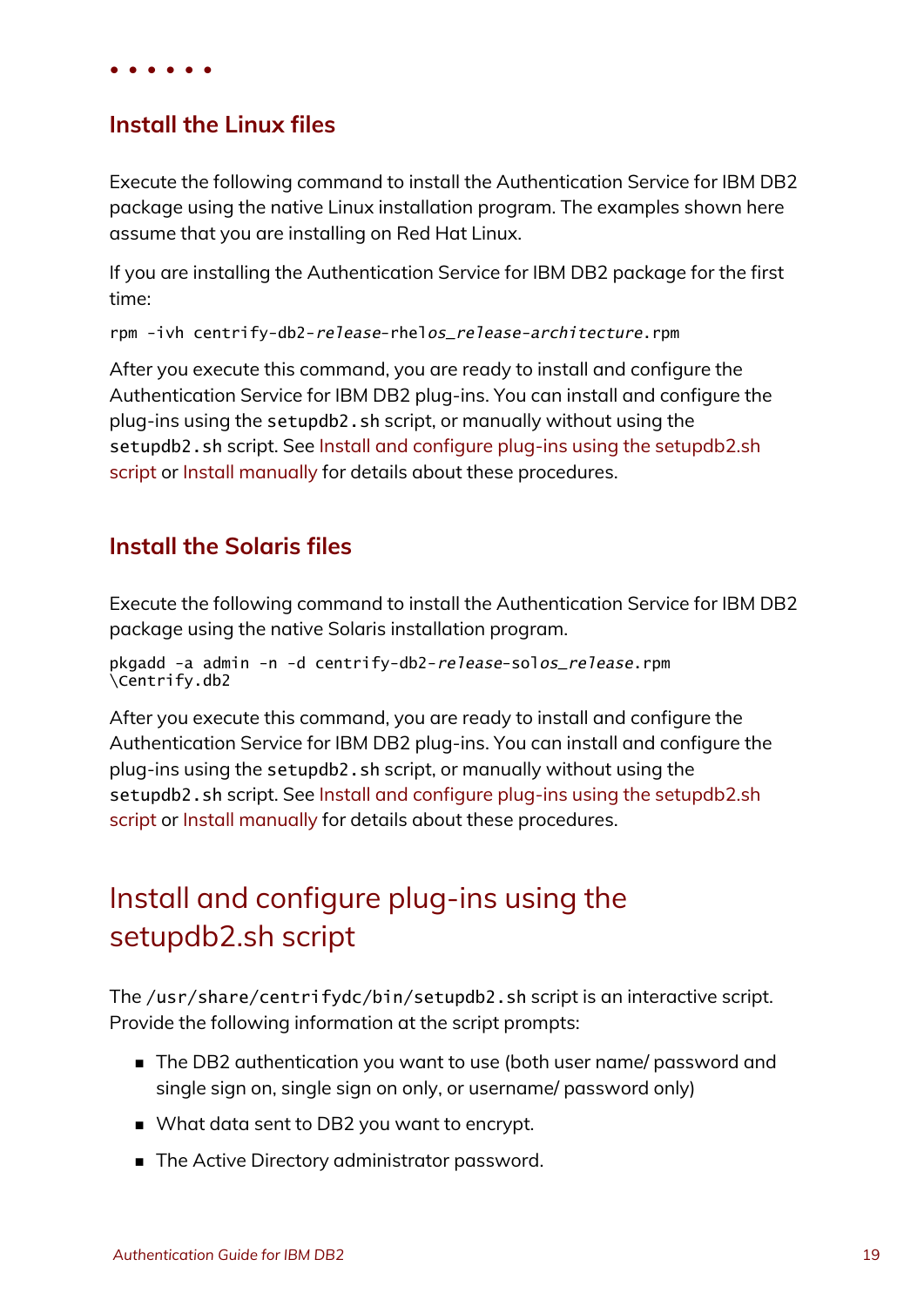For GSSAPI-related plug-in installation using the setupdb2.sh script, additionally provide the following information at the prompts:

■ An account name, password, and container for an Active Directory user with administrator privileges on the domain controller.

The scripts then installs, configures, and verifies the plug-in(s) according to your entries.

| <b>Options</b> | <b>Required</b> | <b>Values</b>                 | <b>Description</b>                                                                                                                                                                                                       |
|----------------|-----------------|-------------------------------|--------------------------------------------------------------------------------------------------------------------------------------------------------------------------------------------------------------------------|
| inst           | Yes.            | A string<br>value             | The name of a DB2 database instance.                                                                                                                                                                                     |
| verbose        | No.             | $0$ or $1$<br><b>The</b>      | If the value is 0, only the basic questions are asked. All 3<br>Authentication Service for IBM DB2 plug-ins are installed.                                                                                               |
|                |                 | default<br>is <sub>1</sub>    | If the value is 1, the script prompts for different installation<br>and setup options.                                                                                                                                   |
| debug          | No.             | $0$ or $1$                    | If the value is 0, installation and setup are performed.                                                                                                                                                                 |
|                |                 | <b>The</b><br>default<br>is 0 | If the value is 1, the script simulates the steps without<br>actually performing them. Each command is displayed with<br>a "#" prefix. Use this option to preview what commands<br>are executed in an actual invocation. |

The following table lists the setupdb2.sh command line options:

The format for all command options is *option=value*. Separate each option with a space.

### **Run the setupdb2.sh script**

Perform the steps described in this section to run the setupdb2.sh script now.

In the example used here, db2inst1 is the name of a DB2 database instance, you want to run the script in verbose mode, and you do not want to run the script in debug mode.

#### To run the setupdb2.sh script:

- 1. Change to the /usr/share/centrifydc/bin directory:
	- cd /usr/share/centrifydc/bin
- 2. Run the setupdb2.sh script. The instance name that you specify with the setupdb2.sh command cannot exceed 8 bytes. In this example, the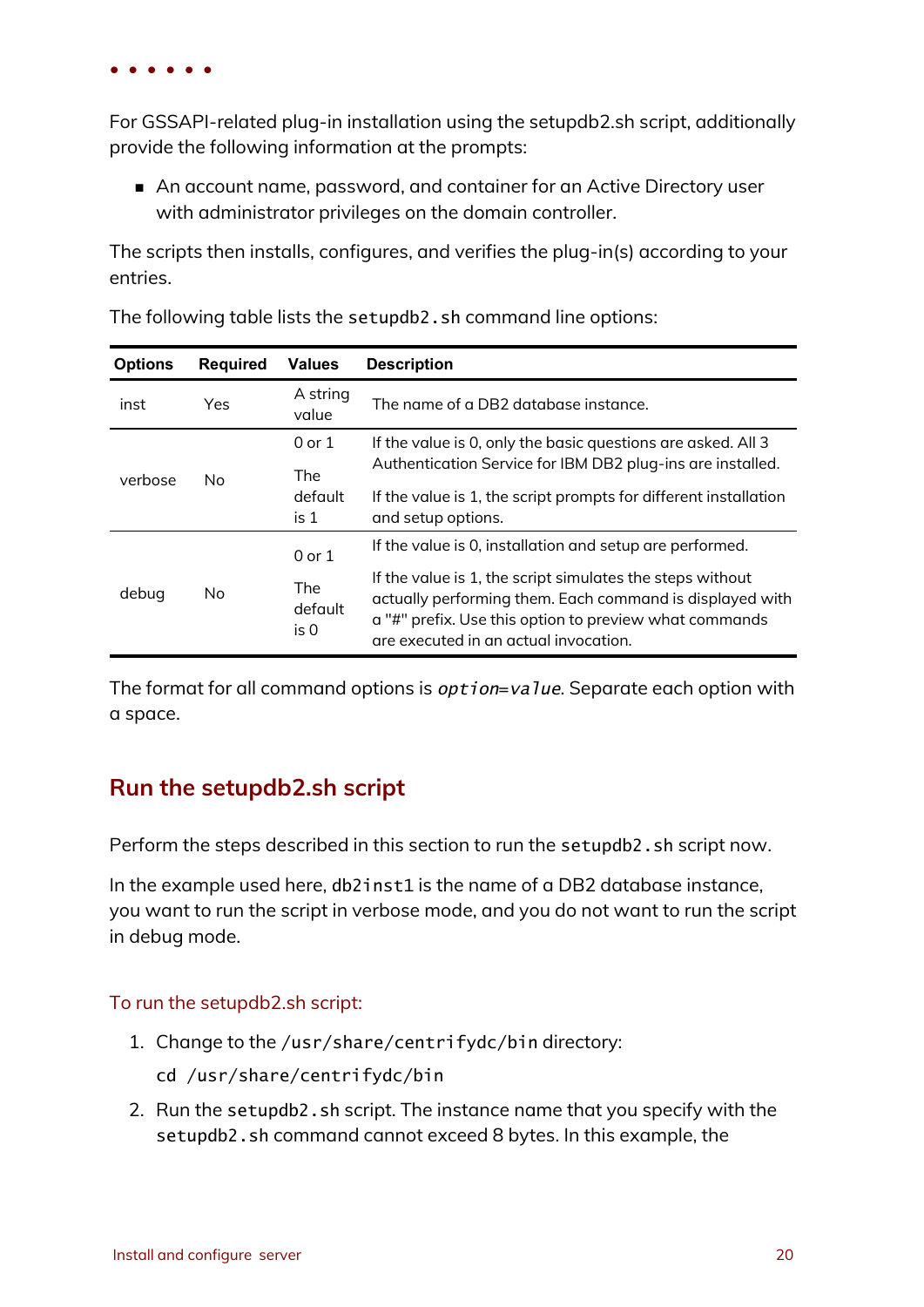database instance is named **db2inst1**, verbose mode is invoked so that all prompts for different installation and setup options are displayed, and debug mode is not invoked.

./setupdb2.sh inst=db2inst1 verbose=1

In this example, the database instance is named db2inst1, verbose mode is invoked so that all prompts for different installation and setup options are displayed, and debug mode is not invoked.

3. Type y or n at the prompt, Is db2inst1 a DB2 server install?

In this example, **db2inst1** is a server installation, so select the default (**y**, for yes).

This is confirming if the running component is a DB2 server. Entering yes directs the script to also install the DB2 client component. A message indicates if the script determined the instance is 32 or 64 bit.

db2inst1 is a 64 bit instance. DB2 server and client setup will be done.

4. Enter a number at the prompt, Which DB2 auth method do you want to use?

Select an authentication method, from the listed choices, enter the corresponding number.

- [1] Username/Password and Single sign-on
- [2] Single Sign-on only
- [3] Username/Password only
- [4] Skip this step

Select a number from the menu [1]:

See [Username/password](#page-11-0) plug-in and [GSSAPI](#page-11-1) plug-in for details about these choices. In this example, select username/password only.

5. Enter a number at the prompt, Which data sent to DB2 should be encrypted?

Select if or which data sent to DB2 should be encrypted. This step is optional.

- [1] Nothing
- [2] The username and their password
- [3] All data going to the server
- [4] Encrypt and compress all data going to the server
- [5] Skip this step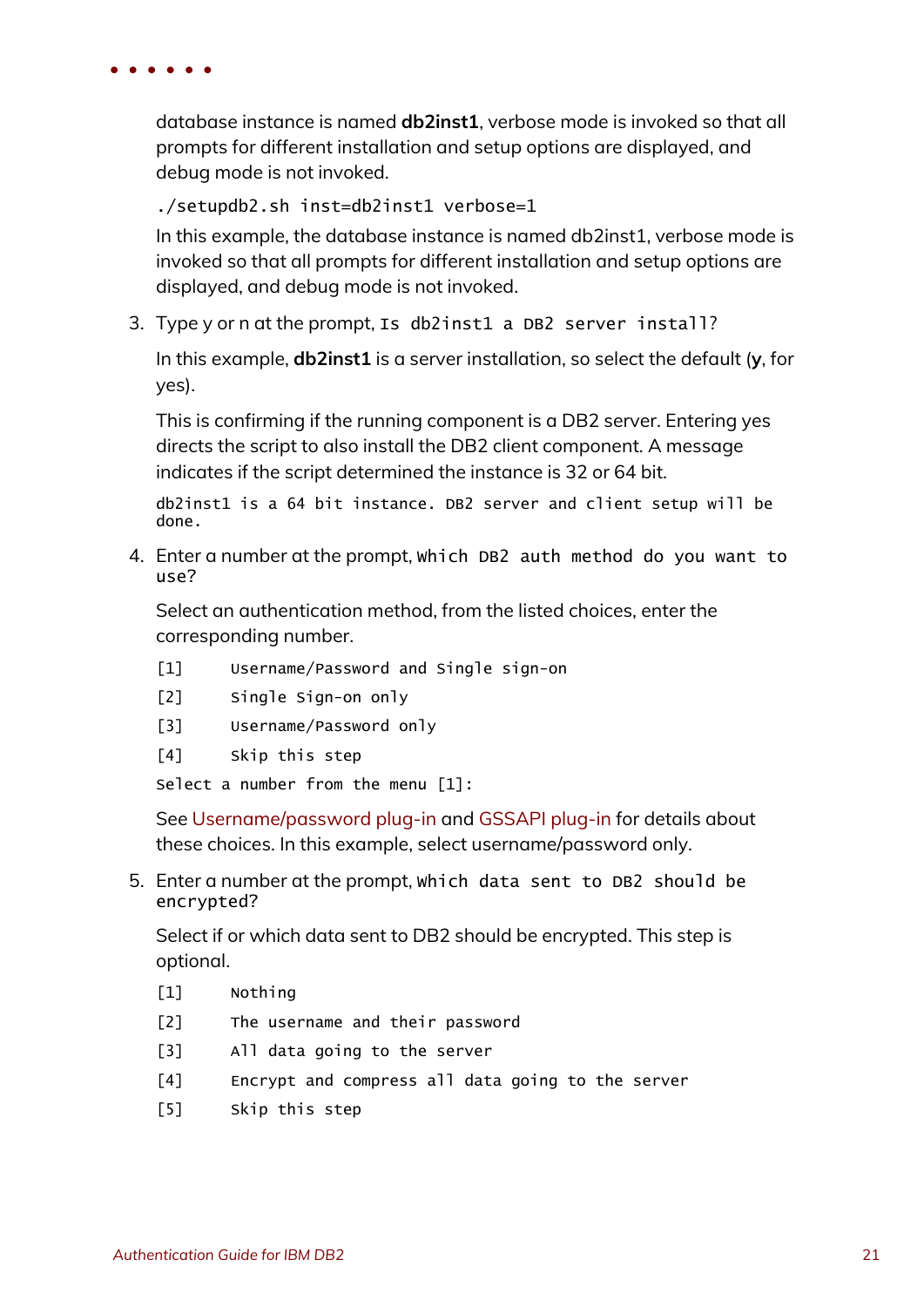- n In this example, select **[1] Nothing**.
- Selecting [2], [3], or [4] changes the SRVCON\_AUTH to Server\_ Encrypt.
- Selecting [5] Skip this step, exits the plug-in setup program.
- 6. Type y or n at the prompt, Use the CentrifyDC group plugin?

Specify whether to use the CentrifyDC group plug-in. See Group [plug-in](#page-12-1) for details about this choice.

Install the Group plug-in centrifydc\_db2group, to retrieve the list of groups to which a user belongs for authorization. The group plug-in is called automatically after user authentication by DB2.

The group information retrieved is used by DB2 to check a user's access rights and determine whether the user has privilege to do specific tasks. For example: connect, query, db management, and so forth.

The Group plug-in queries Active Directory first for the groups to which the user belongs and then it looks in the local groups on the host. The two lists are then merged with duplicates removed and returned to DB2.

In this example, select **yes**.

7. Enter a number at the prompt, Do you want to configure the instance user db2inst1 as a service account?

Specify whether to configure the instance user as a service account.

You must do this step if you want to use the GSS-Plugin. If you already did this step for this instance, select the option to indicate the keytab file name.

[1] Use adkeytab to create a service account in Active Directory and keytab file.

NOTE: You need to specify a user name with administrator privileges on the domain to use adkeytab.

- [2] Provide the name of an already existing keytab file.
- [3] Skip this step

Generally, if you are starting from nothing, enter 1, otherwise enter 2.

If you are setting up the GSSAPI plug-in (that is, if you selected a single sign-on option in Step 5) and you have not yet configured the instance user as a service account, you must select option 1, "Use adkeytab to create a service account in Active Directory and keytab file" in this step. You will be prompted later for the Active Directory Administrator password.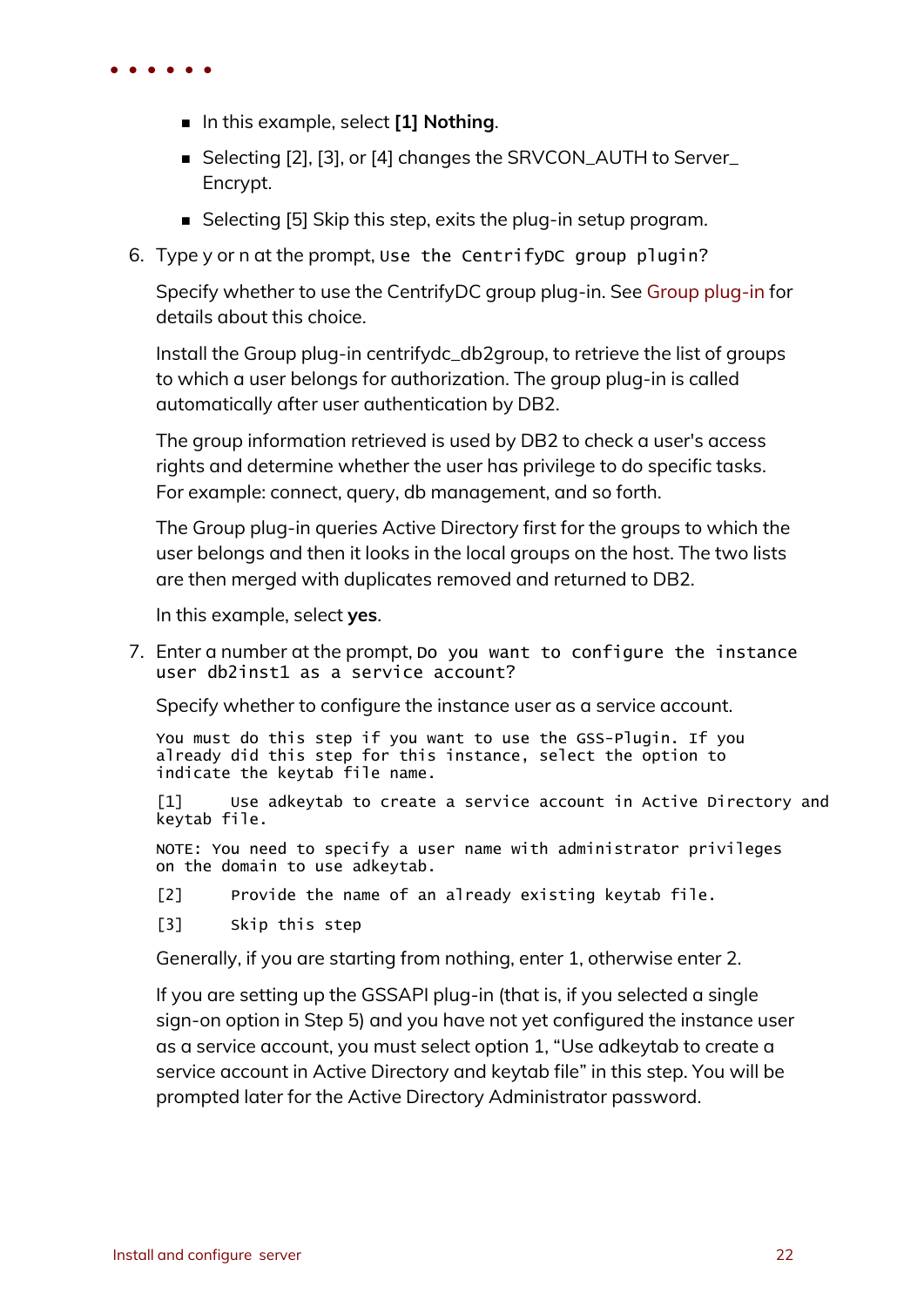If you have already configured the instance user as a service account, the necessary keytab file already exists. If this is the case, select option 2, "Provide the name of an already existing keytab file," and provide the full path and file name of the keytab file.

If you are not setting up the GSSAPI plug-in, you can optionally skip this step.

In this example, even though the GSSAPI plug-in is not being set up (that is, a single sign-on option was not selected in Step 5), you can still choose to configure the instance user as a service account. To do so, select option 1.

8. Enter a filename or press return to accept the default, at the prompt, What is the file name that adkeytab should use when creating the keytab file?

Choose the default or specify any location.

Full path please. Note: the file needs to be accessible to the db2inst1 user.

[ /home/db2inst1/db2inst1.keytab ]

9. Enter at the prompt, Enter the password for db2inst1.

Provide the password for the database instance that you specified in Step 2.

Create a new password for db2inst1 or enter an existing password (if configured earlier).

10. Enter at the prompt, Enter a user name that has administrator privileges for the domain.

Specify a user name (for example, hnerman@centrify.com). The username has to be a SamAccount, and has to have administrator privileges for the domain (that is, Active Directory Administrator privileges).

11. Enter at the prompt, Enter the container where to store the db2inst1 user.

Specify the container object in which to create the service account.

[CN=Users]:

The default OU is CN=Users

PAM setup not required for AIX. Skipping...

**Note:** If a service account name other than the DB2 instance name is chosen to adopt and build the Kerberos keytab file, this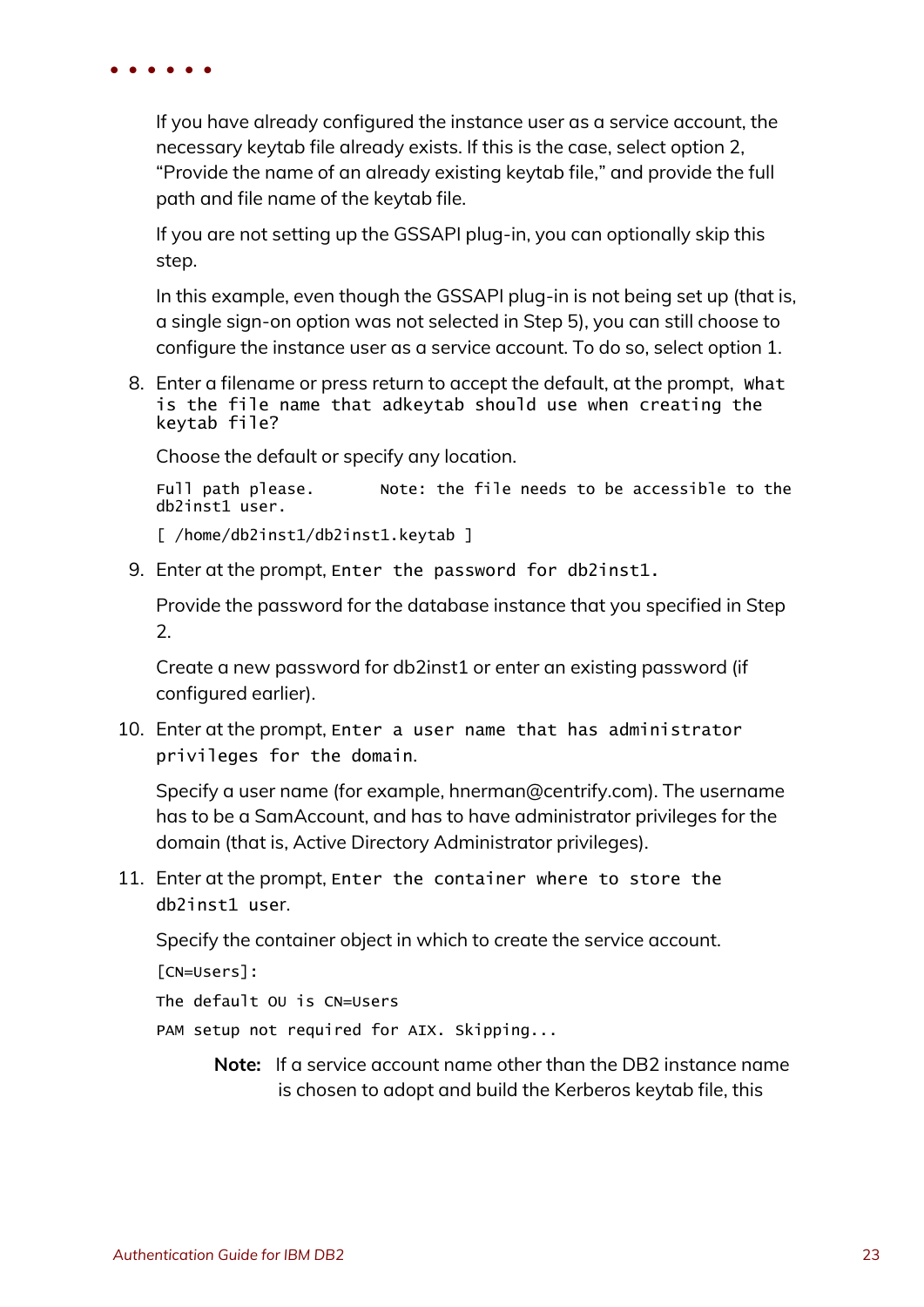

service account needs to meet the following two requirements:

- The account name has to be 8 characters or less in length. This is required by the DB2 server.
- n This account needs to have the same permission granted as the instance owner in DB2 server

The setupdb2.sh script can use only the container objects in the domain to which the computer is currently joined. You cannot specify another domain for the container object when you use the setupdb2.sh script to install and configure plug-ins. If you want to specify a different domain, you must install the plug-ins manually without using the setupdb2.sh script. See Step 2 in Set up for the [GSSAPI](#page-30-0) plug-in for details about specifying a different domain.

Type the name of the container object in relative DN format (that is, do not specify the domain portion of the DN). For example, if you wanted to create the service account in the users container in the currently joined domain, you would type the following:

CN=users

12. Enter at the prompt, What group should be used as the group owner of this file?

Specify the group name or select the default.

All DB2 instances that you want to use the username/password plugin must be in this group.[db2iadm1]:

You are prompted for more information depending on which plug- ins you are setting up:

- The group that owns the /usr/share/centrifydc/bin/ db2userpass\_ checkpwd file. You are prompted for this information if you are setting up the username/password plug- in.
- The password for the user with Active Directory Administrator privileges that you specified in Step 11. You are prompted for this information if you are setting up the GSSAPI plug-in.

Example return output from this step.

```
*********** adkeytab setup (required for GSS-plugin)
***********
```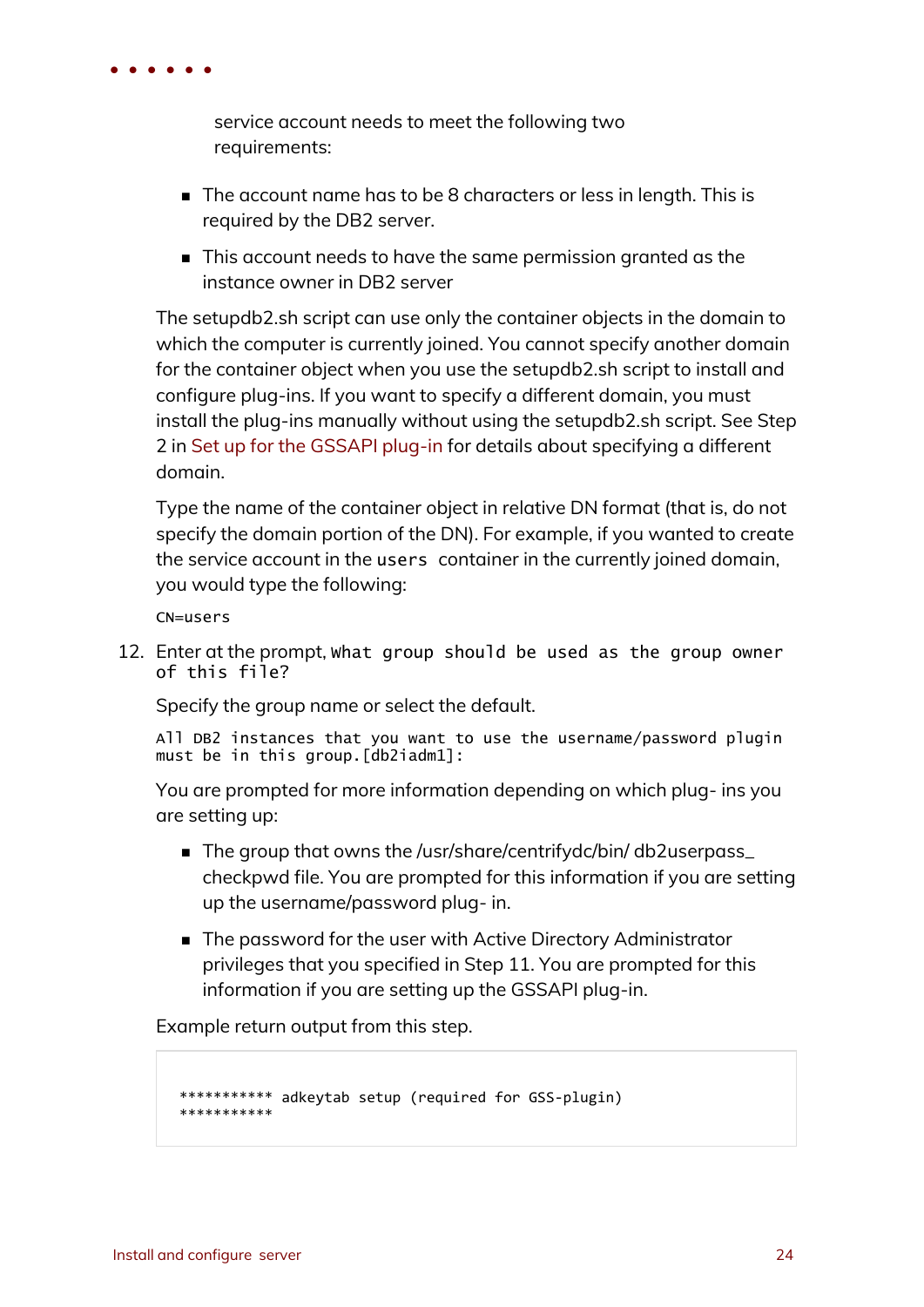Using /home/db2inst1/db2inst1.keytab for the keytab file for instance: db2inst1 NOTE: adkeytab will prompt you for the password of the Active Directory admin user: rsriniva. # adkeytab -n -c CN=Users -u rsriniva -K /home/db2inst1/ db2inst1.keytab -P db2inst1/vaix61-2.corp.contoso.com db2inst1 rsriniva@CORP.CONTOSO.COM's password: Success: New Account: db2inst1 NOTE: adkeytab will prompt you for the password of the Active Directory admin user: rsriniva again. # adkeytab -C db2inst1 -u rsriniva -w XXX-PASS-NOT-DISPLAYED- XXX -K /home/db2inst1/db2inst1.keytab rsriniva@CORP.CONTOSO.COM's password: Success: Change Password: db2inst1 # chmod 600 /home/db2inst1/db2inst1.keytab # chown db2inst1 /home/db2inst1/db2inst1.keytab # db2set DB2ENVLIST=KRB5\_KTNAME adkeytab setup successfully! \*\*\*\*\*\*\*\*\*\*\*\*\* username/password plugin setup \*\*\*\*\*\*\*\*\*\*\*\*\* # chmod 750 /usr/share/centrifydc/bin/db2userpass\_checkpwd # chown root:db2iadm1 /usr/share/centrifydc/bin/ db2userpass\_checkpwd # chmod u+s /usr/share/centrifydc/bin/db2userpass\_checkpwd username/password setup successfully \*\*\*\*\*\*\* Installing the plugins into instance: db2inst1 \*\*\*\*\*\*\* Installing client side auth plugin # rm -f sqllib/security32/plugin/client/ centrifydc\_db2gsskrb5.so # cp /usr/share/centrifydc/lib/libcentrifydc\_db2gsskrb5.so sqllib/security32/plugin/client/centrifydc\_db2gsskrb5.so Installing group plugin # rm -f sqllib/security32/plugin/group/centrifydc\_db2group.so # cp /usr/share/centrifydc/lib/libcentrifydc\_db2group.so sqllib/security32/plugin/group/centrifydc\_db2group.so Installing server side auth plugin # rm -f sqllib/security64/plugin/server/ centrifydc\_db2gsskrb5.so # rm -f sqllib/security64/plugin/server/ centrifydc\_db2userpass.so # cp /usr/share/centrifydc/lib64/libcentrifydc\_db2gsskrb5.so sqllib/security64/plugin/server/centrifydc\_db2gsskrb5.so # cp /usr/share/centrifydc/lib64/ libcentrifydc\_db2userpass95.so sqllib/security64/plugin/ server/centrifydc\_db2userpass.so Installing client side auth plugin # rm -f sqllib/security64/plugin/client/ centrifydc\_db2gsskrb5.so # cp /usr/share/centrifydc/lib64/libcentrifydc\_db2gsskrb5.so sqllib/security64/plugin/client/centrifydc\_db2gsskrb5.so Installing group plugin # rm -f sqllib/security64/plugin/group/centrifydc\_db2group.so # cp /usr/share/centrifydc/lib64/libcentrifydc\_db2group.so sqllib/security64/plugin/group/centrifydc\_db2group.so \*\*\*\*\*\*\* Updating settings for DB2 instance: db2inst1 \*\*\*\*\*\* Old configuration (You may want to copy these settings down in case you need to revert to the old settings): Group Plugin (GROUP PLUGIN) = GSS Plugin for Local Authorization (LOCAL\_GSSPLUGIN) = Server List of GSS Plugins (SRVCON GSSPLUGIN LIST) = Server Userid-Password Plugin  $(SRVCON$  PW PLUGIN) = Server Connection Authentication (SRVCON\_AUTH) = NOT\_SPECIFIED<br>Database manager authentication (AUTHENTICATION) = SERVER The DB2 configuration will be updated to: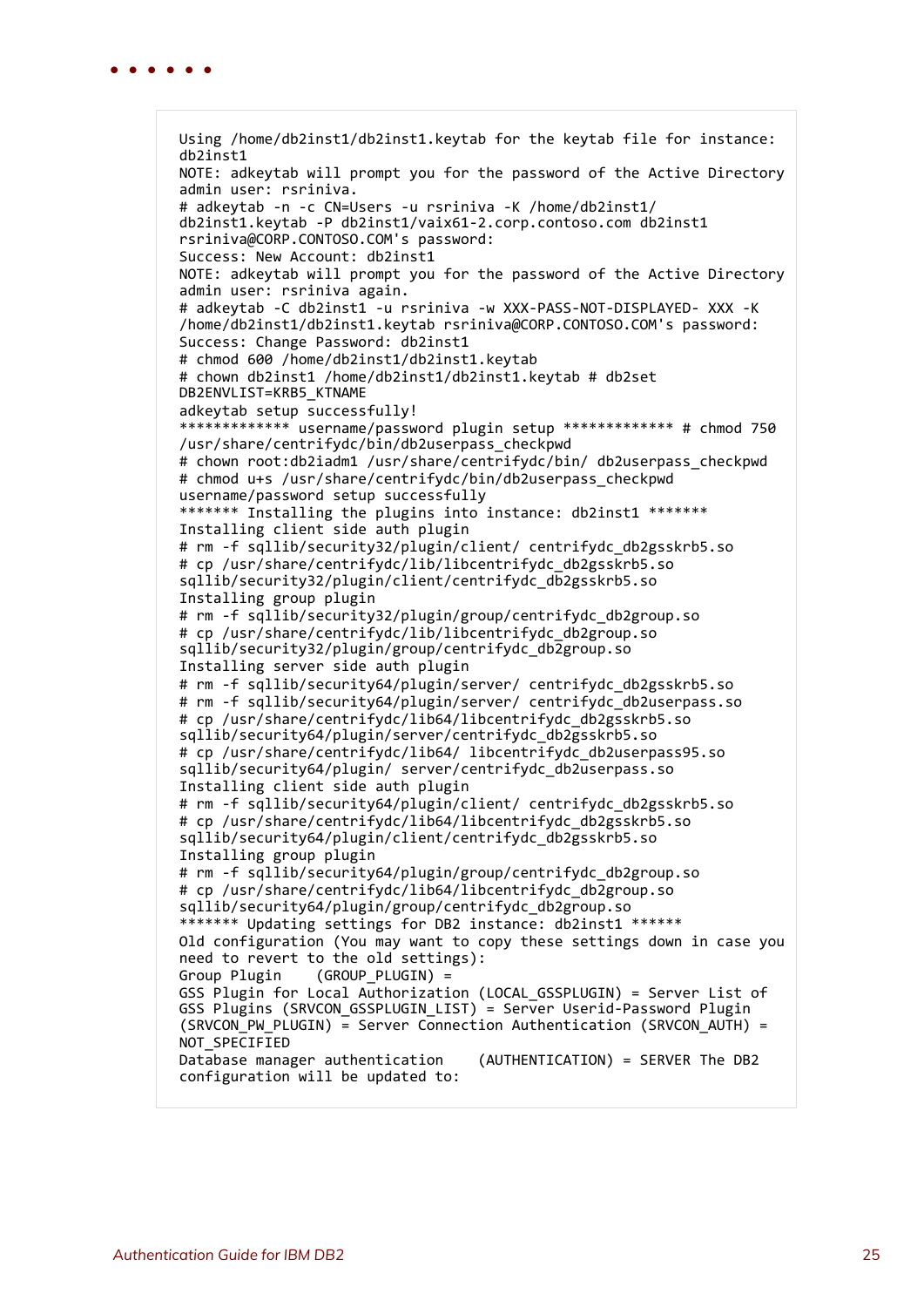```
LOCAL_GSSPLUGIN        =        centrifydc_db2gsskrb5 SRVCON_GSSPLUGIN_
LIST        =    centrifydc_db2gsskrb5 SRVCON_PW_
                 PLUGIN        =        centrifydc_db2userpass SRVCON_AUTH    =    GSS_
SERVER ENCRYPT AUTHENTICATION
GROUP PLUGIN = centrifydc db2group
```
13. Review the script displayed content.

From this point the script stops the DB2 instance: db2inst1, updates the configuration, and then restarts the instance.

System information displays as files are configured. When the setupdb2.sh script finishes the configuration, a completion message displays.

Examples output when the instance is stopped.

```
Stopping instance: db2inst1
# db2stop
SQL1064N DB2STOP processing was successful.
# db2 update dbm config using LOCAL GSSPLUGIN centrifydc db2gsskrb5
DB20000I    The UPDATE DATABASE MANAGER CONFIGURATION command
completed successfully.
# db2 update dbm config using SRVCON GSSPLUGIN LIST centrifydc
db2gsskrb5
DB20000I The UPDATE DATABASE MANAGER CONFIGURATION command
completed successfully.
# db2 update dbm config using SRVCON PW PLUGIN centrifydc db2userpass
DB20000I The UPDATE DATABASE MANAGER CONFIGURATION command
completed successfully.
# db2 update dbm config using SRVCON_AUTH GSS_SERVER_ENCRYPT
            The UPDATE DATABASE MANAGER CONFIGURATION command
completed
successfully.
# db2 update dbm config using AUTHENTICATION SERVER DB20000I    The
UPDATE DATABASE MANAGER CONFIGURATION command
completed
successfully.
# db2 update dbm config using GROUP_PLUGIN centrifydc_db2group
            The UPDATE DATABASE MANAGER CONFIGURATION command
completed
successfully.
New configuration:<br>Group Plugin (G
               (GROUP PLUGIN) =
centrifydc_db2group
GSS Plugin for Local Authorization (LOCAL GSSPLUGIN) = centrifydc
db2gsskrb5
Server List of GSS Plugins    (SRVCON GSSPLUGIN LIST) = centrifydc
db2gsskrb5
Server Userid-Password Plugin    (SRVCON_PW_PLUGIN) = centrifydc_
db2userpass<br>Server Connection Authentication
                                    (SRVCON_AUTH) = GSS_SERVER_ENCRYPT<br>(AUTHENTICATION) = SERVER
Database manager authentication
Starting Instance # db2start
SQL1063N DB2START processing was successful.
```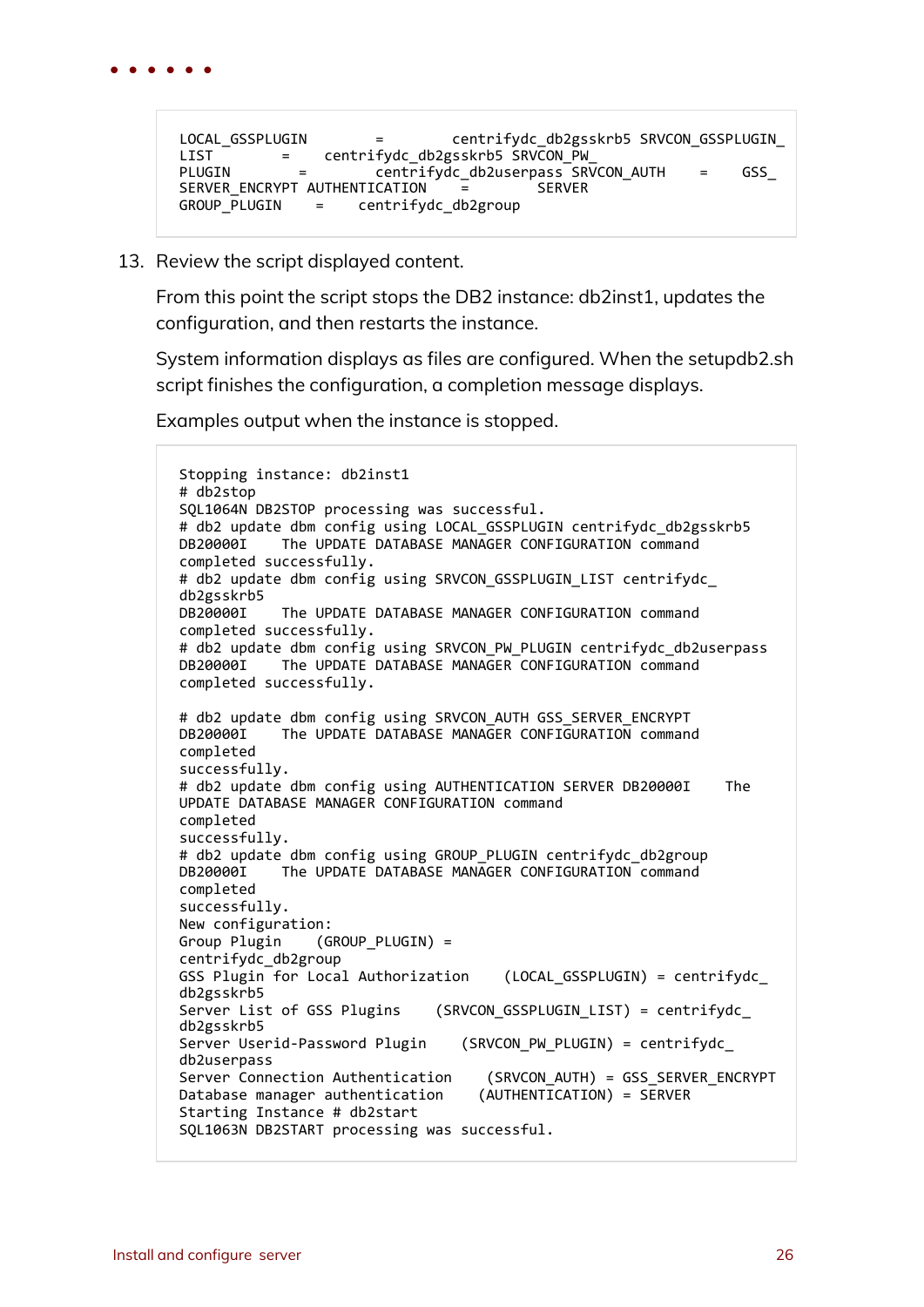The plugins for DB2 instance: db2inst1 were setup successfully!

14. Verify if the setup completed properly or not by running the command as the DB2 instance user:

db2 get dbm config |egrep -i "auth|gss|group|srvcon"

Example of return output from the command for a scenario where all three DirectControl for DB2 security plug-ins have been configured is as follows.

The lines of interest are highlighted in bold.

SYSADM group name (SYSADM\_GROUP) = DB2GRP1 SYSCTRL group name (SYSCTRL\_GROUP) = SYSMAINT group name (SYSMAINT\_ GROUP) = SYSMON group name (SYSMON\_GROUP) = Group Plugin (GROUP\_PLUGIN) = centrifydc\_db2group GSS Plugin for Local Authorization (LOCAL\_GSSPLUGIN) = centrifydc\_ db2gsskrb5 Server List of GSS Plugins (SRVCON\_GSSPLUGIN\_LIST) = centrifydc\_ db2gsskrb5 Server Userid-Password Plugin (SRVCON\_PW\_PLUGIN) = centrifydc\_ db2userpass Server Connection Authentication (SRVCON\_AUTH) = SERVER\_ENCRYPT Database manager authentication (AUTHENTICATION) = SERVER Cataloging allowed without authority (CATALOG\_NOAUTH) = NO Trusted client authentication (TRUST\_CLNTAUTH) = CLIENT Bypass federated authentication (FED\_NOAUTH) = NO

This completes the automated installation on the DB2 server. If you selected single sign-on and username/password or single sign-on only, you need to install the GSSAPI client on every client computer. Go to Set up the [GSSAPI](#page-37-0) DB2 [client](#page-37-0) for information about that procedure.

If you selected username/password only, you are done with the installation. Go to Test the [installation](#page-40-0) to finish.

## <span id="page-26-0"></span>Install manually

Perform the following steps if you want to install Authentication Service for IBM DB2 manually without using the setupdb2.sh script. If you already installed Authentication Service for IBM DB2, skip this section and go to [Set](#page-37-0) up the [GSSAPI](#page-37-0) DB2 client.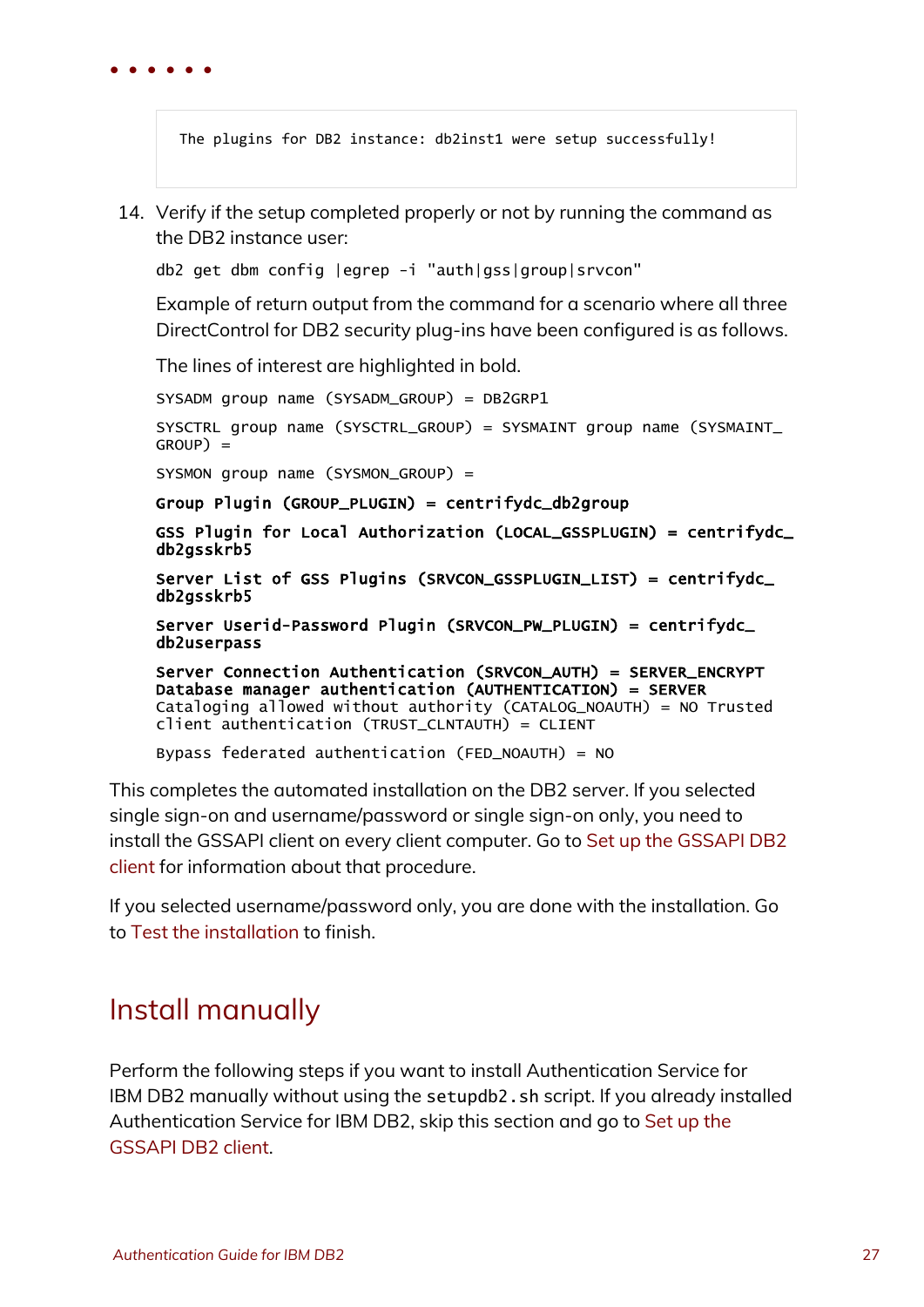- - Perform the procedures described in Unzip and restore the [Authentication](#page-15-1) Service for [IBM DB2](#page-15-1) package and Install the [Authentication](#page-17-0) Service for IBM DB2 package using the platform's [installation](#page-17-0) program.
	- Copy the Authentication Service for IBM DB2 shared libraries to the appropriate DB2 locations.

Ssee Copy the [plug-ins](#page-27-0).

n If you plan to use username/password for authentication, configure the operating system to load the username/password plug libraries.

See Set up for the [username/password](#page-28-0) plug-in

n If you plan to use single sign-on, configure the operating system to use the GSSAPI plug-in and set up the key table.

See Set up for the [GSSAPI](#page-30-0) plug-in

 $\blacksquare$  Configure DB2 to use the three plug-ins.

See [Configure](#page-33-0) the DB2 instance .

■ Confirm that the DB2 configuration is correct.

See [Verify](#page-35-1) the set up.

## <span id="page-27-0"></span>**Copy the plug-ins**

Use the following commands to copy the Authentication Service for IBM DB2 shared libraries from the installation directory to the proper DB2 directory for each instance—db2inst1 in the commands that follow.

The libcentrifydc\_db2userpass.so that you use is version-dependent.

**Note:** The Authentication Service for IBM DB2 Group plug-in does not require any set up.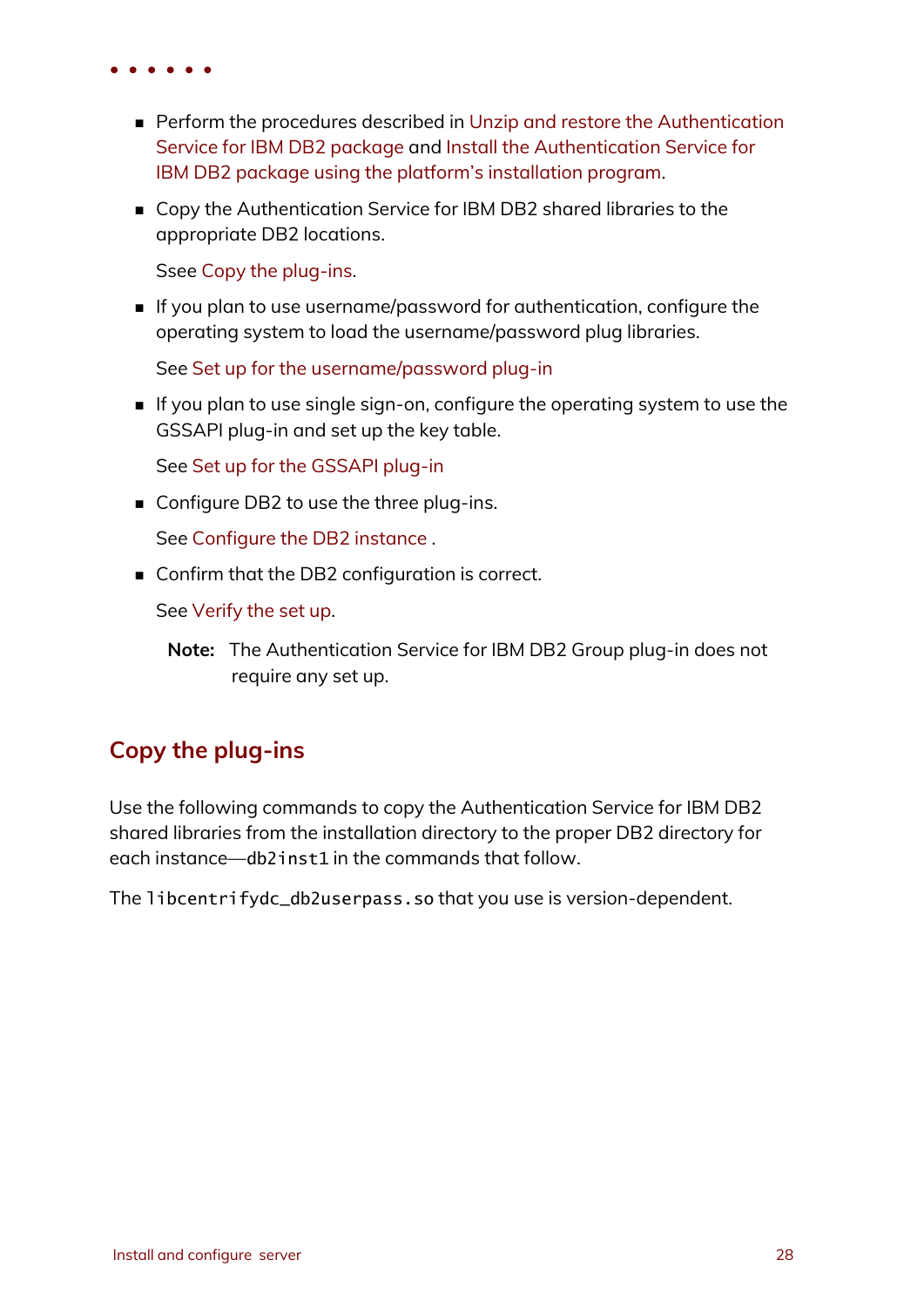### **Copy commands**

- n **For 64 bit instances**:
	- 1 cp /usr/share/centrifydc/lib64/libcentrifydc db2userpass.so ~db2inst1/sqllib/security64/plugin/server/centrifydc\_db2userpass.so
	- 2 cp /usr/share/centrifydc/lib64/libcentrifydc db2gsskrb5.so
	- ~db2inst1/sqllib/security64/plugin/server/centrifydc\_db2gsskrb5.so
	- 3 cp /usr/share/centrifydc/lib64/libcentrifydc\_db2gsskrb5.so
	- ~db2inst1/sqllib/security64/plugin/client/centrifydc\_db2gsskrb5.so 4 cp /usr/share/centrifydc/lib64/libcentrifydc db2group.so
		- ~db2inst1/sqllib/security64/plugin/group/centrifydc\_db2group.so
	- 5 cp /usr/share/centrifydc/lib/libcentrifydc\_db2gsskrb5.so
		- ~db2inst1/sqllib/security32/plugin/client/centrifydc\_db2gsskrb5.so

#### n **For 32 bit instances**:

- 1 cp /usr/share/centrifydc/lib/libcentrifydc\_db2userpass.so ~db2inst1/sqllib/security32/plugin/server/centrifydc\_db2userpass.so 2 cp /usr/share/centrifydc/lib/libcentrifydc\_db2gsskrb5.so
- ~db2inst1/sqllib/security32/plugin/server/centrifydc\_db2gsskrb5.so
- 3 cp /usr/share/centrifydc/lib/libcentrifydc\_db2gsskrb5.so ~db2inst1/sqllib/security32/plugin/client/centrifydc\_db2gsskrb5.so
- 4 cp /usr/share/centrifydc/lib/libcentrifydc db2group.so
- ~db2inst1/sqllib/security32/plugin/group/centrifydc\_db2group.so

## <span id="page-28-0"></span>**Set up for the username/password plug-in**

The username/password plug in library, centrifydc\_db2userpass.so, is now in place. Three more procedures are required to finish Authentication Service for IBM DB2 username/password plug-in installation and configuration:

- Configure the instance's Linux computer(s) to use the Authentication Service for IBM DB2 library for PAM authentication.
	- **Note:** The Authentication Service for IBM DB2 username/password security plug-in uses PAM to authenticate users. This step is required only for DB2 servers running on Linux platforms. On AIX-based computers, the Authentication Service for IBM DB2 username/password plug-in uses the native LAM authentication framework which is already configured for authentication against Active Directory accounts.
- Set parameters in the /etc/centrifydc/centrifydc.conf file.
- <sup>n</sup> Assign permissions for the program that checks the password for local users.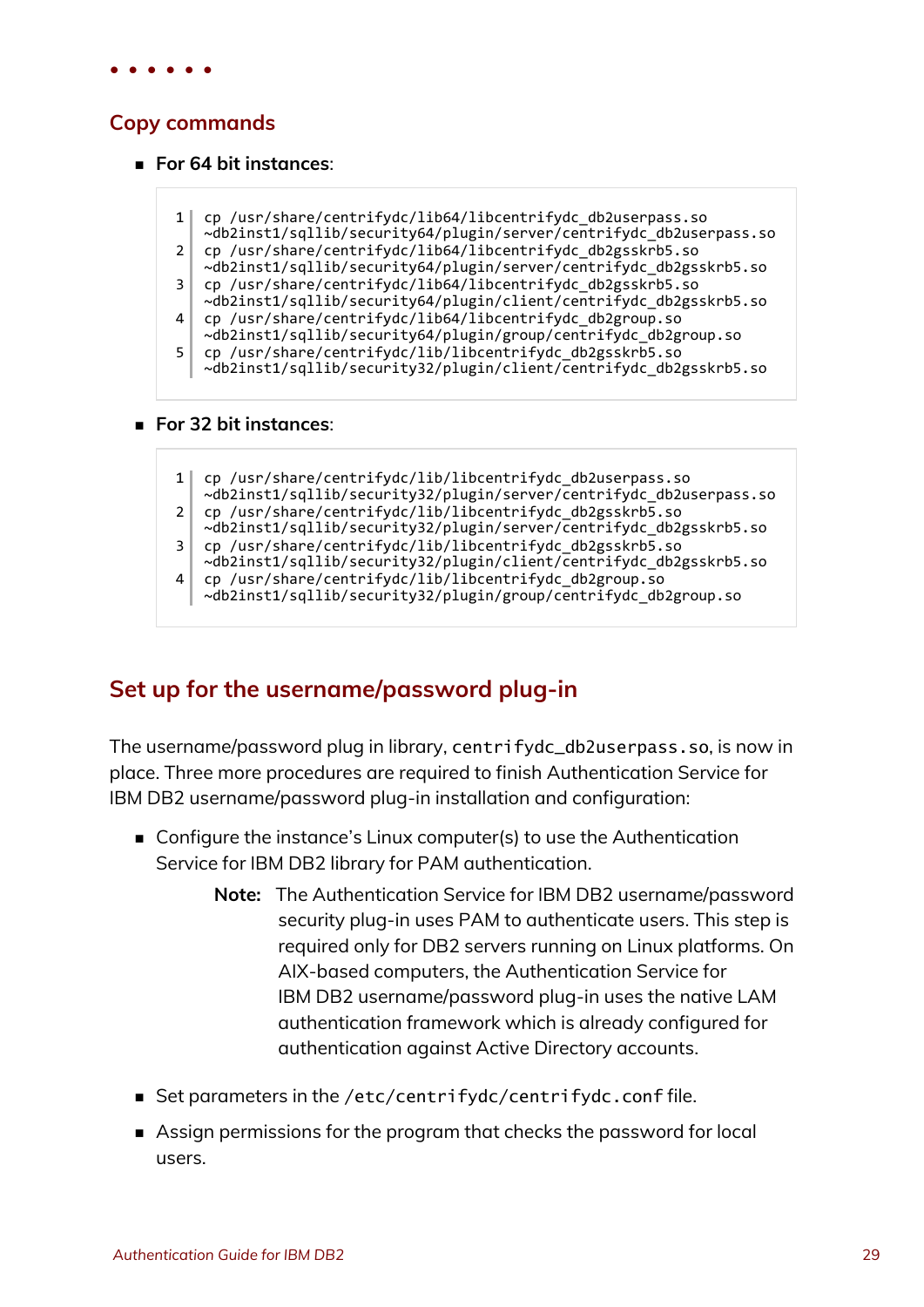#### 1. **Configure Linux-based computers**:

**Note:** This operation requires root user privileges.

You need to tell the PAM service to use Authentication Service for IBM DB2 plug-in for authentication and account management. The name of the Authentication Service for IBM DB2 username/password plug-in is centrifydc\_db2userpass.

Each PAM service has its own configuration file in the /etc/pam.d directory. To add the Authentication Service for IBM DB2 username/password plug-in on a Red Hat Linux computer, create the file

/etc/pam.d/centrifydc\_db2userpass

with the following contents:

# Centrify PAM service for DB2 usename/password support # %PAM-1.0 auth required pam\_stack.so service=system-auth auth required pam\_nologin.so account required pam\_stack.so service=system-auth ##########################################

If you are configuring a SUSE Linux 10 computer, the contents of /etc/pam.d/centrifydc\_db2userpass should be as follows:

auth include common-auth account include common-account

If you are configuring a SUSE Linux 8 or 9 computer, the contents of /etc/pam.d/centrifydc\_db2userpass should be as follows:

| auth    | required | pam_unix2.so   |
|---------|----------|----------------|
| auth    | required | pam_nologin.so |
| auth    | required | pam_env.so     |
| account | required | pam_unix2.so   |
| account | required | pam_nologin.so |

- 2. **Set /etc/centrifydc/centrifydc.conf parameters**: The following configuration options require you to edit the /etc/centrifydc/centrifydc.conf file on the DB2 server.
	- n If you want to allow users who are already logged in to the DB2 server to log in to the database instance without entering their user name and password, add the following line to /etc/centrifydc/centrifydc.conf:

db2.userpass.allow.localnopasswd.db2\_instance\_name: true

The default value is false, meaning that users already logged in to the server must enter their user name and password to access the database instance.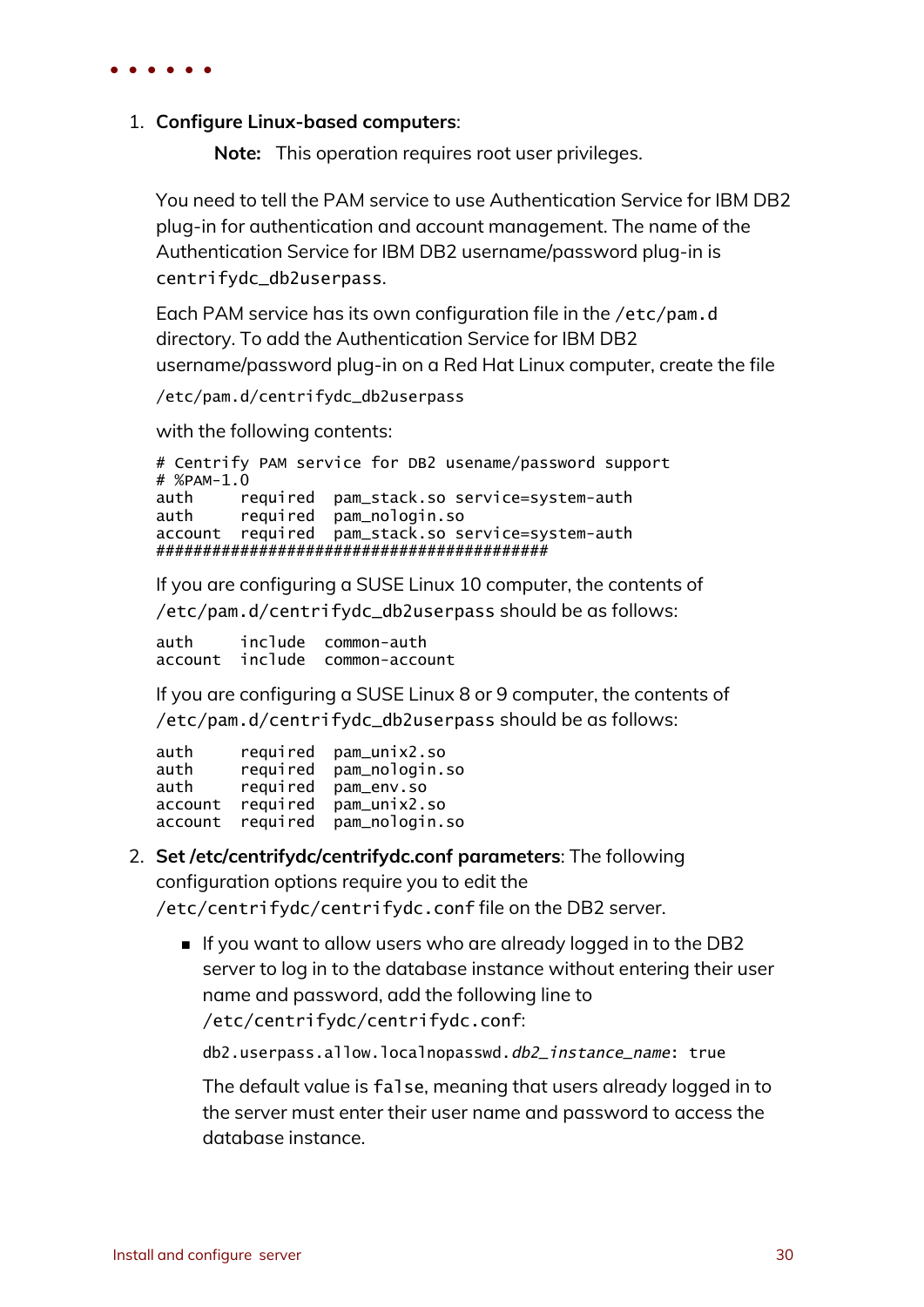n If you have an environment in which the user name case used for database authentication differs from user name case stored in /etc/passwd, you need to add the following parameter to the /etc/centrifydc/centrifydc.conf file:

db2.userpass.username.lower: true

When this parameter is present and set to true, the DB2 username/password plug-in converts the user name to lowercase before attempting authentication. When this parameter is set to false, it leaves the case as-is.

■ By default, the Centrify DB2 agent authenticates all Active Directory users even if the Active Directory user is not in the zone. To optionally constrain the authentication to zone enabled Active Directory users only, add the following parameter to the

/etc/centrifydc/centrifydc.conf file:

db2.user.zone\_enabled.db2\_instance\_name: true

After you add this parameter, restart the DB2 instance to pick up the new setting.

Stop and start the agent after you modify centrifydc.conf to enable the conversion.

### <span id="page-30-0"></span>**Set up for the GSSAPI plug-in**

This section describes how to configure the server to use the Authentication Service for IBM DB2 GSSAPI plug-in.

- 1. As root, use the adjoin command to join the UNIX DB2 server machine and each UNIX DB2 client using GSSAPI to the same Active Directory domain. See the *Administrator's Guide for Windows* for the adjoin command options. Be careful to join the appropriate Active Directory organizational unit and Centrify zone for your configuration.
	- **Note:** You must have the account name and password for an Active Directory user that has administrator privileges on the Active Directory domain controller to use adjoin. If you do not specify the account name in the adjoin command line you will be prompted to enter the administrator password.
- 2. As root, use the adkeytab command to create a Kerberos service account for the DB2 instance and generate a keytab file. (The adkeytab tool is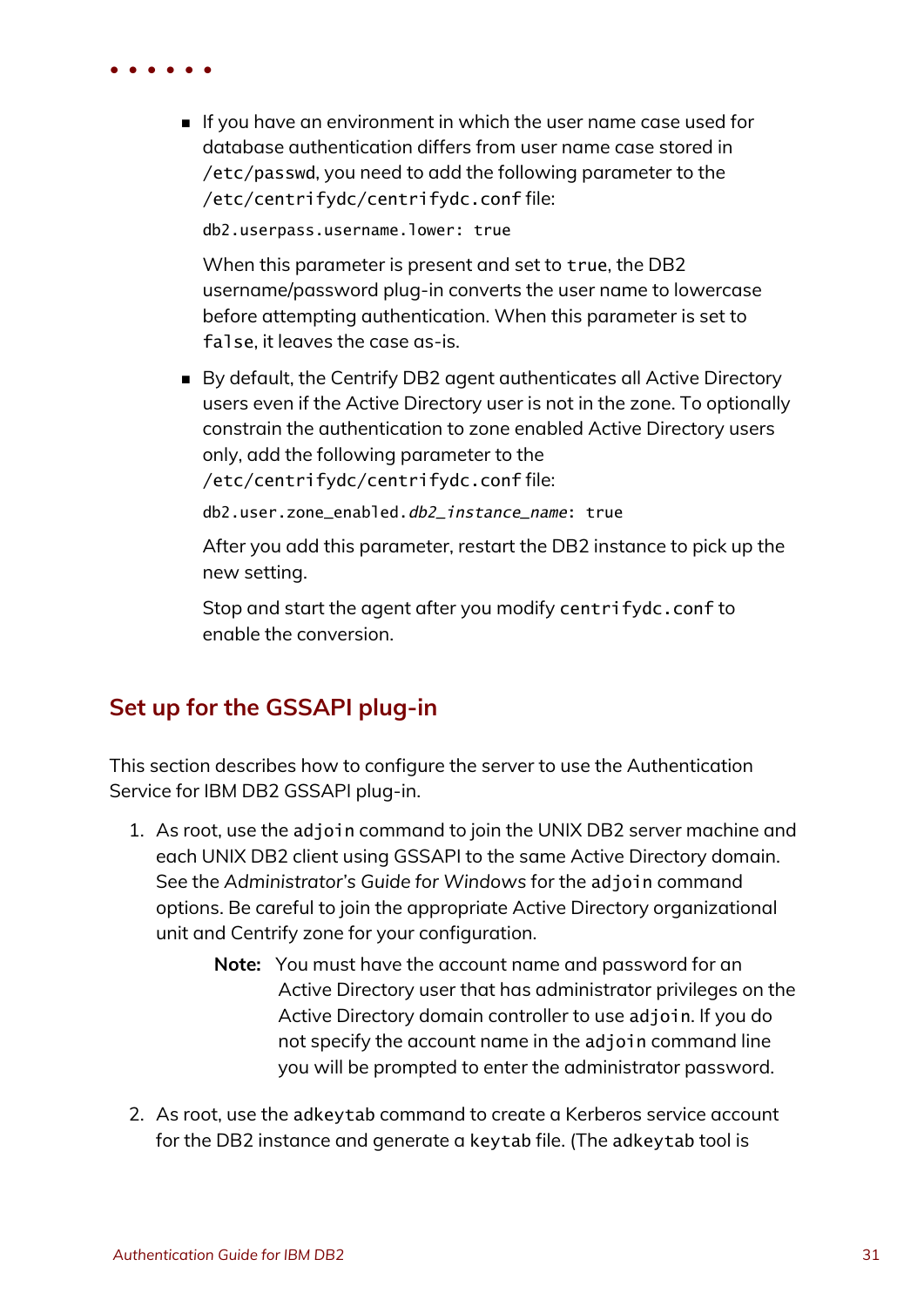included in the Centrify Server Suite package; see /usr/sbin.)

The following example creates the account for the database instance db2inst1 in the Users container in the currently joined domain. The account resides on a DB2 server with host name (not fully-qualified) hostname, and generates a keytab file (db2inst1.keytab) in the \$INSTHOME directory. Substitute your own instance, host, and keytab file names as appropriate.

adkeytab -n -c CN=Users -u Administrator -K \ \$INSTHOME/db2inst1.keytab -P db2inst1/hostname db2inst1

If you had wanted to create the account in a different domain than the currently joined domain, you would have used the adkeytab -d option.

This example uses the domain controller's Administrator account to generate the keytab file and requires root to know the administrator password. If you do not know the administrator password, use the -u option to specify any user with administrator privileges on the Active Directory domain controller.

The adkeytab command always sets the password of the domain account to a random value regardless of whether the account already exists. Use the following command to change the Active Directory password. This example uses db2inst1 for the DB2 instance name and password for the password string for the instance user's account in Active Directory. Substitute your own instance and password as appropriate.

adkeytab -C db2inst1 -w password

**Note:** If there is a local user (for example, in /etc/passwd or /etc/shadow) with the same account name as the instance user, the adkeytab command does not change the local password.

In both examples, you are prompted for the Active Directory Administrator password before the command is executed.

After you have generated the keytab file with the adkeytab command, do not move or delete it. If you do, the agent will not renew the keytab.

In addition, set the service account password in Active Directory to "never expire."

3. Open the file /etc/centrifydc/user.ignore and add the instance user to the end of the file. (This file contains user names that are always treated as local—for example, root, mail, and daemon—when looking up user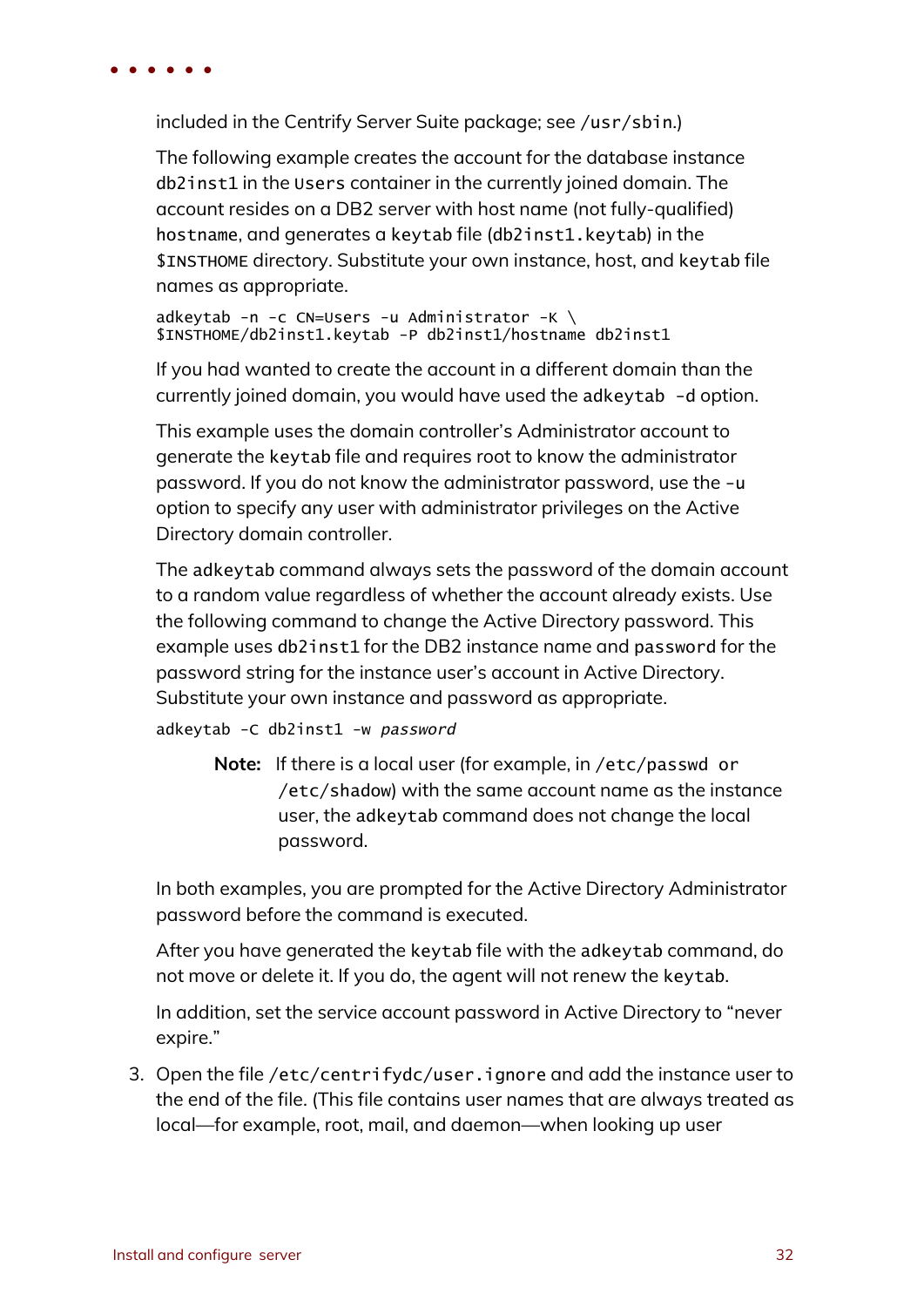information.) This allows the instance user to log in as a local user to perform maintenance tasks.

4. Set appropriate permissions to protect the keytab file generated in Step 2.

For the GSSAPI plug-in to work, the keytab file must be made readable by the DB2 instance owner. In addition, because the keytab file contains sensitive information such as the secret key associated with the DB2 instance service account, it should be properly protected. Execute the following commands as root to achieve this. The following example uses db2inst1 for the DB2 instance name and db2grp1 for the primary group of the instance user. Substitute your own instance and group names as appropriate.

chmod 600 \$INSTHOME/db2inst1.keytab chown db2inst1:db2grp1 \$INSTHOME/db2inst1.keytab

5. Set up the DB2 environment variables to use the new keytab file. By default, DB2 uses the keytab file defined in the KRB5\_KTNAME environment variable for authentication. The default is /etc/krb5.keytab. The following procedures describe how to set the variable for different UNIX shells. Perform the action as the DB2 instance owner, and replace db2inst1 with your actual instance name.

For Bourne, Korn and bash shell users, add the following lines to \$INSTHOME/sqllib/userprofile:

KRB5\_KTNAME=\$INSTHOME/db2inst1.keytab export KRB5\_KTNAME

For C shell users, add the following line to \$INSTHOME/sqllib/usercshrc:

setenv KRB5\_KTNAME \$INSTHOME/db2inst1.keytab

By default, DB2 filters out all user environment variables except for those prefixed with DB2 or db2. To pass the value stored in KRB5\_KTNAME to the DB2 instance, the variable must be added to the DB2ENVLIST parameter. To do so, run the following command as the DB2 instance user:

```
db2set DB2ENVLIST=KRB5_KTNAME
```
**Note:** Before executing db2set, you must either:

- n Log out after updating the userprofile and usercshrc files to set the KRB5\_KTNAME environment and log back in again; or
- Set the environment variable in your shell before issuing the command.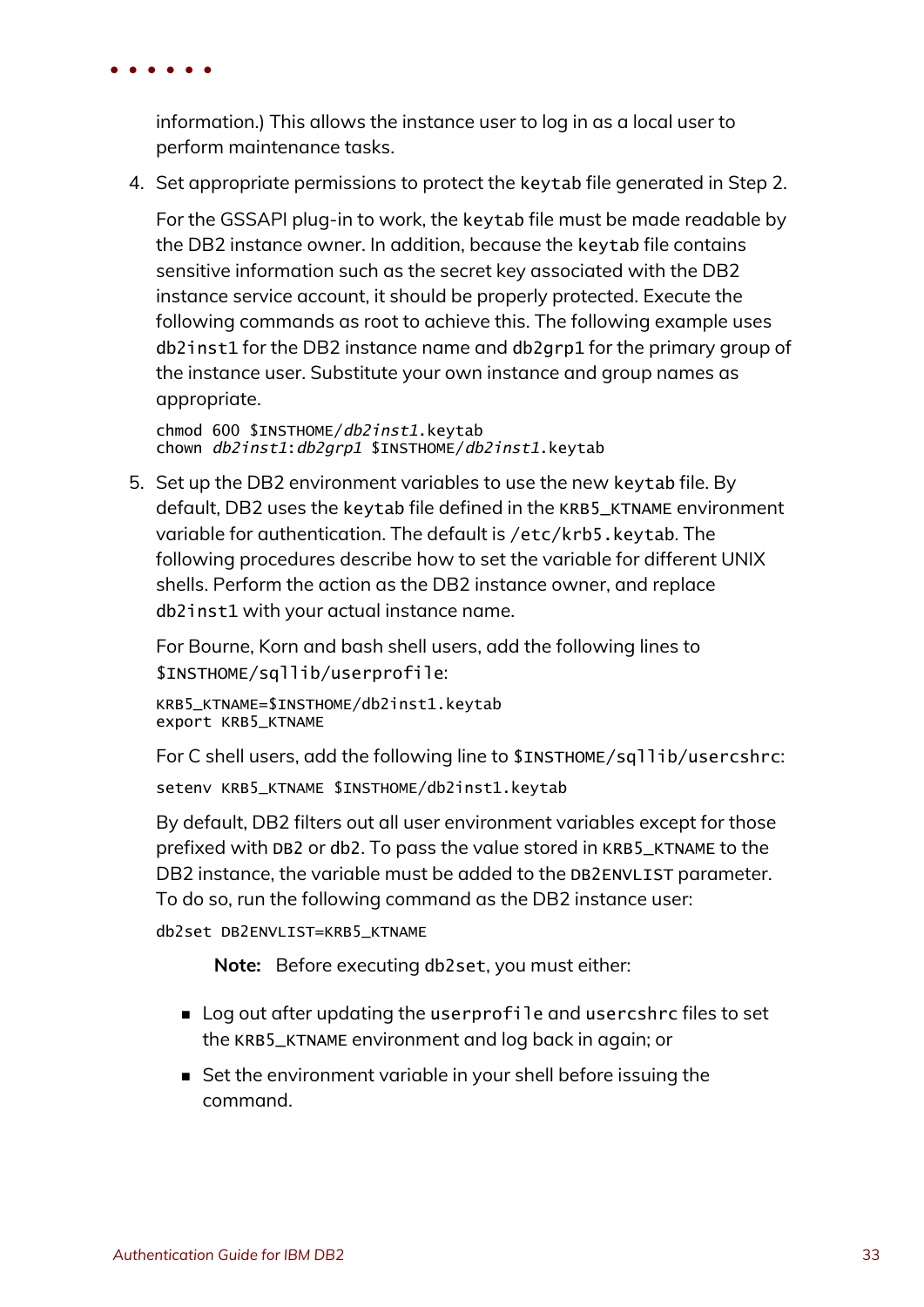

6. On some platforms, the DB2 server may not be able to start due to the Kerberos library conflict between the system and Centrify DirectControl. The centrifydc\_db2gsskrb5 plugin has to be linked against the one from DirectControl.

To work around this issue, Centrify recommends that you add the library search path and make it readable by DB2 server. Please revise the changes above and do the modification as below:

**Note:** The environment variable name and value for library search path is platform specific, and the example below is for Linux x86\_64.

For Bourne, Korn and bash shell users, add the following lines to \$INSTHOME/sqllib/userprofile:

```
1 | KRB5_KTNAME=$INSTHOME/db2inst1.keytab
2 export KRB5 KTNAME
3 LD LIBRARY
  PATH=/usr/share/centrifydc/lib64:/usr/share/centrifydc/kerberos/lib6
   4:$LD_LIBRARY_PATH
4 export LD LIBRARY PATH
```
For C shell users, add the following line to \$INSTHOME/sqllib/usercshrc:

```
1 setenv KRB5_KTNAME $INSTHOME/db2inst1.keytab
2 setenv LD LIBRARY
   PATH=/usr/share/centrifydc/lib64:/usr/share/centrifydc/kerberos/lib6
  4:$LD_LIBRARY_PATH
```
Run the following command as the DB2 instance user:

db2set DB2ENVLIST="KRB5\_KTNAME LD\_LIBRARY\_PATH"

#### <span id="page-33-0"></span>**Configure the DB2 instance**

Enter the following commands to modify each DB2 instance's configuration parameters to use the Authentication Service for IBM DB2 plug-ins for authentication and authorization.

All of the following commands should be executed as an instance user.

■ Case 1: Use the username/password plug-in only: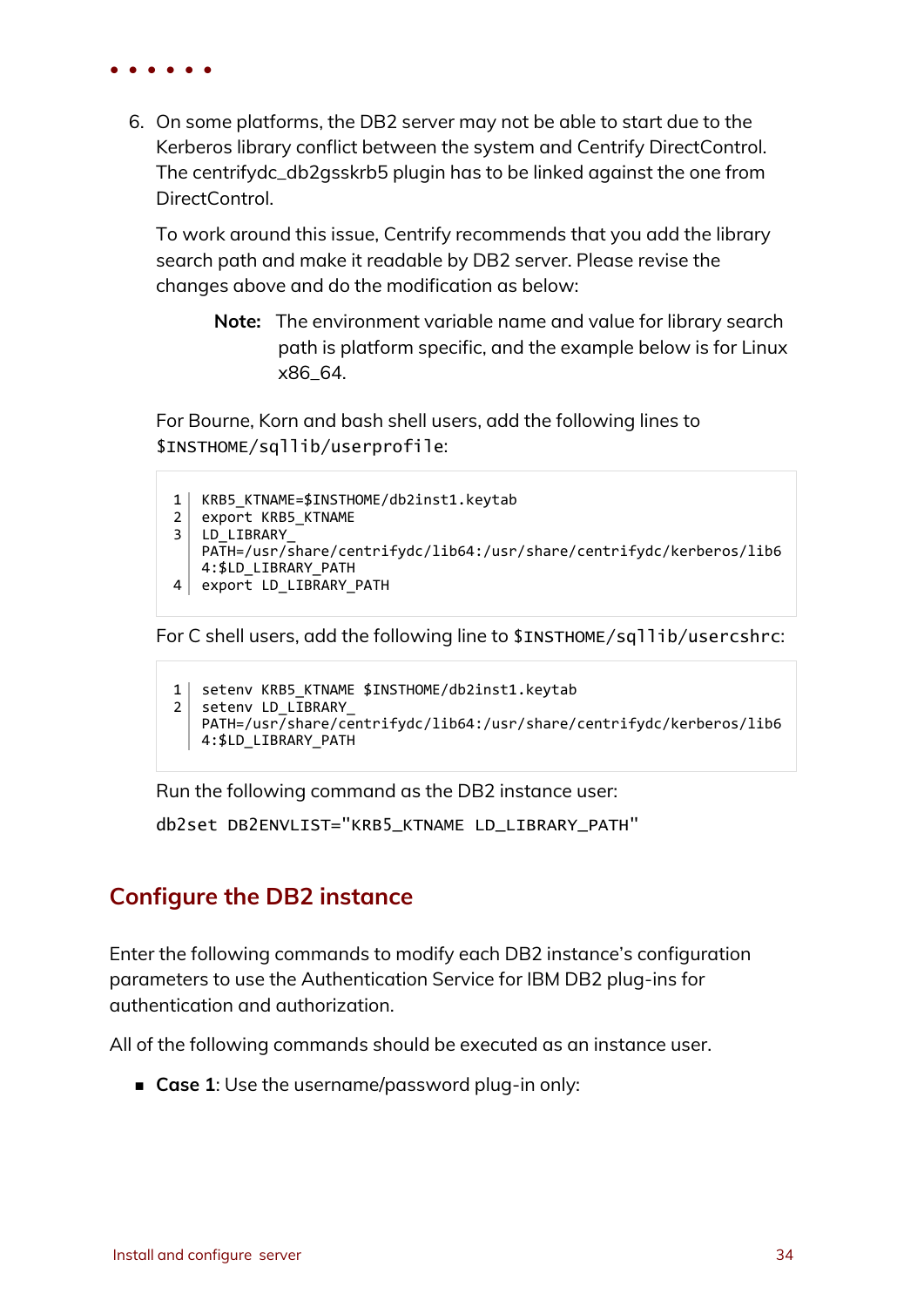db2 update dbm cfg using SRVCON\_PW\_PLUGIN centrifydc\_db2userpass db2 update dbm cfg using SRVCON\_AUTH NOT\_SPECIFIED db2 update dbm cfg using AUTHENTICATION SERVER

- **Note:** If you select the SRVCON\_AUTH option, the user name and password are transmitted in the clear. This library also includes the following options to encrypt different parts of the message:
- SERVER\_ENCRYPT: The user name and password are encrypted in messages sent from DB2 client to DB2 server.
- n DATA\_ENCRYPT: User data as well as the authentication data (user name and password) are encrypted in messages sent from DB2 client to DB2 server.
- DATA\_ENCRYPT\_CMP: DATA\_ENCRYPT with backwards compatibility to older versions of the DB2 client. (If you have an older version of the DB2 client that does not support the DATA\_ENCRYPT option, only the authentication data is encrypted unless you select the DATA\_ ENCRYPT\_CMP option.)

For example, to set the username/password plug-in to encrypt all data going to the server you would use the following command:

db2 update dbm cfg using SRVCON\_AUTH DATA\_ENCRYPT

**Example 2:** Use the GSSAPI plug-in only:

```
db2 update dbm cfg using SRVCON_PW_PLUGIN NULL
db2 update dbm cfg using SRVCON_GSSPLUGIN_LIST centrifydc_db2gsskrb5
db2 update dbm cfg using LOCAL_GSSPLUGIN centrifydc_db2gsskrb5
db2 update dbm cfg using SRVCON_AUTH GSSPLUGIN
db2 update dbm cfg using AUTHENTICATION SERVER
```
<sup>n</sup> **Case 3**: Use the username/password plug-in and the GSSAPI plug-in together:

db2 update dbm cfg using SRVCON\_PW\_PLUGIN centrifydc\_db2userpass db2 update dbm cfg using SRVCON\_GSSPLUGIN\_LIST centrifydc\_db2gsskrb5 db2 update dbm cfg using LOCAL\_GSSPLUGIN centrifydc\_db2gsskrb5 db2 update dbm cfg using SRVCON\_AUTH GSS\_SERVER\_ENCRYPT db2 update dbm cfg using AUTHENTICATION SERVER

**For all cases**: Run the following command as the DB2 instance user to configure the instance to use the Authentication Service for IBM DB2 group plug-in:

db2 update dbm cfg using GROUP\_PLUGIN centrifydc\_db2group

This completes the Authentication Service for IBM DB2 package manual installation and configuration. Next, verify that the configuration parameters are set properly.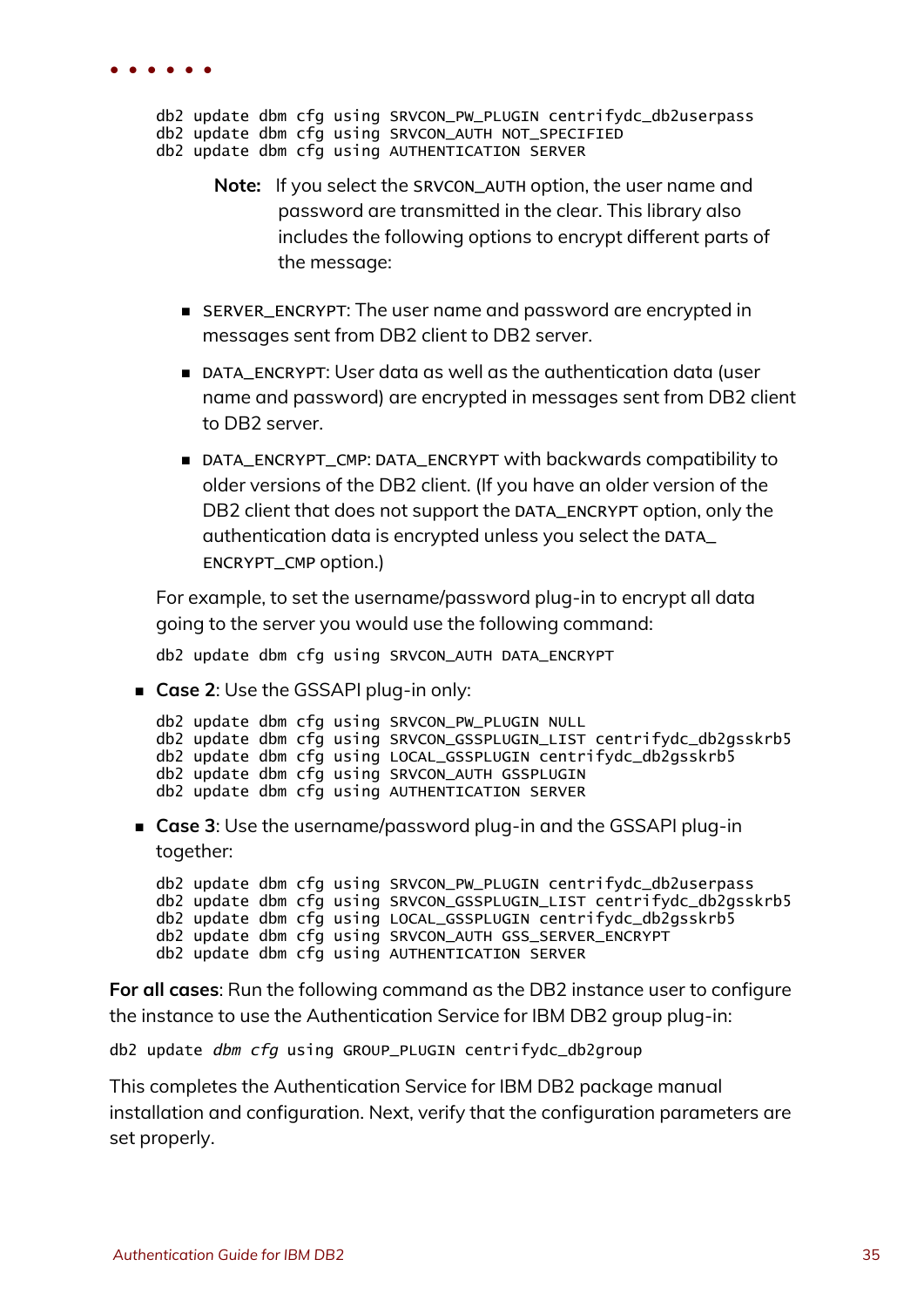### <span id="page-35-1"></span>**Verify the set up**

Execute the following command as the DB2 instance user to verify the setup:

```
db2 get dbm config |egrep -i "auth|gss|group|srvcon"
```
A sample output of this command for a scenario where all three Authentication Service for IBM DB2 security plug-ins have been configured is as follows. The lines of interest are highlighted in bold.

```
SYSADM group name (SYSADM_GROUP) = DB2GRP1
SYSCTRL group name (SYSCTRL_GROUP) =
SYSMAINT group name (SYSMAINT_GROUP) =
SYSMON group name (SYSMON_GROUP) =
Group Plugin (GROUP_PLUGIN) = centrifydc_db2group
GSS Plugin for Local Authorization (LOCAL_GSSPLUGIN) = centrifydc_
db2gsskrb5
Server List of GSS Plugins (SRVCON_GSSPLUGIN_LIST) = centrifydc_
db2gsskrb5
Server Userid-Password Plugin (SRVCON_PW_PLUGIN) = centrifydc_
db2userpass
Server Connection Authentication (SRVCON_AUTH) = GSS_SERVER_ENCRYPT
Database manager authentication (AUTHENTICATION) = SERVER
Cataloging allowed without authority (CATALOG_NOAUTH) = NO
Trusted client authentication (TRUST_CLNTAUTH) = CLIENT
Bypass federated authentication (FED_NOAUTH) = NO
```
After installing the plug-ins, the database instance needs to be stopped and restarted. Enter the db2stop and db2start commands as the instance user.

## <span id="page-35-0"></span>Upgrade from an earlier release

If you are upgrading from an earlier release of Authentication Service for IBM DB2, you have to stop the DB2 instance before the upgrade by using the db2stop command. After stopping the DB2 instance, you can upgrade using the setupdb2.sh script, or manually by copying the new plug-ins into their corresponding DB2 directories.

### **Upgrade using the setupdb2.sh script**

- 1. Ensure that you have stopped the DB2 instance.
- 2. Remove the Authentication Service for IBM DB2 software as described in [Uninstall](#page-42-0) DB2 plug-ins.
- 3. Install the new release of the Authentication Service for IBM DB2 package as described in Install and [configure](#page-14-0) server .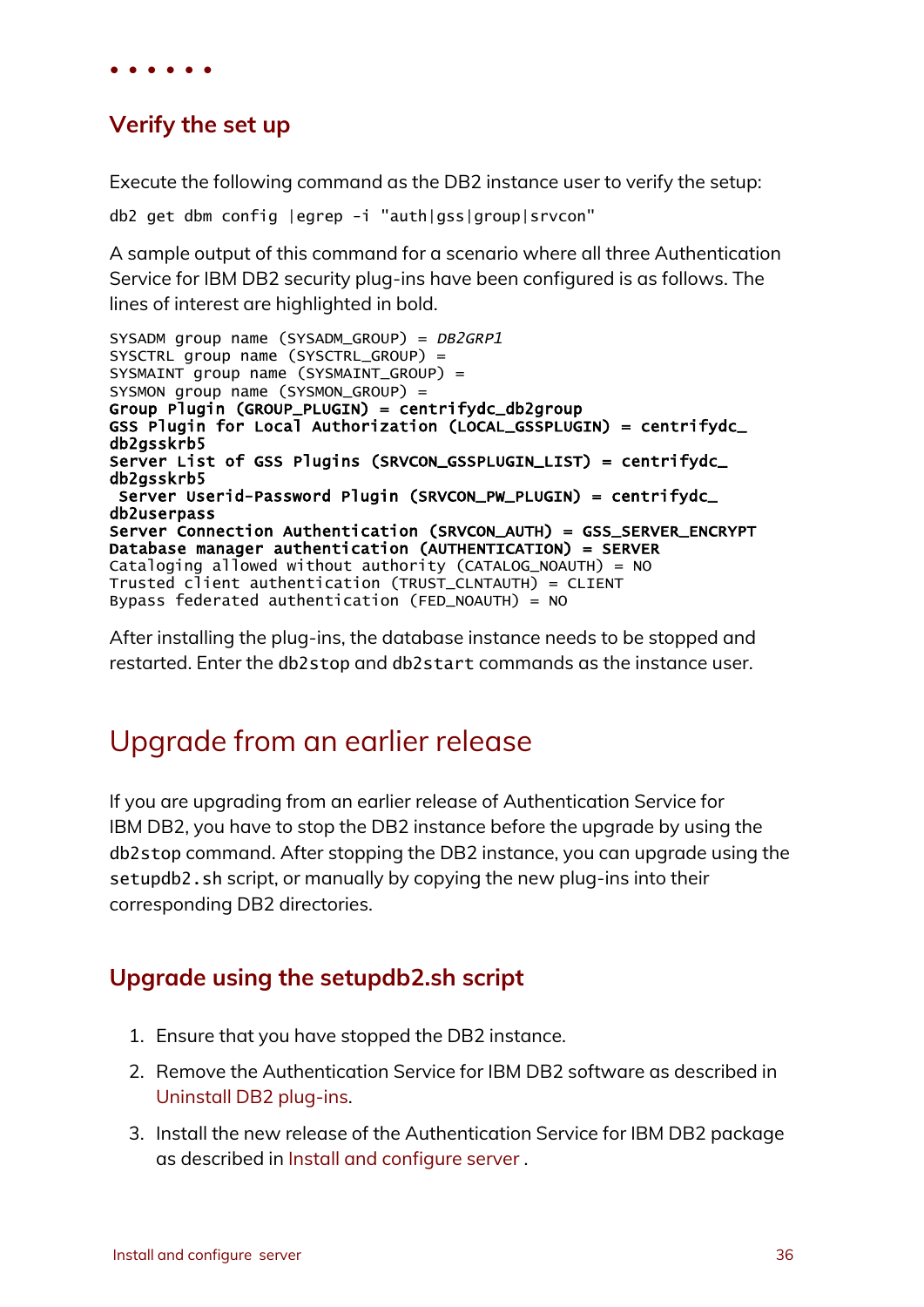## **Upgrade manually**

- 1. Ensure that you have stopped the DB2 instance.
- 2. Remove the Authentication Service for IBM DB2 software as described in [Uninstall](#page-42-0) DB2 plug-ins.
- 3. Perform the procedures described in Install [manually](#page-26-0).
- 4. Restart the DB2 instance after the files are in place using db2start.

If you are currently using a Beta version of the software, refer to Centrify Knowledge Base article KB-0938 for information about how to perform the upgrade.

# <span id="page-36-0"></span>If an installation attempt fails

If you attempt to install the Authentication Service for IBM DB2 package and the installation fails, before retrying the installation you must uninstall any files that were installed by performing the procedures described in [Uninstall](#page-42-0) DB2 plug-ins.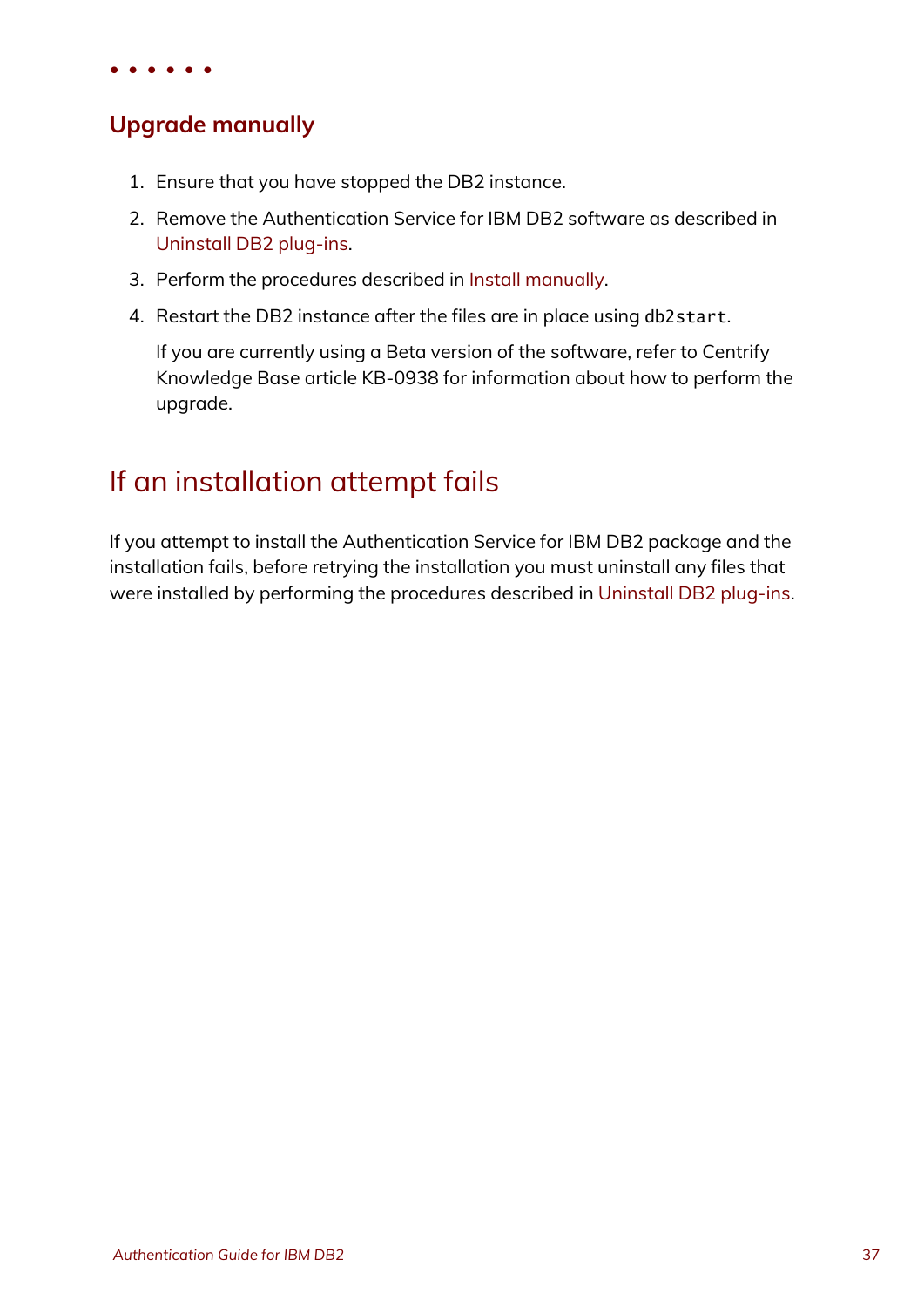# Set up the GSSAPI DB2 client

<span id="page-37-0"></span>• • • • • •

The Authentication Service for IBM DB2 GSSAPI security plug-in has a client component that must be installed on each DB2 UNIX-based client computer accessing the DB2 server.

# <span id="page-37-1"></span>DB2 client installation on a UNIX computer

Copy the Centrify for DB2 package to each client. Unzip, restore, and install the package as described in Install and [configure](#page-14-0) server .

Just like the DB2 server, you can use either use the setupdb2.sh setup script or manually install and configure the software. The following sections describe these procedures.

## **Install on UNIX using the setupdb2.sh script**

To install the Centrify for DB2 package using the setupdb2.sh script, perform the steps described in Install and configure plug-ins using the [setupdb2.sh](#page-18-0) script.

**Note:** The setupdb2.sh script may wrongly identify a DB2 version 8 client as a DB2 server. If this happens, when the script prompts you to confirm the detection, answer **no**. The script will then install the GSSAPI plug-in for DB2 client.

## **Install on UNIX manually**

Perform the following steps to install the Centrify for DB2 package manually.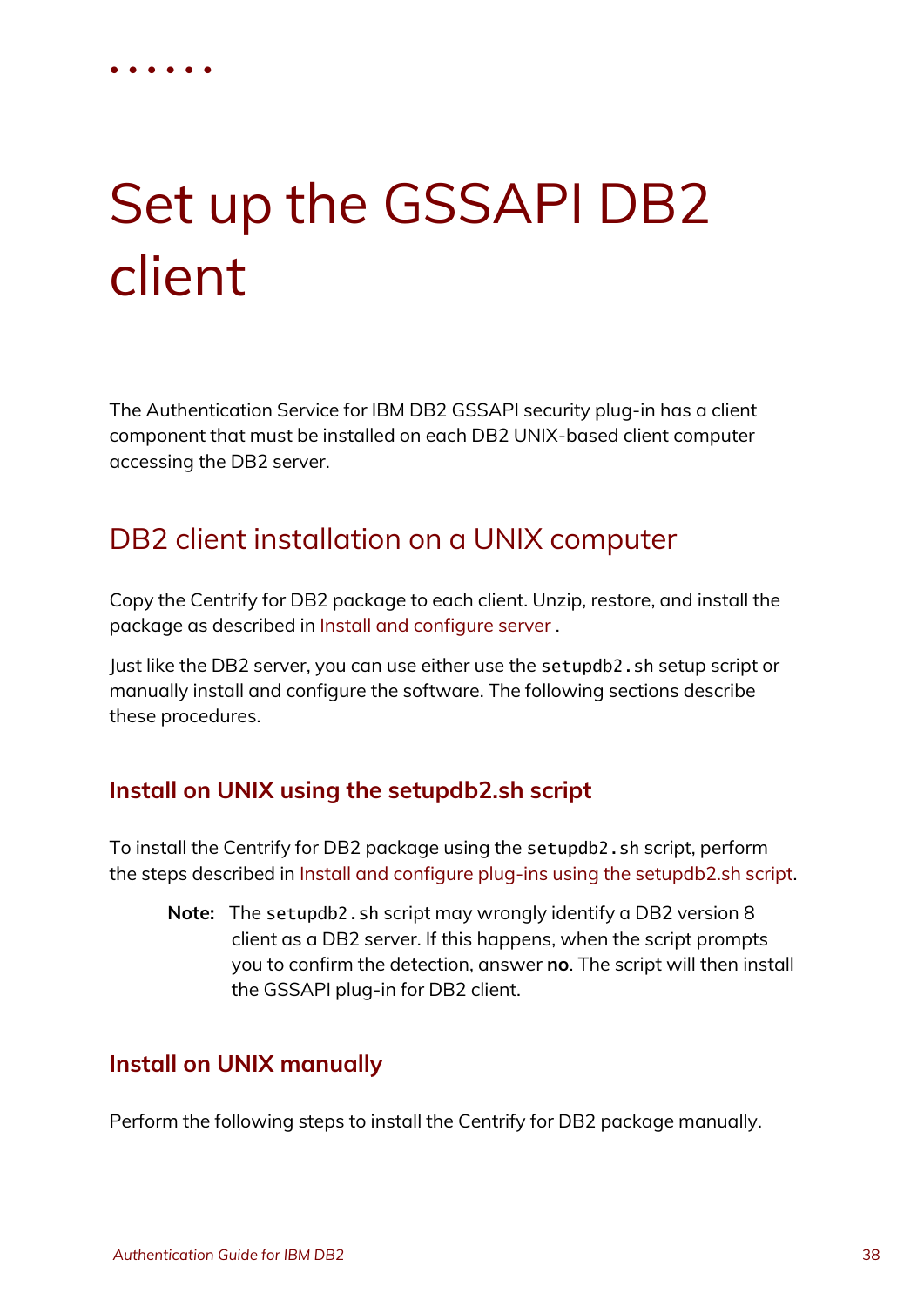#### To install the Authentication Service for IBM DB2 manually:

- 1. Copy the shared libraries. Run the following commands as the instance user to copy the shared libraries to the target directories where db2inst1 is the instance name:
	- For a 64 bit DB2 instance:

cp /usr/share/centrifydc/lib64/libcentrifydc\_ db2gsskrb5.so ~db2inst1/sqllib/security64/plugin/client/centrifydc\_ db2gsskrb5.so

cp /usr/share/centrifydc/lib/libcentrifydc\_db2gsskrb5.so ~db2inst1/sqllib/security32/plugin/client/centrifydc\_ db2gsskrb5.so

 $\blacksquare$  For 32 bit instances, run:

cp /usr/share/centrifydc/lib/libcentrifydc\_db2gsskrb5.so

~db2inst1/sqllib/security32/plugin/client/centrifydc\_ db2gsskrb5.so

2. Set up the DB2 configuration variables. As the DB2 instance user, run the following commands to tell DB2 to use server authentication schemes:

db2 update dbm cfg using LOCAL\_GSSPLUGIN centrifydc\_db2gsskrb5 db2 update dbm cfg using AUTHENTICATION SERVER

3. On some platforms, the DB2 client may not be able to run due to the Kerberos library conflict between the system and Centrify DirectControl. The centrifydc\_db2gsskrb5 plugin has to be linked against the one from DirectControl.

To work around the issue, Centrify recommends that you add the library search path. Please do the modification as below:

**Note:** The environment variable name and value for library search path is platform specific, and the example below is for Linux x86\_64.

For Bourne, Korn and bash shell users, add the following lines to \$INSTHOME/sqllib/userprofile:

```
1 LD LIBRARY
   PATH=/usr/share/centrifydc/lib64:/usr/share/centrifydc/kerberos/lib6
   4:$LD_LIBRARY_PATH
2 export LD LIBRARY PATH
```
For C shell users, add the following line to \$INSTHOME/sqllib/usercshrc: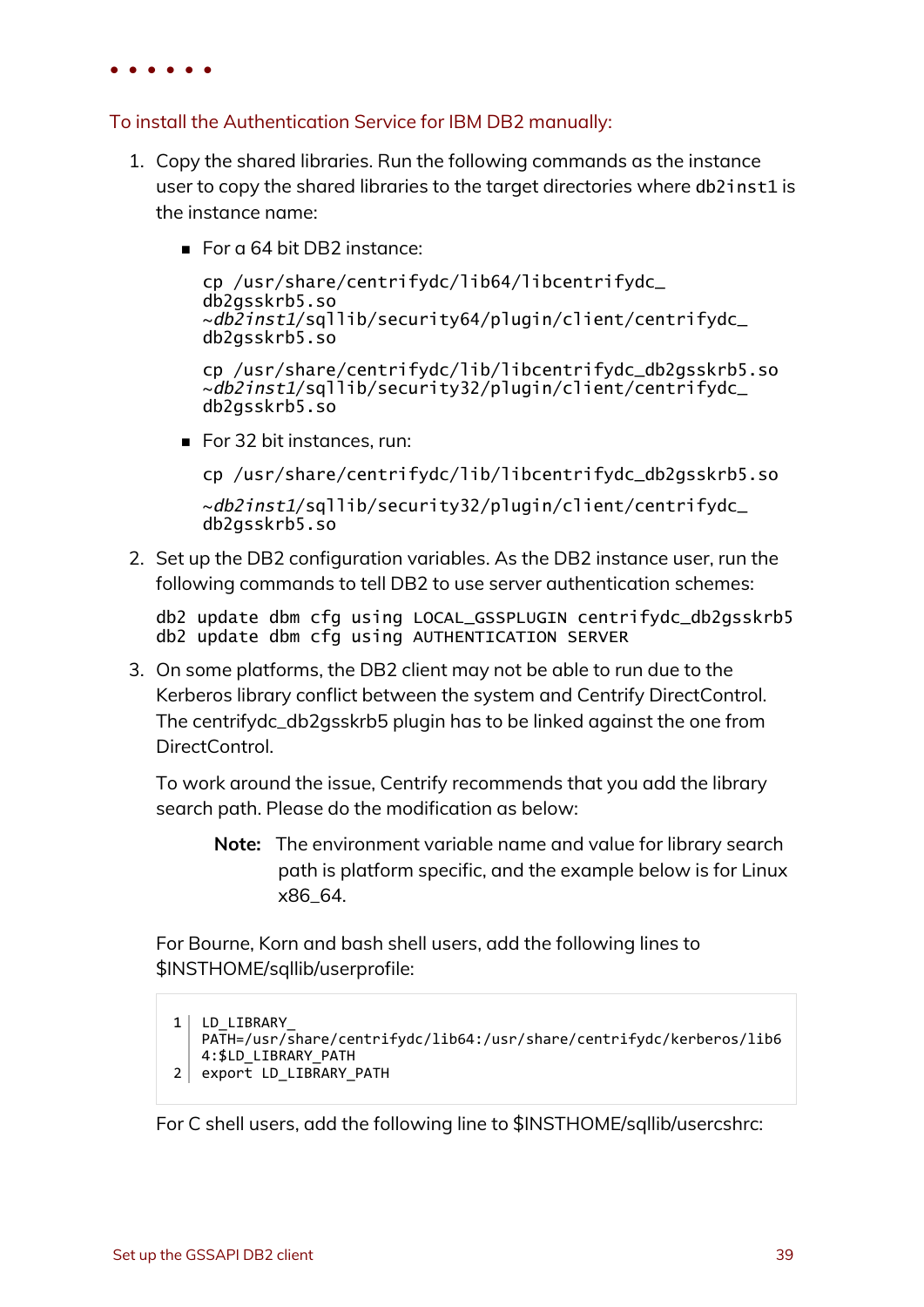

1 setenv LD\_LIBRARY\_ PATH=/usr/share/centrifydc/lib64:/usr/share/centrifydc/kerberos/lib6 4:\$LD\_LIBRARY\_PATH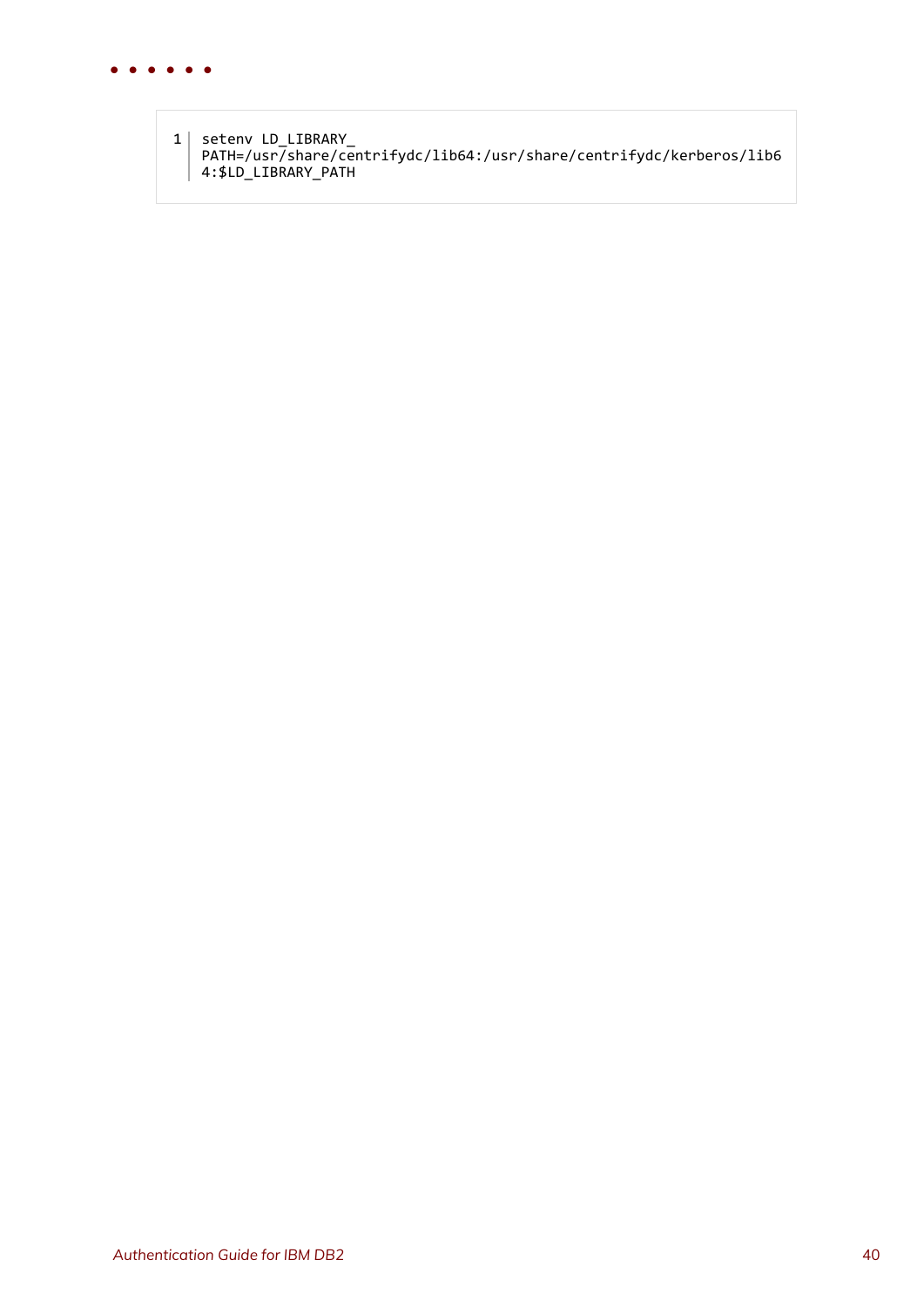# Test the installation

<span id="page-40-0"></span>• • • • • •

This section describes how to test the Authentication Service for IBM DB2 security plug-ins after installation. The test can be performed on the DB2 server or from a computer with DB2 client software installed.

The procedure described below shows how an Active Directory user accesses a DB2 instance. The user joe is the Active Directory user in the same zone as the DB2 computer from which the test is executed. The DB2 database instance name is db2inst1, and sample is the database.

1. Grant the user joe access to select from a table. Log in as the instance user and run the following commands to grant user joe the right to select from the PROJECT table in the sample database:

db2 connect to sample db2 GRANT SELECT on PROJECT to USER joe db2 terminate

- 2. After joe logs in, he should set up the environment variables before connecting to the database. From the shell prompt:
	- Set the INSTHOME environment variable to the home directory of the instance user. For example, if you are using Bourne shell or equivalent, type:

eval export INSTHOME=~db2inst1

■ Set up the database environment using the following commands.

Bourne shell or equivalent:

. \$INSTHOME/sqllib/db2profile

C-shell or equivalent:

source \$INSTHOME/sqllib/db2cshrc

These commands can also be added to joe's login script such as .cshrc or .profile.

3. Connect to the sample database as joe using the following commands: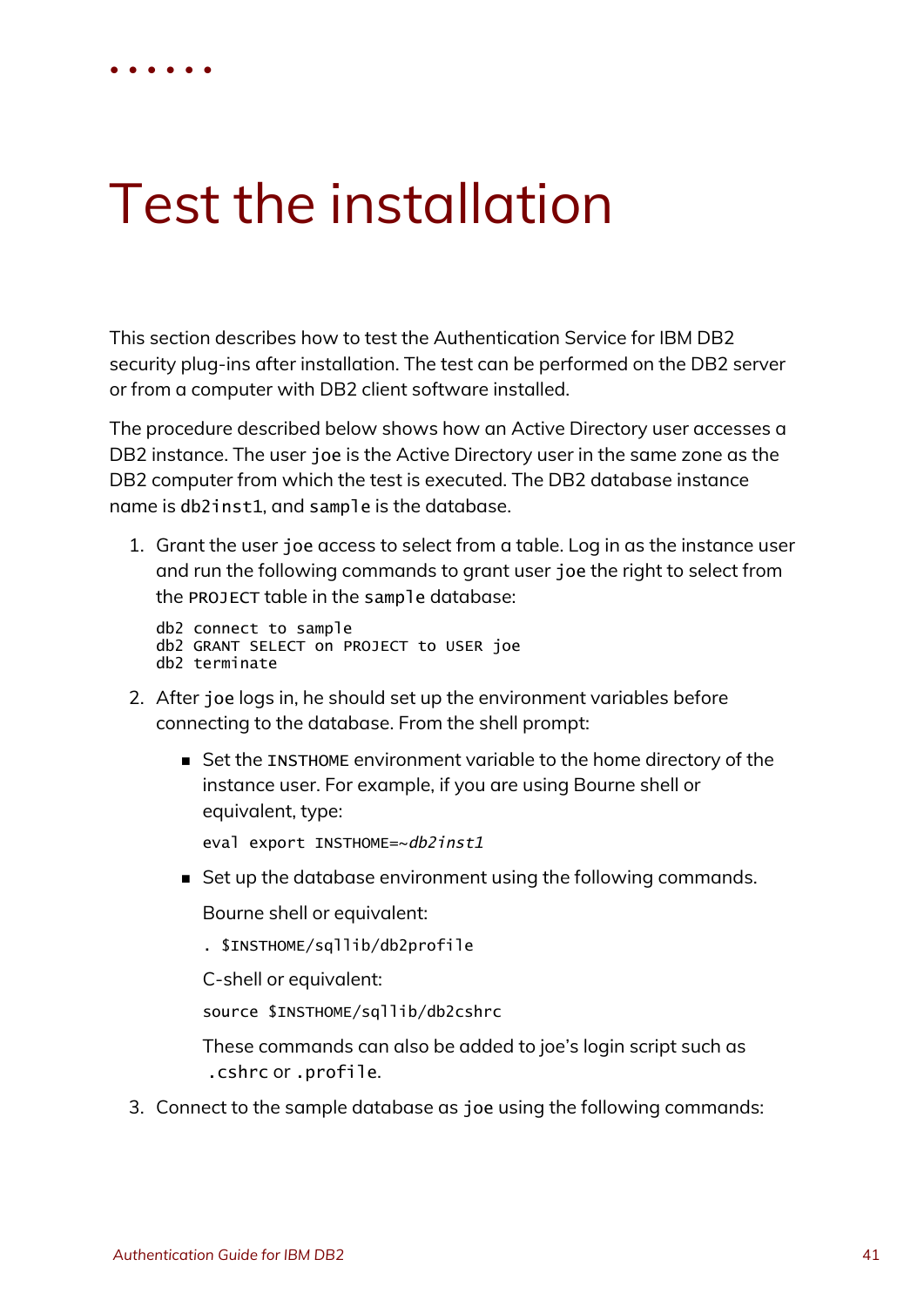- To test single sign-on, type: db2 connect to sample
- $\blacksquare$  To test connecting using user name and password, type:

db2 connect to sample user joe

You should see output similar to the following:

Database Connection Information

Database server = DB2/Linux 9.0 SQL authorization  $ID = JOE$ Local database alias = SAMPLE

4. Verify that the database is functioning by querying the PROJECT table:

```
db2 select '*' from db2inst1.project
```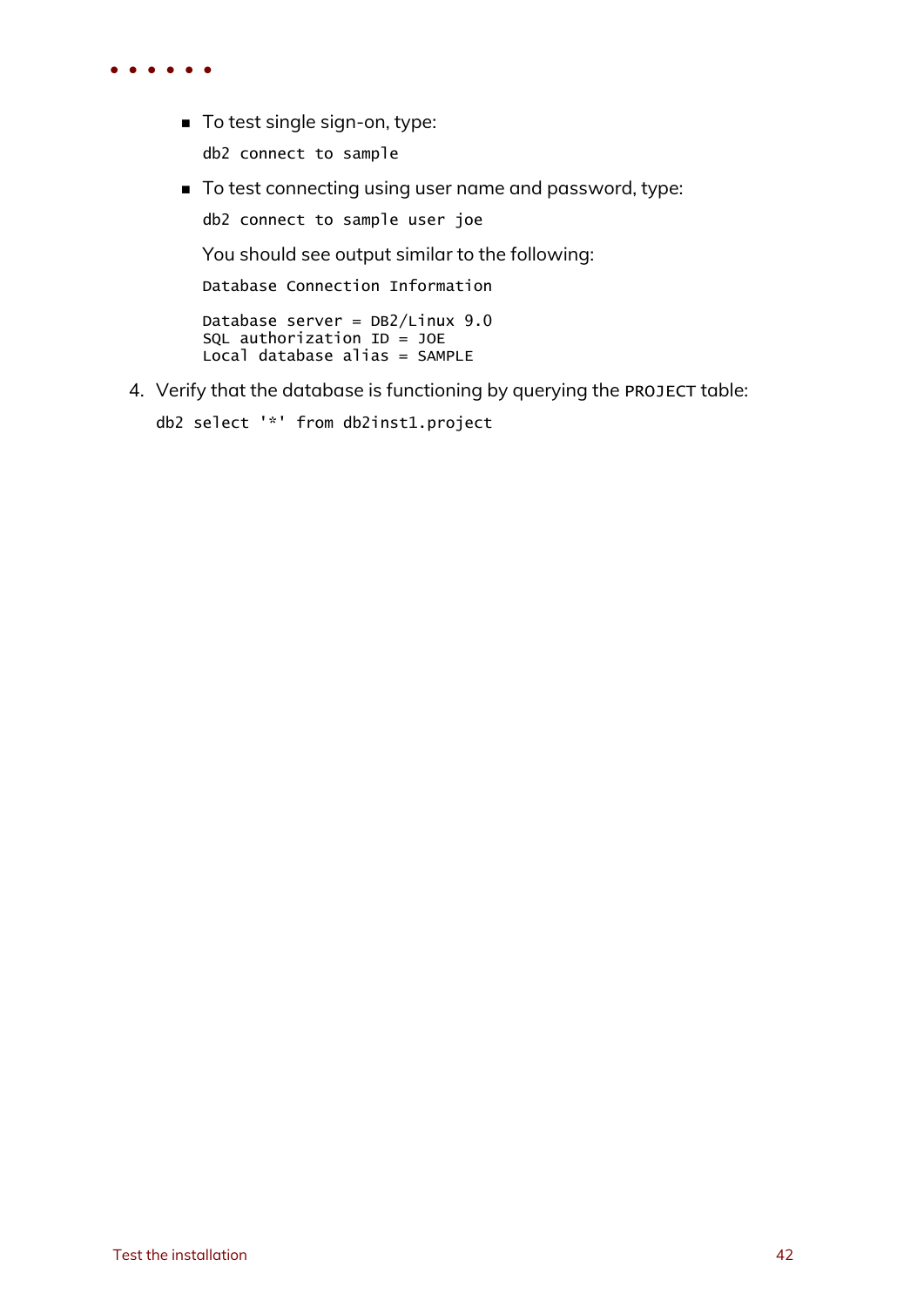# Uninstall DB2 plug-ins

<span id="page-42-0"></span>• • • • • •

Perform the uninstallation procedures described in the following sections on each instance from which you want to remove the Authentication Service for IBM DB2 plug-in software. You must perform these procedures before you upgrade to a new Authentication Service for IBM DB2 release, or to remove a partially installed Authentication Service for IBM DB2 release after a failed installation attempt.

The uninstallation procedures are as follows. Unless otherwise noted, each procedure is required.

- Execute the [uninstalldb2.sh](#page-42-1) script on DB2 clients and servers to revert DB2 to the settings that existed before the Authentication Service for IBM DB2 package was installed.
- Manually reset DB2 [configuration](#page-44-0) variables. This procedure is optional. In most situations, the uninstalldb2.sh script automatically resets DB2 configuration variables to their default values, or to the values that they had before the Authentication Service for IBM DB2 package was installed.

# <span id="page-42-1"></span>Execute the uninstalldb2.sh script

The uninstallation script /usr/share/centrifydc/bin/uninstalldb2.sh will undo the Authentication Service for IBM DB2 installation and revert DB2 to its previous settings. The uninstalldb2.sh script can be run on a DB2 client and a DB2 server. The following table lists the uninstalldb2.sh options.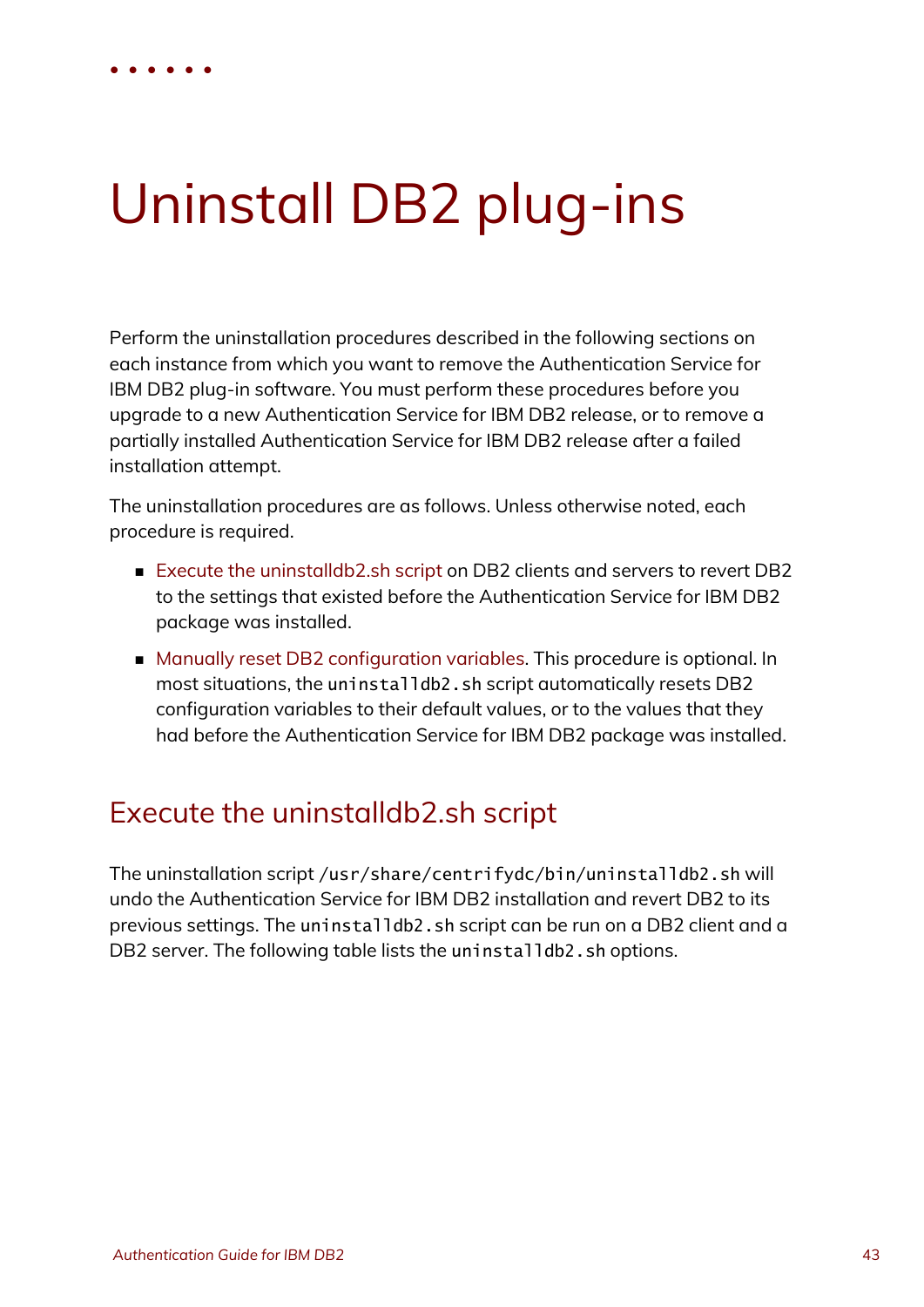| <b>Options</b> | Required | <b>Values</b>                        | <b>Description</b>                                                                                                                                                                                                      |
|----------------|----------|--------------------------------------|-------------------------------------------------------------------------------------------------------------------------------------------------------------------------------------------------------------------------|
| inst           | Yes      | A string<br>value                    | The name of a DB2 database instance.                                                                                                                                                                                    |
| verbose        | No.      | $0$ or $1$<br>The<br>default<br>is 1 | If the value is 0, only the basic questions are asked. All 3<br>Authentication Service for IBM DB2 plug-ins are<br>uninstalled.                                                                                         |
|                |          |                                      | If the value is 1, the script prompts for different options,<br>such as which plug-ins to remove.                                                                                                                       |
| debug          | No.      | $0$ or $1$                           | If the value is 0, uninstallation is performed.                                                                                                                                                                         |
|                |          | The<br>default<br>is 0               | If the value is 1, the script displays the steps without<br>actually performing them. Each command is displayed with<br>a "#" prefix. Use this option to preview what commands<br>are executed in an actual invocation. |

Because the inst option is required, you must know the name of the instance from which you are removing the Authentication Service for IBM DB2 plug-in software. The following section describes how to determine the instance name.

#### **Determine the instance name**

You can determine the instance name in one of these ways:

■ By reviewing the DB2 log in this location:

\$INSTHOME/sqllib/db2dump/

■ By executing one of the following commands:

On AIX:

```
/opt/IBM/db2/V9.5/instance/db2ilist
/opt/IBM/db2/V9.5/instance/db2ilist
```
On Linux:

```
/opt/ibm/db2/V9.5/instance/db2ilist
/opt/ibm/db2/V9.7/instance/db2ilist
```
#### **Run the uninstalldb2.sh script**

The format for script options is *option*=*value*. In the following example, db2inst1 is the name of a DB2 database instance, the verbose option is selected, and the debug mode is not invoked:

```
uninstalldb2.sh inst=db2inst1 verbose=1
```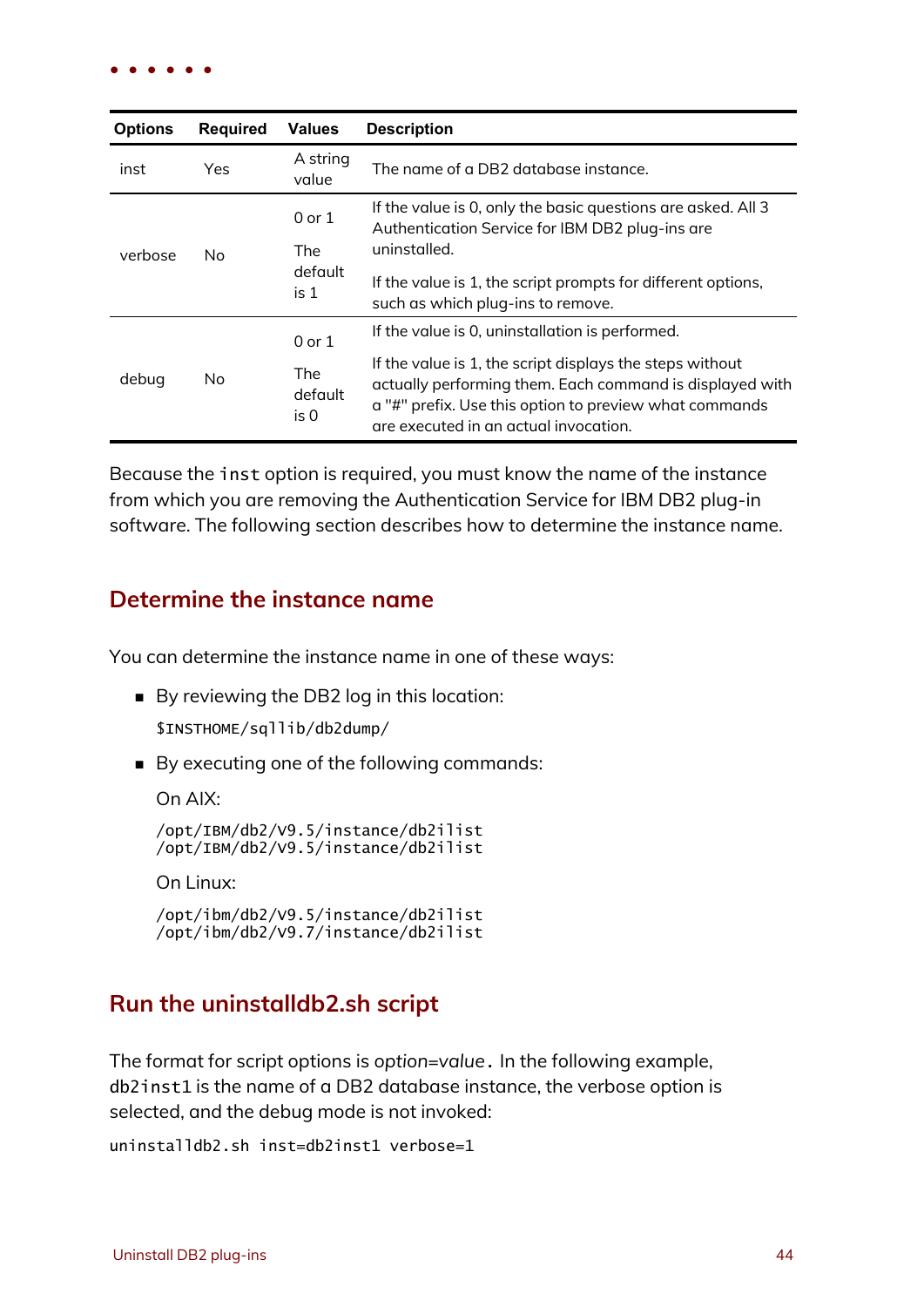Execute the uninstalldb2.sh script now using options that are appropriate for your DB2 server or client.

## <span id="page-44-0"></span>Manually reset DB2 configuration variables

**Note:** This procedure is optional, as configuration variables are typically reset by the uninstalldb2.sh script.

Perform the procedure described in this section to manually set the DB2 configuration variables back to the values they had before the plug-ins were installed. If you know the original plug-in values, reset them accordingly.

If you do not know the original values, use the following commands to reset the variables to their default values. Run these commands as the instance owner:

```
db2 update dbm cfg using SRVCON_AUTH NOT_SPECIFIED
db2 update dbm cfg using AUTHENTICATION SERVER
db2 update dbm cfg using GROUP_PLUGIN NULL
db2 update dbm cfg using LOCAL_GSSPLUGIN NULL
db2 update dbm cfg using SRVCON_GSSPLUGIN_LIST NULL
db2 update dbm cfg using SRVCON_PW_PLUGIN NULL
```
**Note:** These commands work for both a DB2 client and a DB2 server.

## <span id="page-44-1"></span>References

For further information about setting up DB2, see the following documentation:

- Quick [Beginnings](ftp://ftp.software.ibm.com/ps/products/db2/info/vr82/pdf/en_US/db2ise81.pdf) for DB2 Servers
- DB2 UDB Security Part 1: [Understand](http://www.ibm.com/developerworks/data/library/techarticle/dm-0508wasserman/index.html) how user and group accounts [interact](http://www.ibm.com/developerworks/data/library/techarticle/dm-0508wasserman/index.html) with DB2 UDB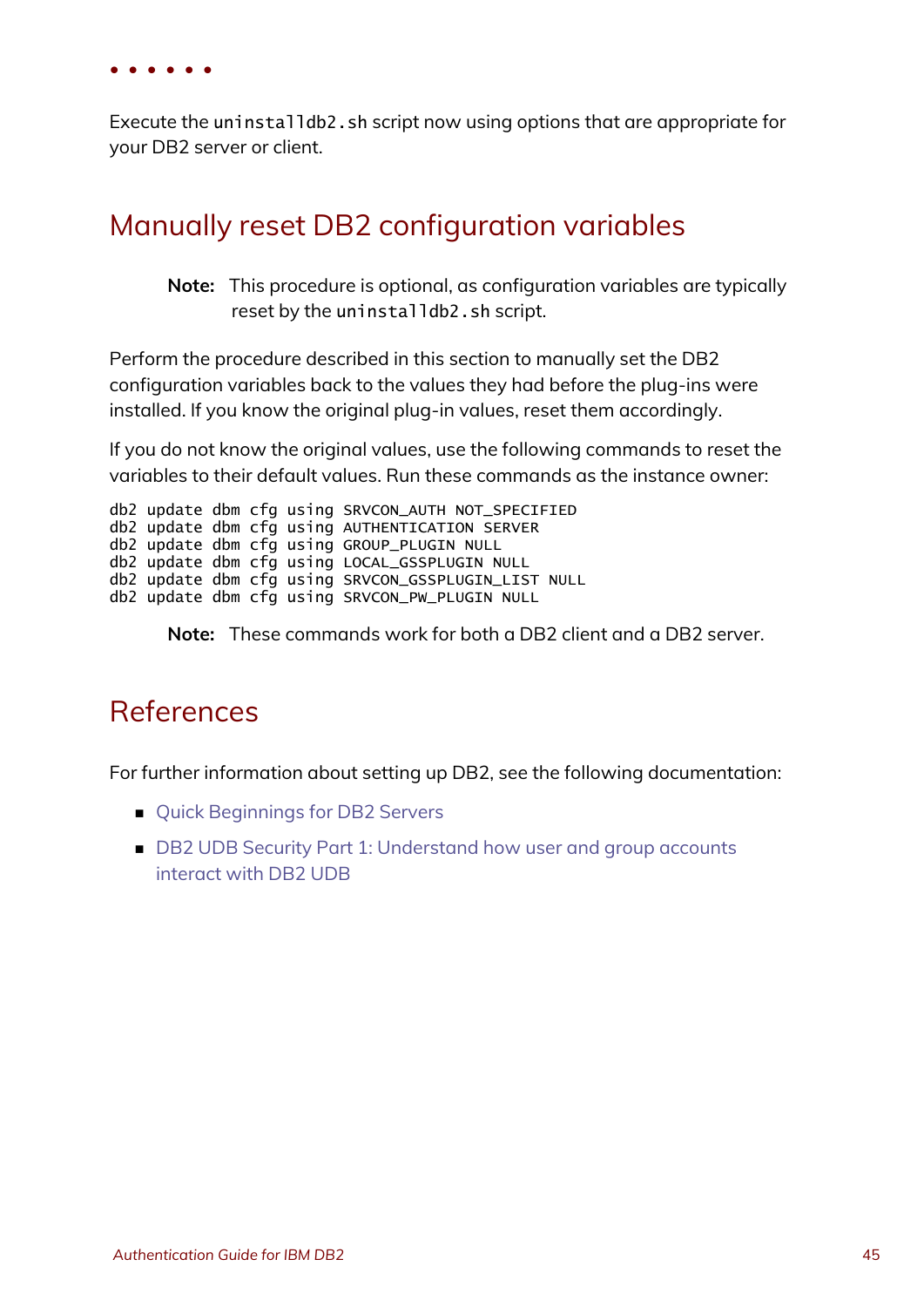# Adopt a service account

This section describes how to adopt a service account and the permission required depends on the option chosen.

In a Kerberized environment, there are times when a service account needs to obtain a Kerberos credential and infinitely renew that credential for a long running process.

Another scenario configuring a clustered environment where a virtual host account needs to provide services using an additional ServicePrincipalName (SPN).

One way to achieve goals such as, but not limited to, the above scenarios, is to use the Centrify command adkeytab to adopt a service account and build a keytab file.

#### **Option 1: Reset the service account password**

<span id="page-45-0"></span>• • • • • •

Let the adkeytab command reset this service account's password while adopting the account. The current password of the service account is not required.

With this option, the account adopting the service account needs to have reset password and change password permission of the service account. For example:

adkeytab --adopt -u svcadmin -K /etc/svcacct.keytab svcacct

From the example, the account svcadmin is performing the adoption so it must have permission to reset password and change password for the adopted account svcacct. After the adoption, the password of this service account, svcacct, is reset to a randomly generated password.

#### **Option 2: Provide the existing service account password**

Provide this service account's current password with adkeytab command while adopting the account. The current password for this service account is required.

With this option, the account adopting the service account does not need any extra permission; the default read permission is enough. With this option, the - local and -w flags are required to adopt this account. For example:

```
adkeytab --adopt -u svcadmin --local -w <password> -K /etc/
svcacct.keytab svcacct
```